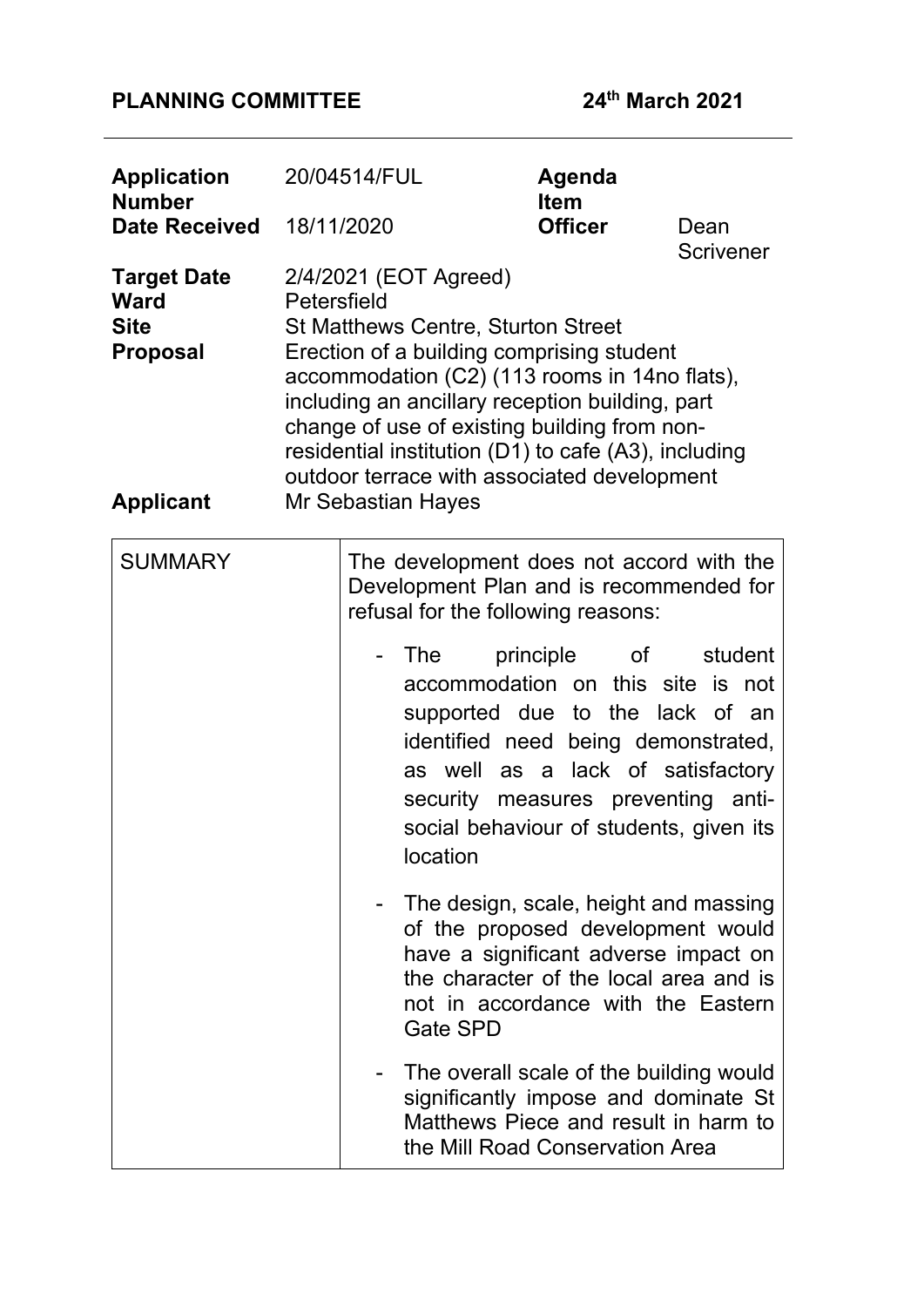|                       | Due to the excessive scale of the<br>proposed building, protected trees<br>would be removed and severely<br>impacted, resulting in harm upon<br>these trees<br>which<br>significantly<br>contribute to the amenity of the local<br>area.                            |  |
|-----------------------|---------------------------------------------------------------------------------------------------------------------------------------------------------------------------------------------------------------------------------------------------------------------|--|
|                       | Given the overall scale of the building,<br>proposal is considered<br>to<br>the<br>dominate St Matthews Piece<br>and<br>result in a loss of its recreational and<br>environmental values                                                                            |  |
|                       | The proposal does not contribute any<br>provision of open space and there is a<br>lack of justification to demonstrate that<br>an acceptable amount and design of<br>open space can be delivered as part<br>of the proposal                                         |  |
|                       | significant proportion of<br>the<br>$\mathsf{A}$<br>proposed cycle parking is not easily<br>accessible and is<br>inappropriately<br>located, making it impractical for<br>students to use and which would<br>result in abandoned and inappropriate<br>cycle parking |  |
| <b>RECOMMENDATION</b> | <b>REFUSAL</b>                                                                                                                                                                                                                                                      |  |

# **1.0 SITE DESCRIPTION/AREA CONTEXT**

1.1 The application site is located at the St Matthews (former Howard Mallet) Centre. It comprises an existing rectangular building of one and two storeys, dark grey / black in appearance with large areas of glazing, which is occupied by the Cambridge School of Visual and Performing Arts (CSVPA). There is on-site car and cycle parking.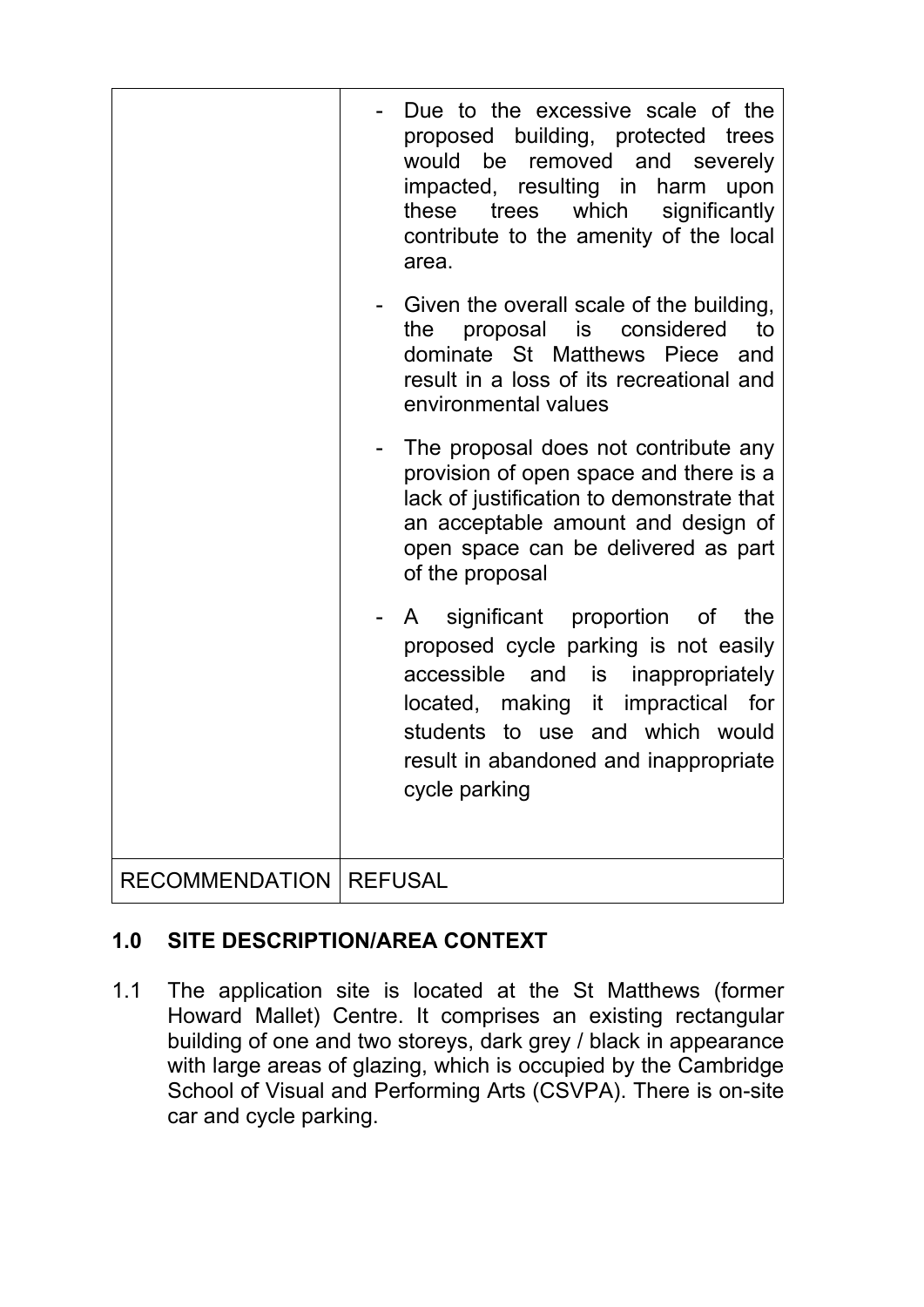- 1.2 The site is located within the Eastern Gate Opportunity Area and Mill Road Conservation Area. It is directly adjacent to an area of Public Open Space (including play area) to the south and includes an area of Private Open Space to the east adjoining York Street. A number of mature London Plane trees are located around the perimeter of St Matthews Piece and the application site which have statutory protection through the Conservation Area designation and by virtue of Tree Preservation Orders (TPOs).
- 1.3 The surrounding area is characterised by residential development which is 2, 2.5 and 3 storeys in height. To the west of the site turning the corner of New Street and Sturton Street is Anglia Ruskin University's Faculty of Health, Social Care & Education, a contemporary styled solid brick institutional building designed by Richard Murphy Architects.

### **2.0 THE PROPOSAL**

- 2.1 The application submitted proposes the erection of a building comprising student accommodation, including an ancillary reception / bin storage building, part change of use of existing building from a non-residential institution (D1) to cafe (A3), including an outdoor terrace, with associated landscaping, open space, car and cycle parking and infrastructure.
- 2.2 The proposal seeks to redevelop the site to provide 113 student rooms separated into 14 cluster flats, 12 of which would be located within three storeys (4 clusters on each main floor) of a long rectangular building with a fourth recessed storey on the roof top accommodating a pair of cluster flats. The accommodation is for the Cambridge School of Visual and Performing Arts (CSVPA). CSVPA occupies the St Matthew's Centre and teaches approximately 150 of its 430 students on the site.
- 2.3 The existing building is to be retained with the new proposed building being built as a 'floating' structure, part over the existing building and part jutting out over the car park towards New Street and private open space to the east. It would be supported on a series of timber stilts, some of which would rest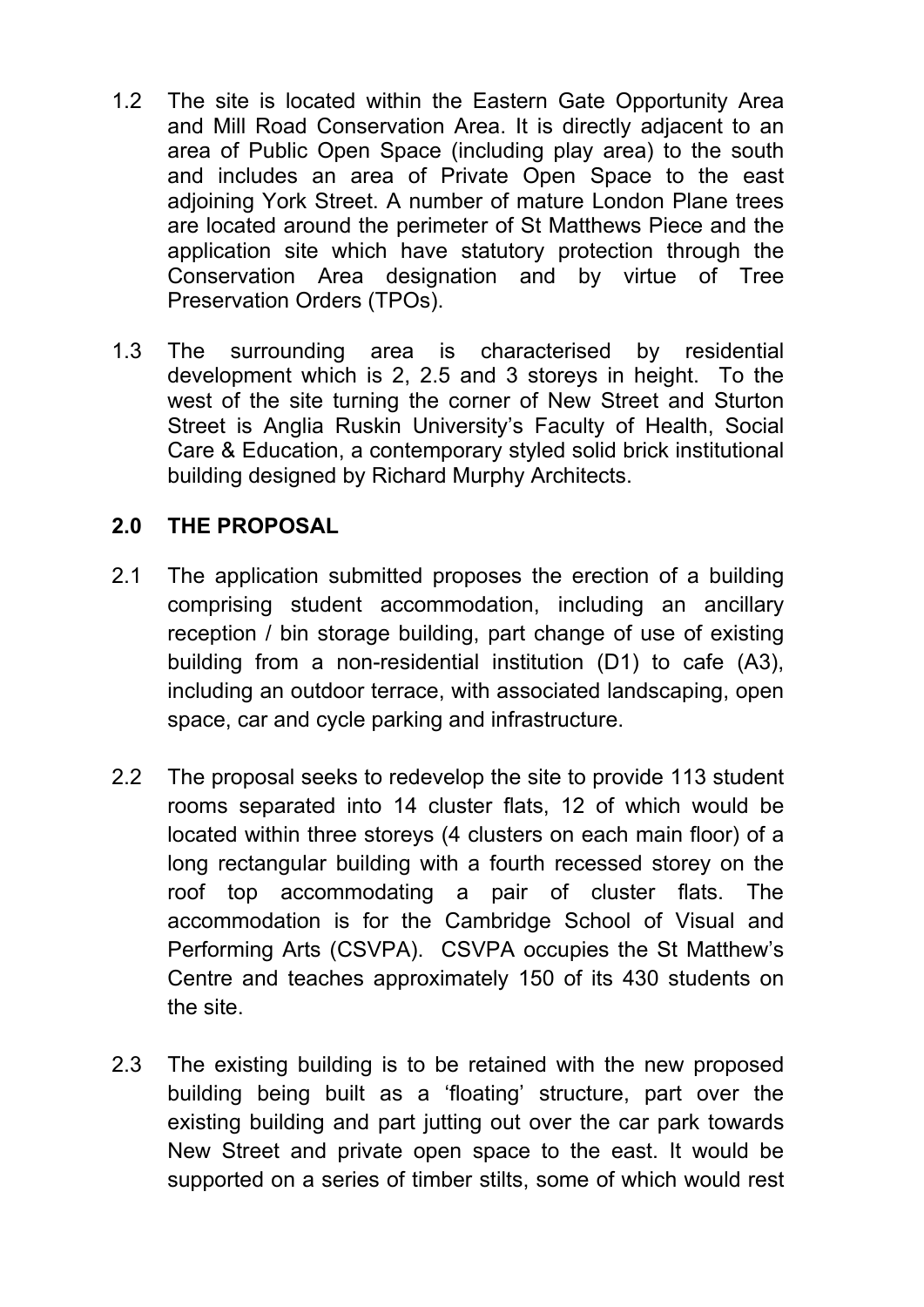on the existing building with others extending to ground level. It would be clad in corrugated steel and dressed with terracotta baguettes positioned semi-randomly across the facade between and partly overlapping windows to the student rooms. The eastern side of the building would include two main lift cores finished in terracotta tiles extending full height and two powder coated aluminium 'zig-zag' balustrades providing stepped access from the external ground level to the first floor of the building. The two roof top clusters would be finished in standing seam zinc cladding in a modulated form. Access would be from the private open space to the east. A new cafй would be provided within the existing ground floor space with access into the surrounding parkland and a new south facing outdoor seating terrace located to the rear of the building.

- 2.4 Vehicular access to the site would be via the existing car park entrance on New Street, which gives access to car and cycle parking, including wheelchair accessible parking spaces. Two TPO'd trees along the frontage are proposed to be removed as a result of the building projecting significantly forwards towards New Street. Additional cycle parking is proposed at ground level and on the roof of the building.
- 2.5 A new footpath is proposed close to the eastern side of the building within the private protected open space. The footpath would provide a link from New Street, past the proposed new reception / refuse building to the lift / stair cores.
- 2.6 Given the large number of objections received by consultees and third-party representations, officers consider it appropriate to present the scheme to the Planning Committee. Furthermore, a request from local councillors for the application to be presented to Planning Committee has been received from Councillor Richard Robertson and Councillor Mike Davey, objecting to the proposal on the following grounds:
	- The application fails to protect existing public assets, including open spaces and leisure facilities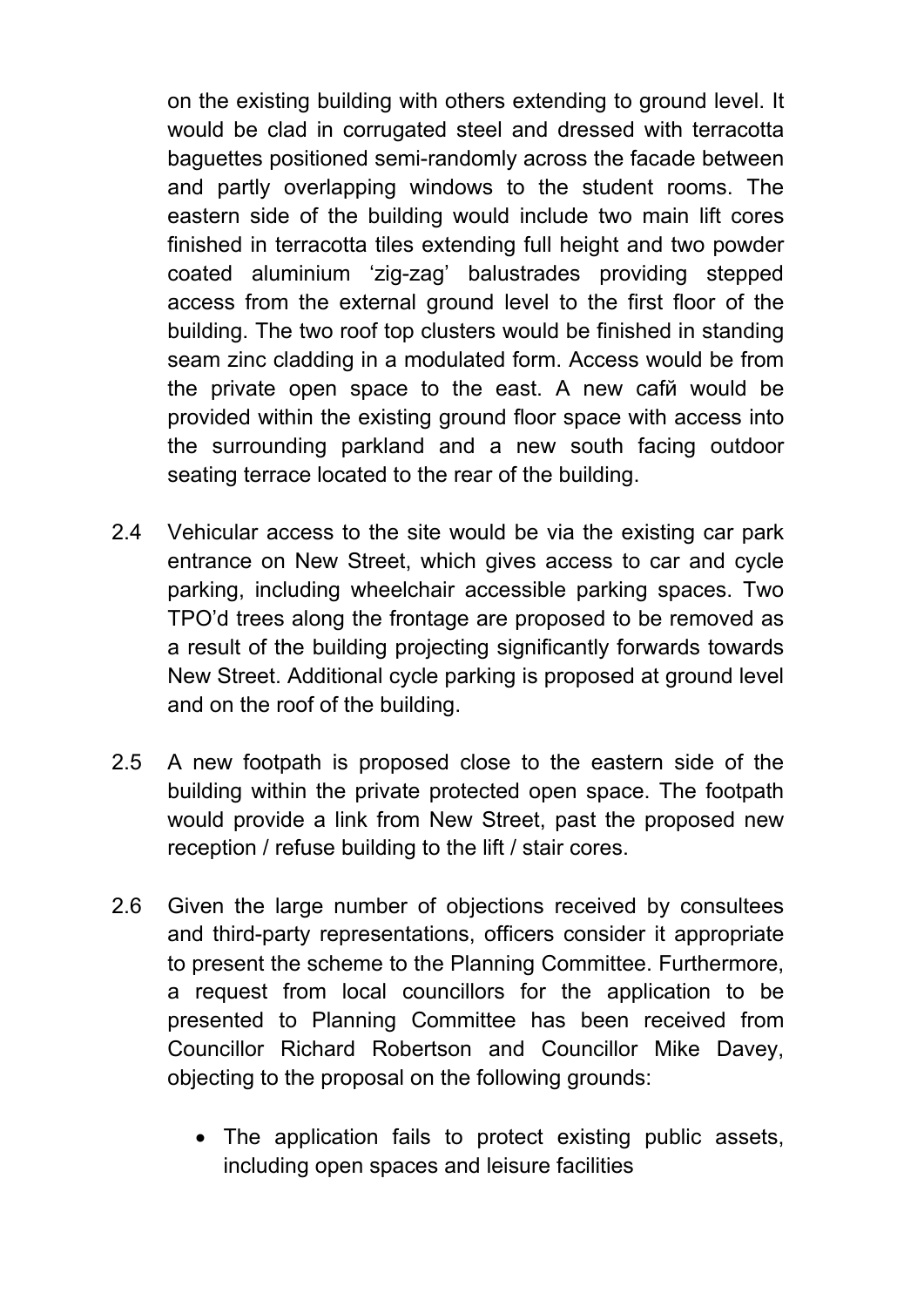- Fails to enhance to the character of the area by developing buildings of a scale and massing that do not respond to context and reflect the predominantly residential nature of the area
- Fails to respond positively to its context and draw inspiration from the key characteristics of its surroundings to help create distinctive and high quality places
- Would not have a positive impact on the setting in terms of location on the site, height, scale and form, materials and detailing, ground floor activity, wider townscape and landscape impacts and available views;
- Fails to design external spaces, landscape, public realm, and boundary treatments as an integral part of the new development proposal and coordinated with adjacent sites and phases. Nor does it demonstrate that the design relates to the character and intended function of the spaces and surrounding buildings;
- It would be significantly taller than the surrounding built form and not fit within the existing landscape and townscape causing harm to the significance of surrounding heritage assets
- It would not ensure that the character or appearance of Cambridge, as a city of spires and towers emerging above the established tree line, remains dominant from relevant view points
- It would have an adverse impact on the Cambridge skyline
- have an adverse impact on neighbouring buildings and open spaces in terms of the overlooking and overshadowing, and would lead to inadequate sunlight and daylight within and around the proposal
- It would cause harm to the character of open space of environmental and recreational importance and loss of some of that open space
- It would involve the felling of two large trees and significant surgery to others on the site, trees which are of great amenity and other value, without demonstrable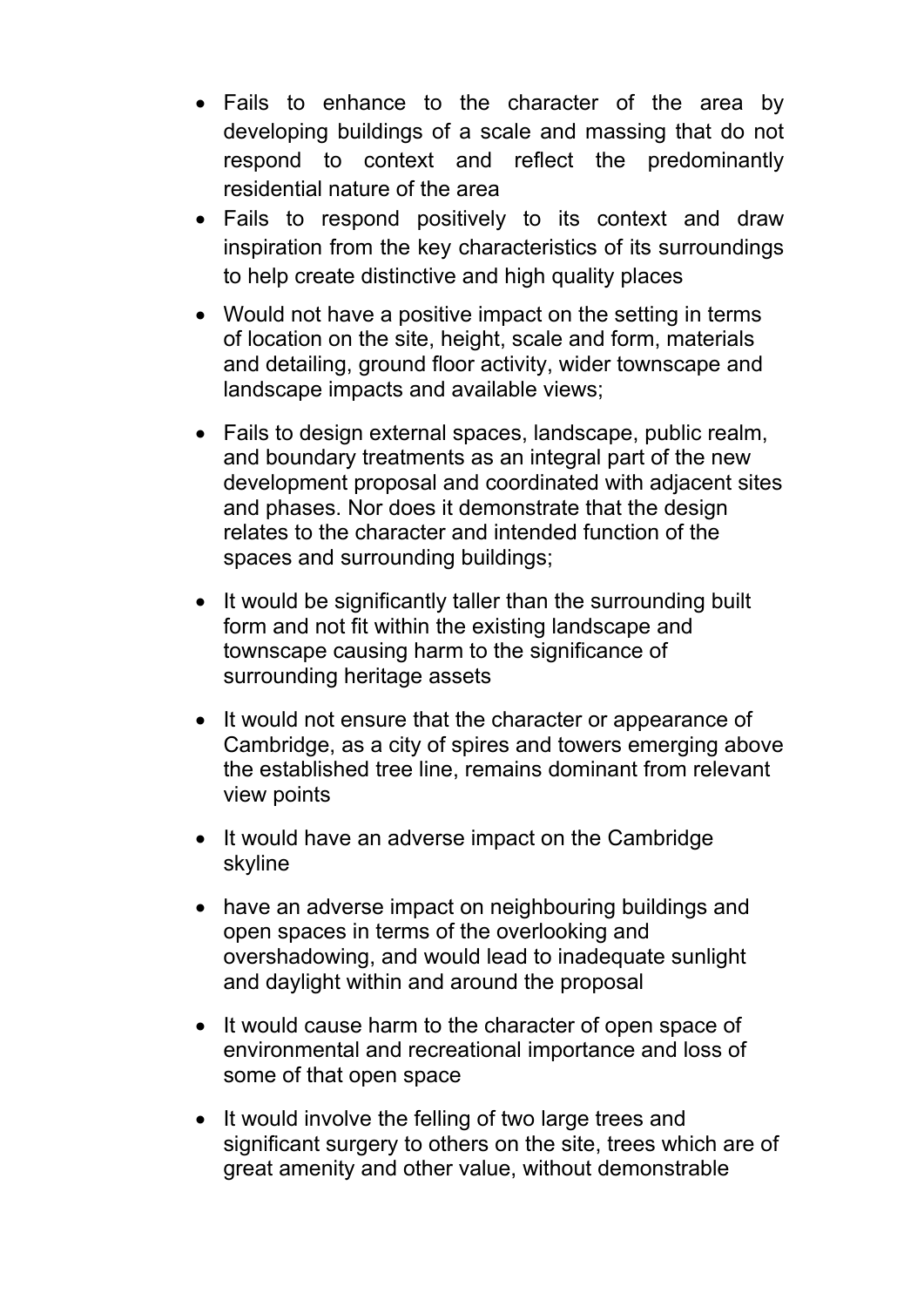public benefits accruing from the proposal which clearly outweigh the current and future amenity value of the trees.

- 2.7 The application was presented to the Design and Conservation Panel on 9<sup>th</sup> December 2020. The Panel's comments are attached to this report under Appendix 1 for reference. The Panel voted against the proposal, with 4 members voting for RED and two members voting AMBER.
- 2.8 The application is accompanied by the following supporting information:
	- 1. Design and Access Statement
	- 2. Arboricultural Impact Assessment/Tree Survey
	- 3. Planning Statement
	- 4. Existing and proposed plans
	- 5. Townscape Visual Impact Assessment (TVIA)
	- 6. Drainage Strategy
	- 7. Pre- Planning Assessment
	- 8. Ecological Appraisal
	- 9. Statement of Community Involvement
	- 10.Strcutural Survey
	- 11. SUDS Drainage Strategy Report
	- 12. Sustainability Statement
	- 13. Transport Statement
	- 14. Travel Plan
	- 15. Utility/Ventilation Statement
	- 16. Air Quality Assessment
	- 17. Bat Survey Report
	- 18. BREEAM Ecology Credit Report
	- 19. Daylight and Sunlight Impact Assessment
	- 20. Desk Study Report
	- 21. Heritage Statement
	- 22. Landscape Strategy
	- 23. Noise Impact Assessment
	- 24. Accommodation Needs Assessment
	- 25. CASL Student Behaviour Policy 2020
- 2.9 Additional information was submitted on 1<sup>st</sup> March 2021 in relation to CSVPA's accommodation needs to justify the proposal against policy 46 and outlining more detail of CSVPA's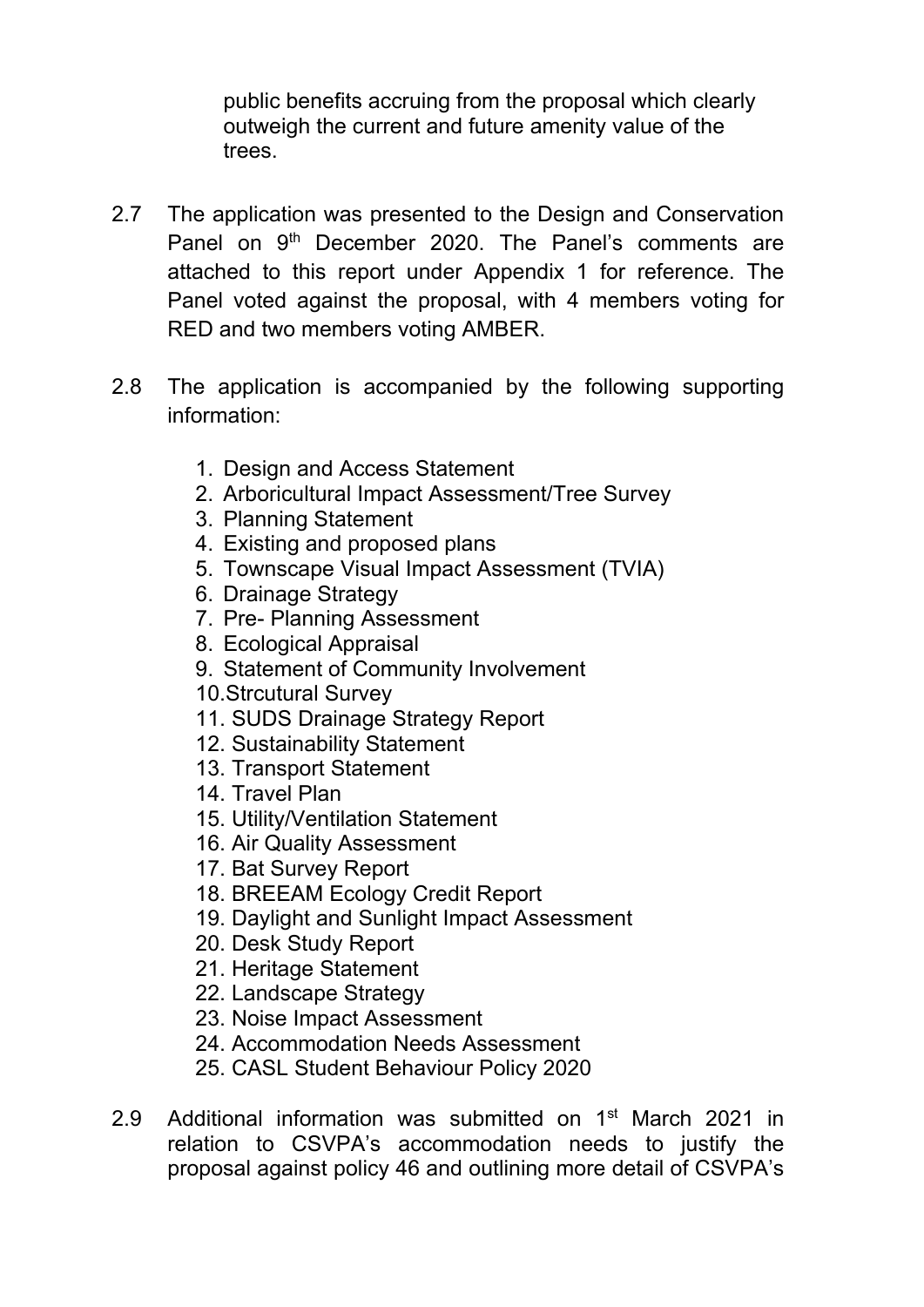student behavioural policy. Given this additional information is limited in scope and was requested by officers, further public consultation has not been carried out and officers do not consider it unfairly prejudices any interested party.

3.0 The applicants have sought to make further changes to the plans and supporting documents to partially address technical issues arising from consultee responses, however, officers have advised that such changes do not deal with the substantive issues and given the level of re-consultation required, this would cause the Council unnecessary expense and create delay.

### **3.0 RELEVANT SITE HISTORY**

| <b>Reference</b><br>12/5357/PREAPP | <b>Description</b><br>Proposed student<br>accommodation building (unit<br>numbers are to be<br>determined).                                                                                                                                                                                                     | <b>Outcome</b><br><b>Not</b><br>Supported |
|------------------------------------|-----------------------------------------------------------------------------------------------------------------------------------------------------------------------------------------------------------------------------------------------------------------------------------------------------------------|-------------------------------------------|
| 14/1252/FUL                        | Change of use from the<br>permitted use as a<br>studio/cafe bar/multimedia<br>education centre and<br>community facility (sui<br>generis) granted under<br>planning permission 97/1020<br>to a Class D1 dance<br>school/studio including<br>limited alterations to the<br>external envelope of the<br>building. | Approved                                  |
| 14/5452/PREAPP                     | <b>Proposed student</b><br>accommodation (58 units) to<br>sit alongside proposed dance<br>school/studio including<br>ground floor cafe.                                                                                                                                                                         | <b>Not</b><br>Supported                   |
| 15/5354/PREAPP                     | <b>Proposed student</b><br>accommodation (48No studio<br>units) plus residential<br>development (4No flats) to sit<br>alongside proposed dance                                                                                                                                                                  | Partly<br>Supported                       |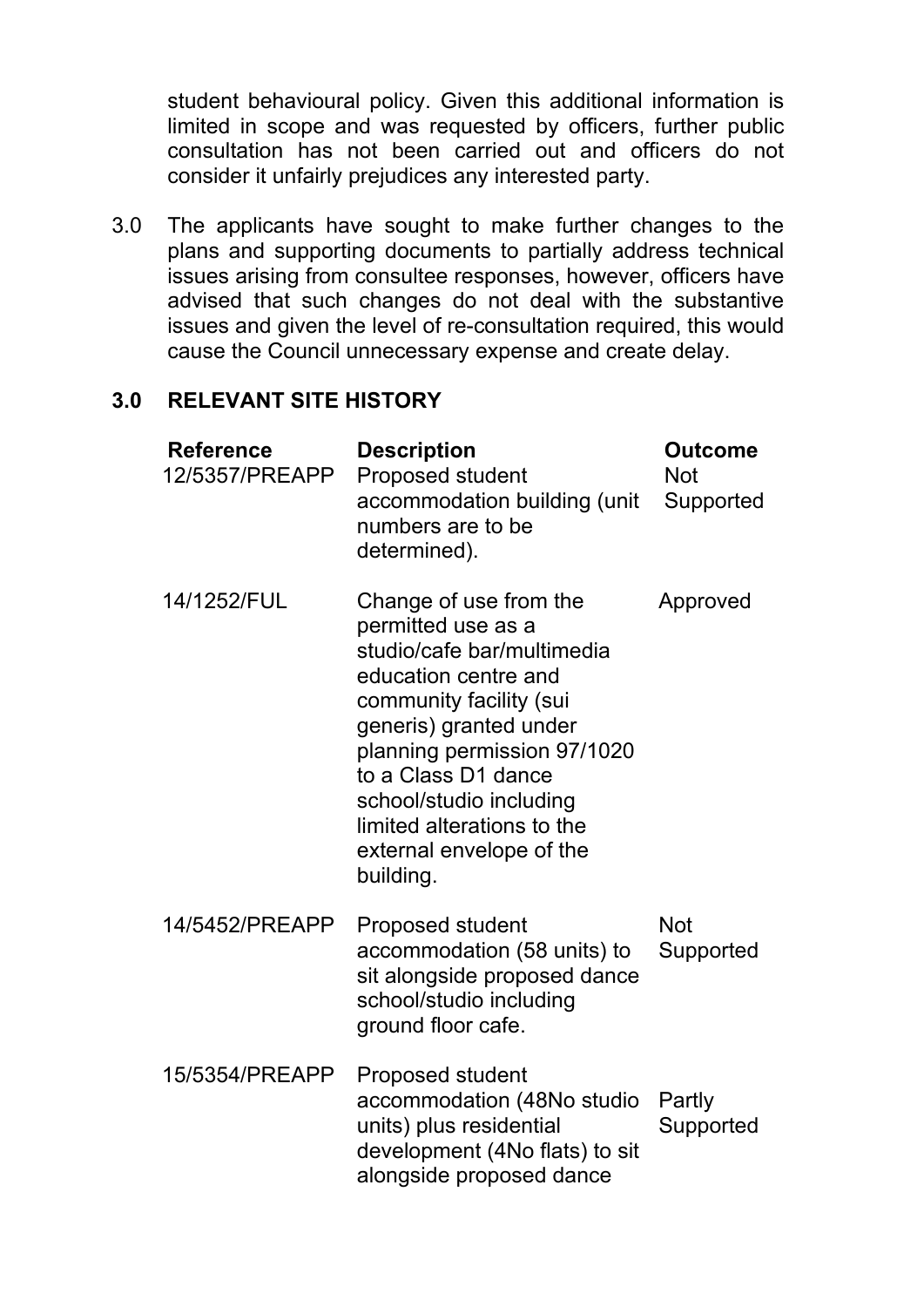school / studio including ground floor cafe and to include car and cycle parking, refuse provision and hard and soft landscaping.

- 17/1312/CL2PD Application for a Certificate of Lawfulness under section 192 for the proposed use of the building for general educational use falling within Use Class D1 (Non Residential Institutions) as defined by the Town and County Planning (Use Classes) Order 1987 (as amended). **Certificate Granted**
- 19/5139/PREAPP Proposed development for an extension to the existing building on the site comprising student accommodation (C2) (116 rooms in 14no. flats) over with four connected roof top pods, with associated car and cycle parking provision. The dance school facilities on site will not be removed and will continue to function as part of the wider extended building. Not **Supported**
- 3.1 Pre application 15/5354/PREAPP, was undertaken in 2015 by a previous officer who is no longer working at the Council. The pre application response was mostly positive and supported the scheme which proposed a raised building comprising two storeys in height with roof top pods. The applicant draws attention to this pre application response within their Design and Access Statement. Despite this positive response six years ago, the adoption of a new Local Plan has meant that the Council are required to assess the current proposal against these new and up to date policies, which are outlined within this report.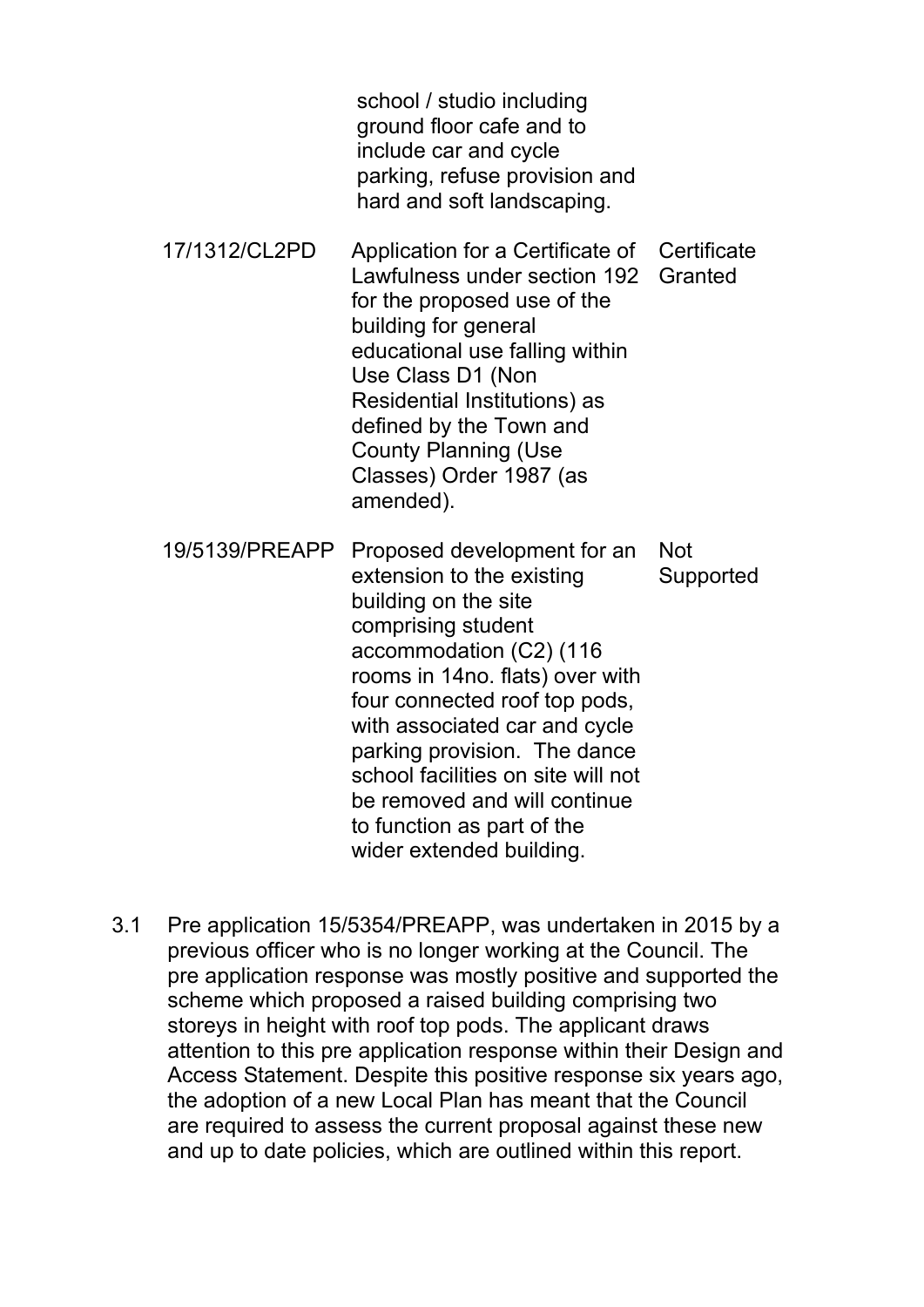### **4.0 PUBLICITY**

| 4.1 Advertisement:       | Yes |
|--------------------------|-----|
| <b>Adjoining Owners:</b> | Yes |
| Site Notices Displayed:  | Yes |

### **5.0 POLICY**

# 5.1 **Cambridge Local Plan 2018**

| <b>PLAN</b>                   |                                | <b>POLICY NUMBER</b>                                            |
|-------------------------------|--------------------------------|-----------------------------------------------------------------|
| Cambridge<br><b>Plan 2018</b> |                                | Local   1, 3, 14, 23                                            |
|                               | 28, 29, 31, 32, 33, 34, 35, 36 |                                                                 |
|                               |                                | 46, 51                                                          |
|                               |                                | 55, 56, 57, 58, 59, 60, 61, 62, 67, 68<br>(Appendix I), 70, 71, |
|                               |                                | 80, 81, 82                                                      |

5.2 Relevant Central Government Guidance, Supplementary Planning Documents and Material Considerations

| Central                                       | <b>National Planning Policy Framework 2019</b>                                                                                                    |  |  |  |
|-----------------------------------------------|---------------------------------------------------------------------------------------------------------------------------------------------------|--|--|--|
| Government<br>Guidance                        | National Planning Policy Framework<br>Planning Practice Guidance from 3 March<br>2014 onwards                                                     |  |  |  |
|                                               | Circular 11/95 (Annex A)                                                                                                                          |  |  |  |
| Supplementary<br>Planning<br><b>Documents</b> | Greater Cambridge Sustainable Design and<br>Construction (Jan 2020)                                                                               |  |  |  |
|                                               | Cambridgeshire and Peterborough Waste<br>Partnership (RECAP): Waste Management<br>Design Guide Supplementary Planning<br>Document (February 2012) |  |  |  |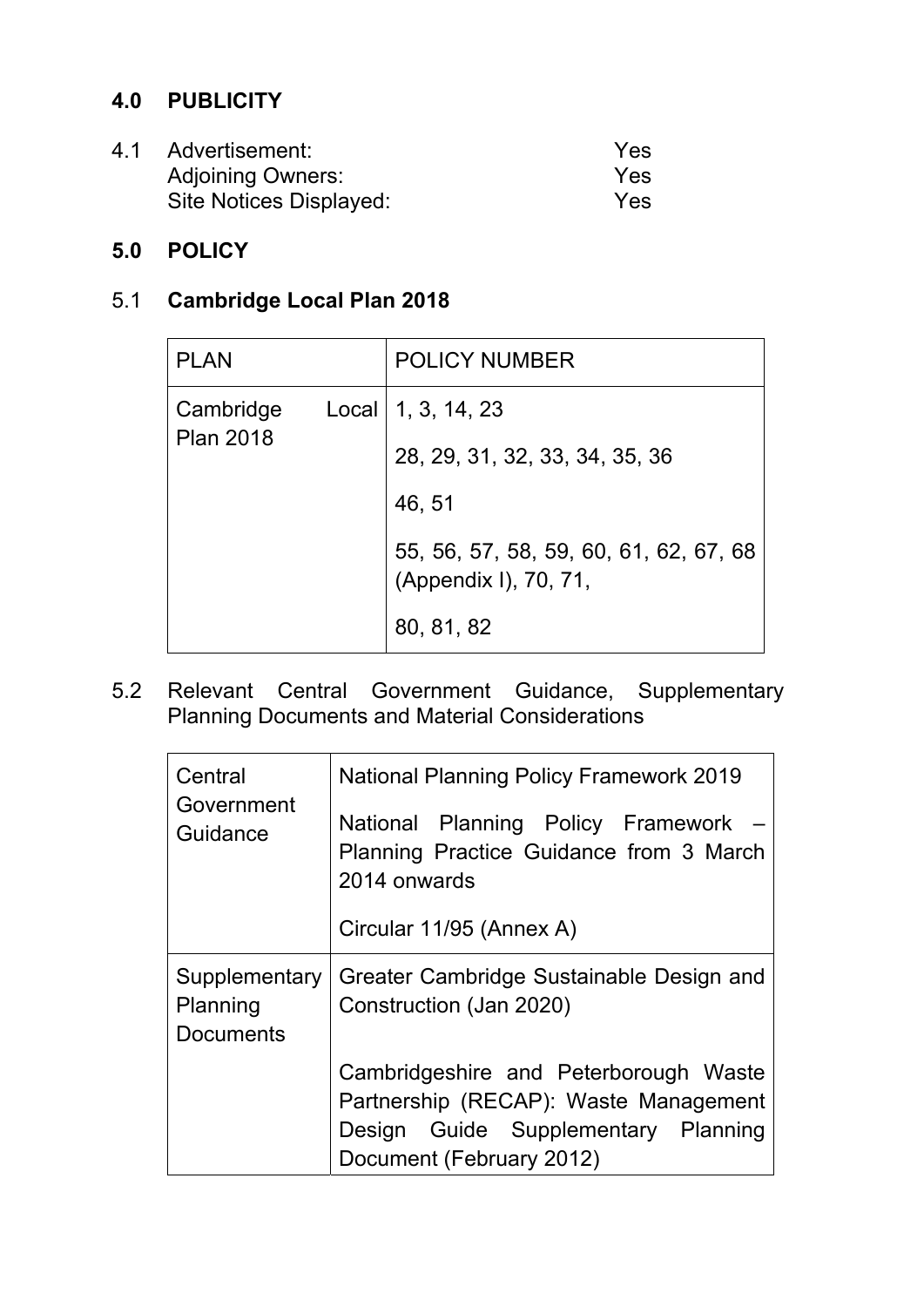|                 | Gate Supplementary Planning<br>Eastern<br>Document (SPD)                                                                                                                                                                                                                                                                                                                                                                                                                                                                                                                                                                                         |  |  |
|-----------------|--------------------------------------------------------------------------------------------------------------------------------------------------------------------------------------------------------------------------------------------------------------------------------------------------------------------------------------------------------------------------------------------------------------------------------------------------------------------------------------------------------------------------------------------------------------------------------------------------------------------------------------------------|--|--|
| <b>Material</b> | <b>City Wide Guidance</b>                                                                                                                                                                                                                                                                                                                                                                                                                                                                                                                                                                                                                        |  |  |
| Considerations  | Arboricultural Strategy (2004)                                                                                                                                                                                                                                                                                                                                                                                                                                                                                                                                                                                                                   |  |  |
|                 | Cambridge and Milton Surface Water                                                                                                                                                                                                                                                                                                                                                                                                                                                                                                                                                                                                               |  |  |
|                 | Management Plan (2011)                                                                                                                                                                                                                                                                                                                                                                                                                                                                                                                                                                                                                           |  |  |
|                 | Open Space and Recreation Strategy 2011<br>(Which recognises as a weakness in<br>Petersfield at page 55, 'Limited amount of<br>Protected Open Space, of which<br>approximately two-thirds is publicly<br>accessible. Although there is a range of<br>publicly accessible open spaces close to the<br>ward including Parker's Piece and<br>Coldham's Common, the amount of informal<br>open space in the ward is low given the<br>local population density and natural and<br>semi-natural green space is restricted to Mill<br>Road Cemetery (CEM 06). There is no<br>publicly accessible formal outdoor sports<br>provision within Petersfield' |  |  |
|                 | And which recognises as an opportunity:                                                                                                                                                                                                                                                                                                                                                                                                                                                                                                                                                                                                          |  |  |
|                 | 'Improvements to St. Matthew's Piece<br>dependent on the future of the Howard<br>Mallett Centre, Site 5.09 Travis Perkins is<br>allocated in the Cambridge Local Plan 2006<br>for housing. If these sites were to come<br>forward for their allocated use, the quality<br>and quantity of open space made available<br>on site should be high in line with the<br>Council's standards in order to avoid further                                                                                                                                                                                                                                  |  |  |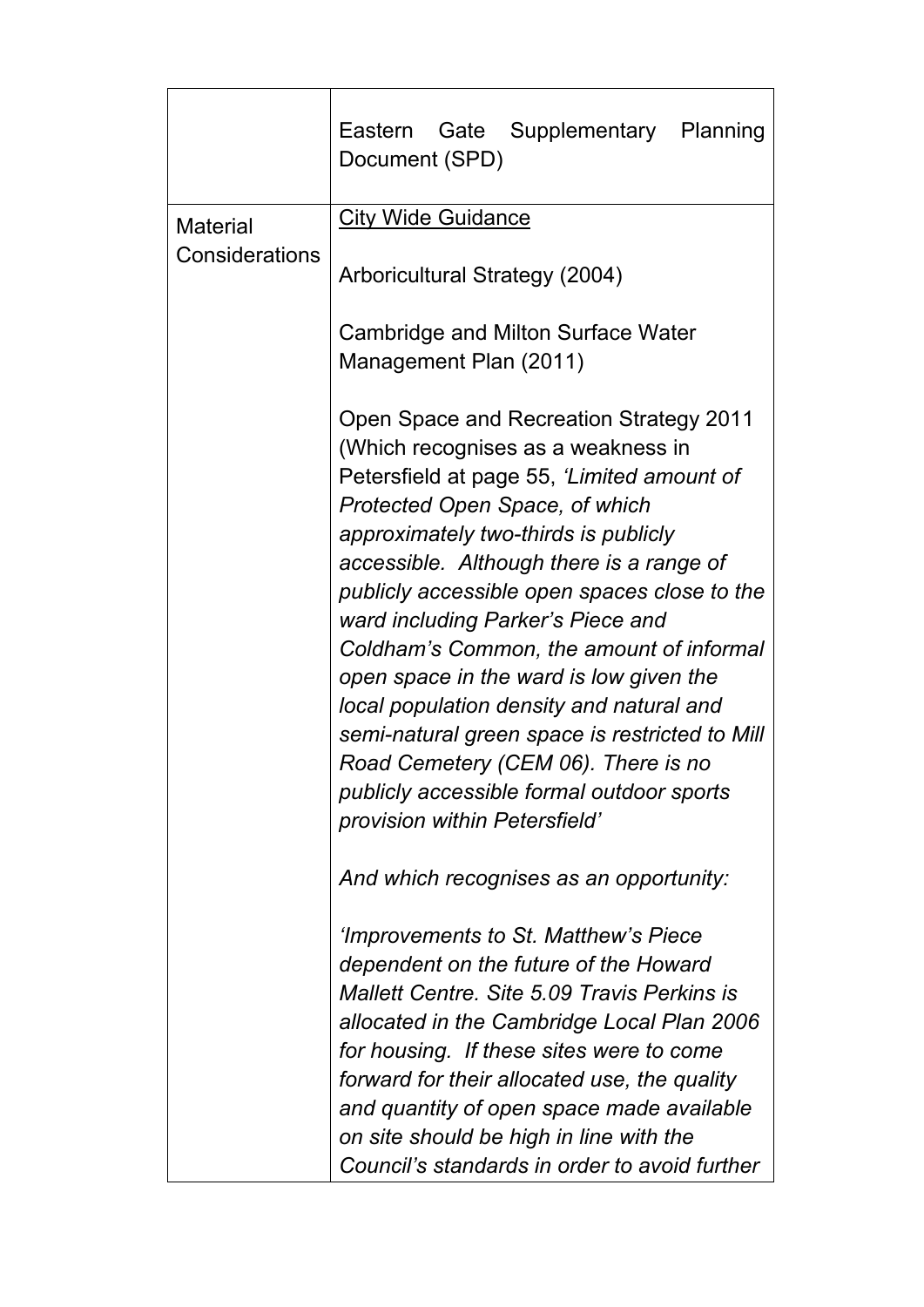| negative impact on any deficiencies in<br>publicly accessible open space in<br>Petersfield.)    |
|-------------------------------------------------------------------------------------------------|
| <b>Mill Road Conservation Area Appraisal</b><br>2011                                            |
| Cambridge and South Cambridgeshire<br><b>Strategic Flood Risk Assessment</b><br>(November 2010) |
| Cambridge City Council Waste and<br>Recycling Guide: For Developers.                            |
| <b>Cycle Parking Guide for New Residential</b><br>Developments (2010)                           |
| <b>Planning Obligations Strategy 2010</b>                                                       |

# **6.0 CONSULTATIONS**

# **Urban Design Officer**

- 6.1 Objects to the proposal on the following grounds:
	- The scheme proposes a significant uplift in scale over the heights identified in the Eastern Gate SPD and fails to demonstrate that an increased height will fit coherently into the surrounding context.
	- The combined scale, volume and box like massing of the proposed scheme will form an intrusive, overly dominant and bulky addition to the prevailing domestic scaled context, as well as outcompeting the Crown Court, looming over the established tree line, and diminishing the sense of green openness.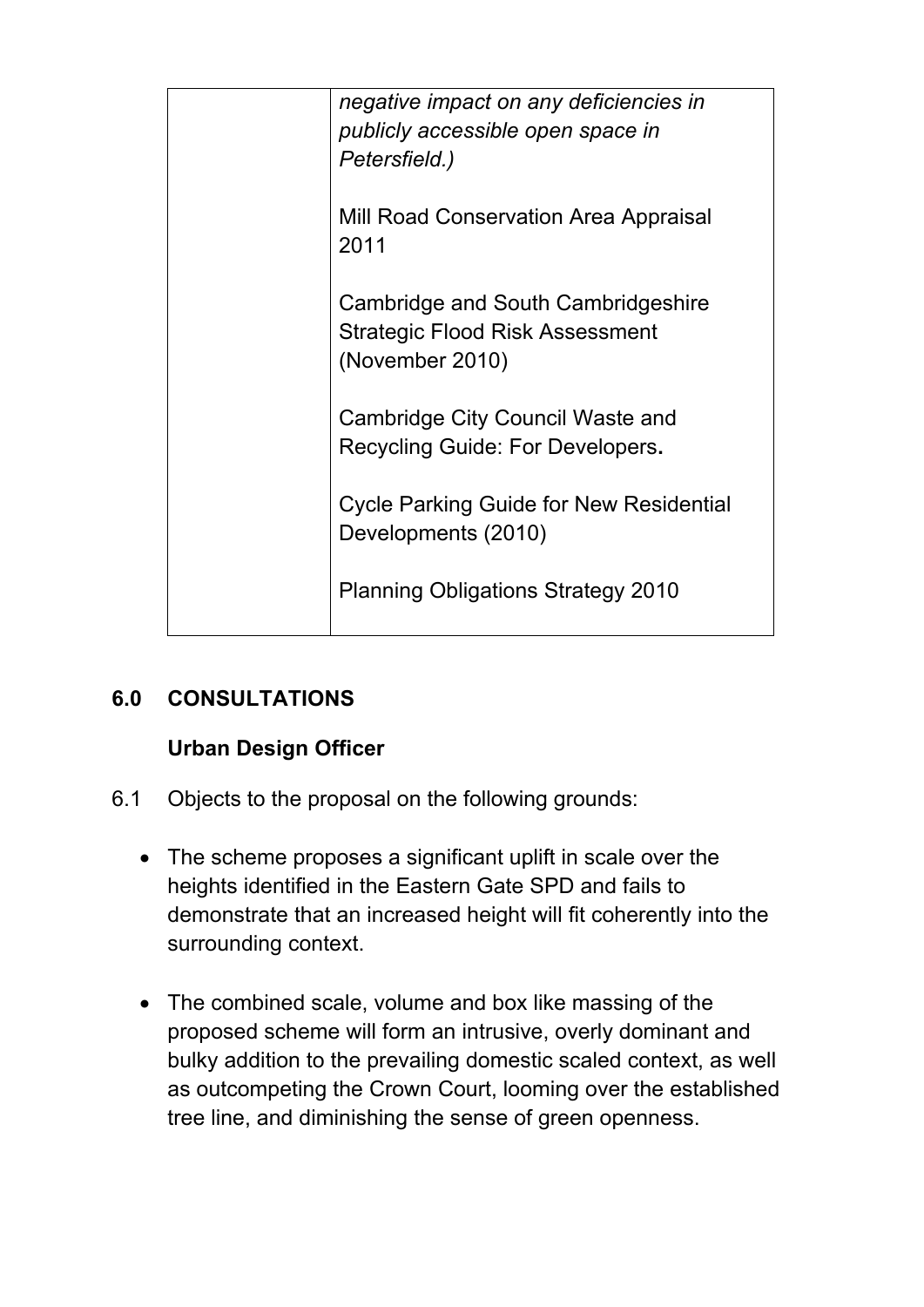• Several functional design issues have been raised such as the quality of living accommodation and adequate cycle parking which are poorly resolved.

Taking the above into account, the proposed scheme does not comply with Policies 55, 56, 57 & 82 (CLP 2018) and is therefore not supported in Urban Design terms.

### **Conservation Officer**

- 6.2 Objects to the proposal on the following grounds:
	- The proposal is for a building with scale and extent that would block views and light through the trees thus changing the character of the space here as seen from Sturton Street, New Street and York Street, in a way that the existing single storey building does not.
	- It would also reduce the openness of the space by adding the additional building (and with openness an awkward relationship with the St Matthews Centre building).
	- From New Street, the openness below the canopy of the trees would also be affected by the proposed brick undercroft block at ground level. This and any other ground level service enclosures (a plant room?) would detract from claims that the design of the building mitigates any impact on the openness of the space.
	- Bare trees together with any removal of existing trees together with being lit-up would emphasise the incongruous presence of the building.
	- The building would stand within the conservation area but the design does not acknowledge this in terms of form or materials for instance, in the use of the proposed corrugated cladding, green zinc, and steel balustrades in a conservation area where gault brick and slate predominate.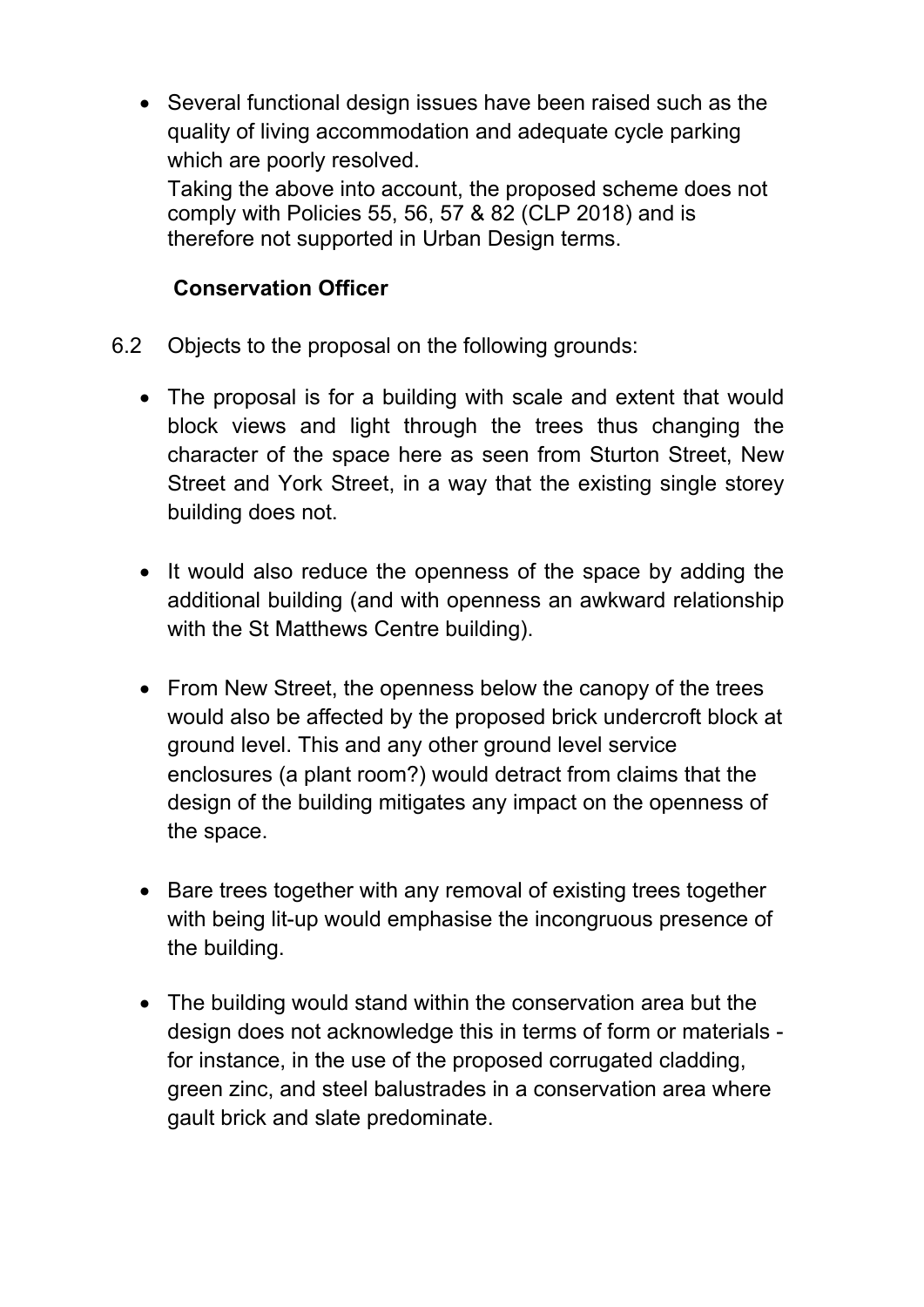St Matthews Piece is significant within the Conservation area and it is considered that the proposal would fail to preserve or enhance the character or appearance of the Conservation Area, contrary to policy 61 of the Cambridge Local Plan 2018.

Within the broad category "less than substantial harm", the level of the harm is considered to be significant, Paragraph 196 of the NPPF would apply here.

### **Tree Officer**

- 6.3 Objects to the proposal on the following grounds:
	- The removal of two trees along New Street and the anticipated damage upon more trees will severely hinder their growth.
	- The new building will significant decrease light levels making the trees appear more oppressive.
	- For the most part the new building is located outside the RPA of retained trees, however given the footprint and height of the building, space required for construction and infrastructure will be substantial and is expected to conflict with retained trees necessitating additional tree works.
	- The size and height of the building will significantly alter the light levels within the site reducing direct sunlight to trees for longer periods. Trees will have to adapt to reduced light levels and changes in temperature, influenced by the new building.

For the above reasons, the layout is not supported and is contrary to policy 71 of the Cambridge Local Plan 2018.

## **Landscape Officer**

- 6.4 Objects to the proposal on the following grounds:
	- These trees form a special and locally distinct element in the street and their removal would alter the continuity of the treed frontage of the square which becomes quite evident in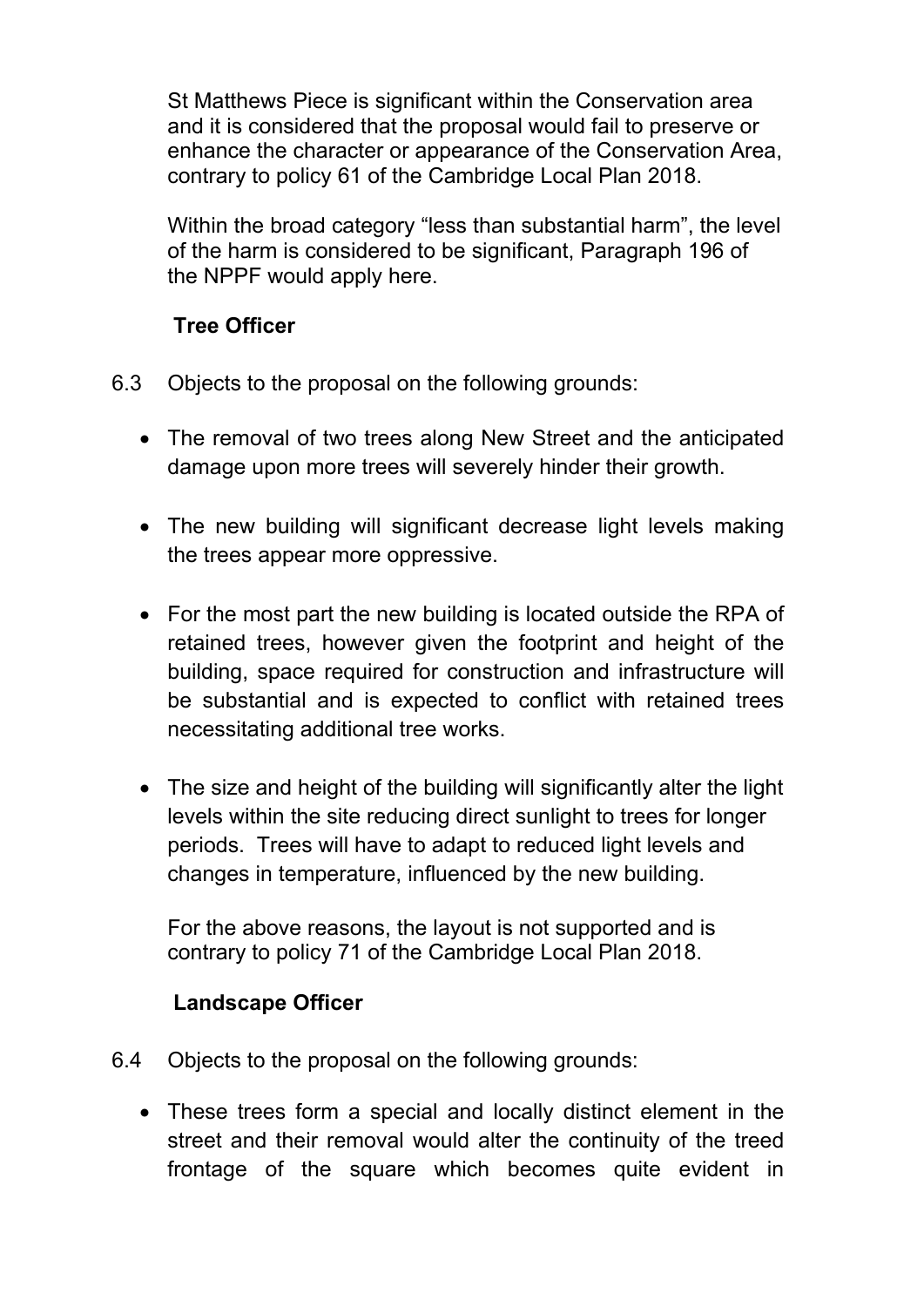Technical Visualisation viewpoint 1 and 2 where the building looms over a small utility building at ground level and the removal of the trees opens the view to a somewhat cluttered panorama of buildings, columns, parking, stairwells and elevator cores.

- Staircases into the Public Open Space (POS) which descend from the first floor of the building. The bulk of the overhead building also looms against the edge of the POS, impacting the character of the space. Whilst there is scope in the policy to give schools and other learning institutions leeway in developing on POS land, it is considered that the staircases are not 'required' to descend in this manner. Therefore, this intrusion and impact into the POS is unacceptable.
- Existing cycle parking has been shown to be retained around the perimeter of the dance school between the car park and the building, angled to the wall as well as some sheds to the rear of the building. These spaces are poorly overlooked and inconvenient in some respects. A scheme which has considered cycle parking differently and as a part of the proposal rather than an afterthought would be have been more welcome.
- More importantly, the cycle parking stands on the roof are wholly unacceptable. The scheme is being developed for 16-18 year old students and access to the roof is through two elevator cores with small waiting areas and a single leaf door with a turn for access. The students will ultimately find it more convenient to keep their bikes in their rooms after doing this manoeuvre or lock them to the fencing around the site.
- The landscape design depends heavily on grasses, perennials and meadow-like gardens. Whilst this is an attractive feature during the summer months, they tend to look poorly and rough in the wet winter months. The Strategy does not go into a great deal of detail but proposes nothing particularly controversial and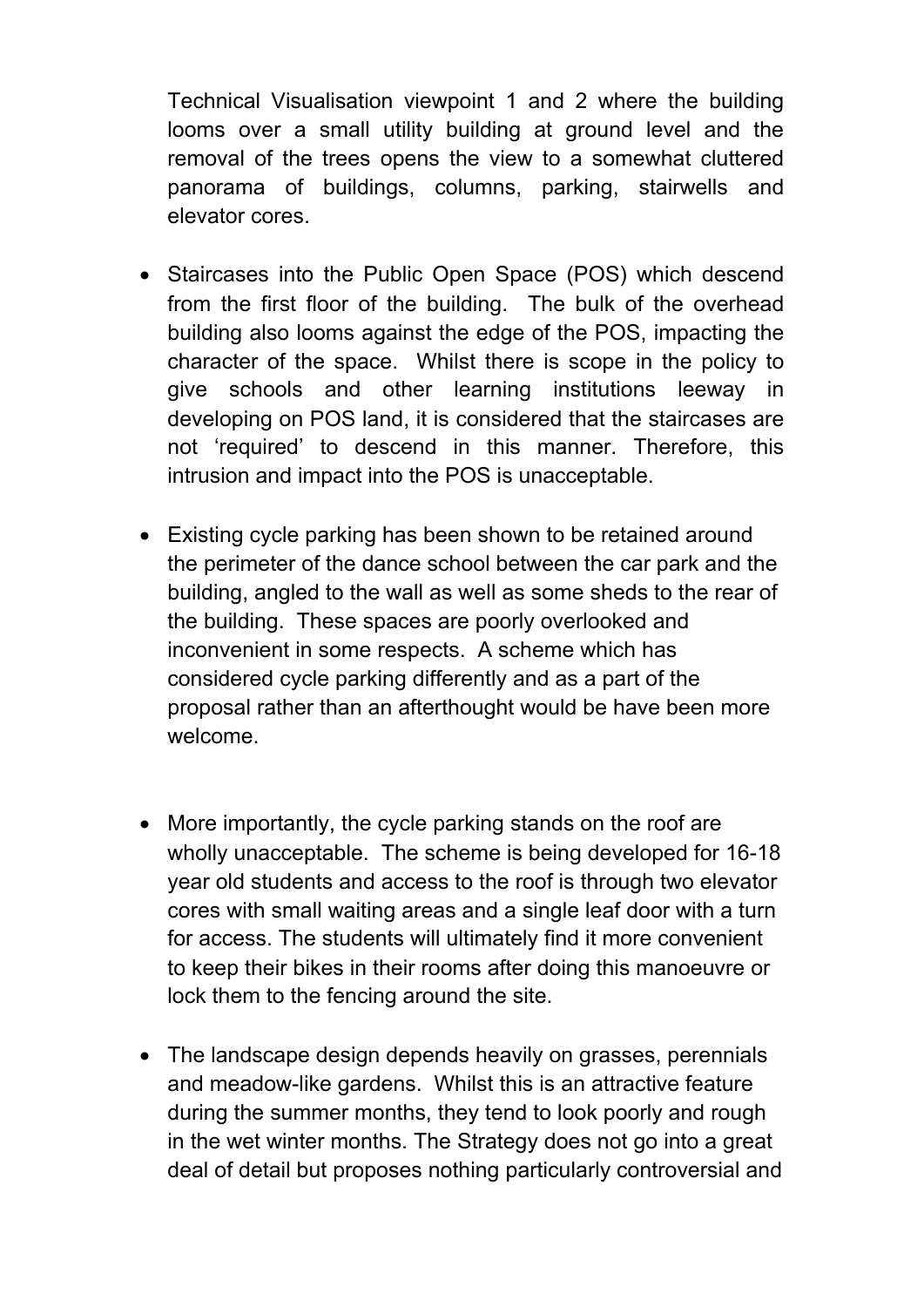avoids making any wholesale changes to existing hard and soft landscape spaces, seeking to retain most of the parking areas and paths already present on site. As a setting for such a uniquely styled building, this seems rather mild and could have gone farther to create a setting for it.

In summary, the Landscape Officer does not support the application due to non-compliance with Local Plan Policies 55, 56, 57, 59, 61, 67, 71, and 82 of the Cambridge Local Plan 2018.

## **Sustainability Officer**

- 6.5 No objections subject to conditions/informatives regarding the following:
	- BRE issued Design Stage Certificate being submitted to the LPA
	- BRE issued post Construction Certificate being submitted to the LPA
	- A water efficiency specification, based on the Water Efficiency Calculator Methodology or the Fitting Approach set out in Part G of the Building Regulations 2010 (2015 edition) has been submitted to LPA

## **Crime Prevention Officer**

- 6.6 Supports the proposal subject to conditions regarding the following:
	- CCTV coverage locations
	- External lighting
	- Security management

# **Ecology Officer**

- 6.7 Supports the proposal subject to conditions regarding the following:
	- Specifications of ecological enhancement features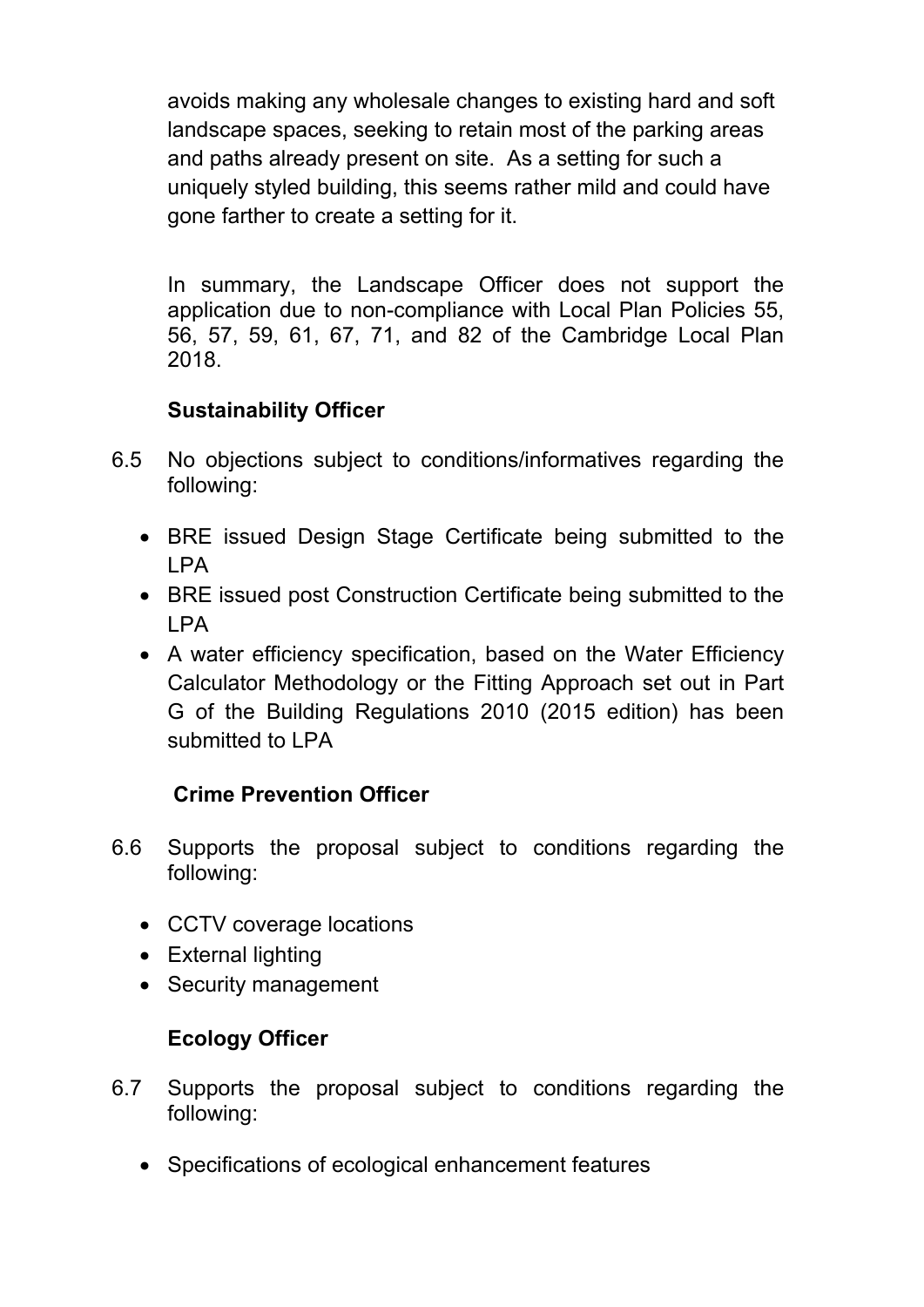Compliance conditions to secure recommendations within the submitted Ecological Appraisal.

## **Environmental Health**

- 6.8 Unable to provide comments due to the lack of information regarding the following:
	- Full details of the circumstances within which the acoustic assessment was carried out (e.g. no mention is made as to whether or not the dance studios were in use at the time of the assessment nor have details been provided of the noise from existing rooftop plant serving the cafe and the dance studios – significance of potential impacts of all of these noise sources will be required.)
	- Details on the significance of impacts in terms of noise with regards to the relocation of the existing rooftop plant
	- Provision of calculations carried out to obtain the 16-hr and 8-hr LAeqs reported in the assessment
	- Full details of the acoustic assessment referenced in Section 4.9 of the Cass Allen assessment (referred to simply as a "2017 survey") and justification for use of the "short term" attended measurements over previous "long-term" unattended survey results.
	- Details and consideration of all new plant associated with the application
	- Confirmation of the type of cooking anticipated within the cafй and provision of details of extract system design, height and location
	- Details of proposed hours of use of the caf $\ddot{\theta}$  including consideration of hours of use of the external terrace seating area.
	- Submission of Air Quality Assessment as referenced in the Planning Statement

# **Local Highway Authority**

- 6.9 No objections subject to the following concerns being addressed and conditions:
	- A clear plan showing exactly what works the applicant wishes to undertake within the adopted public highway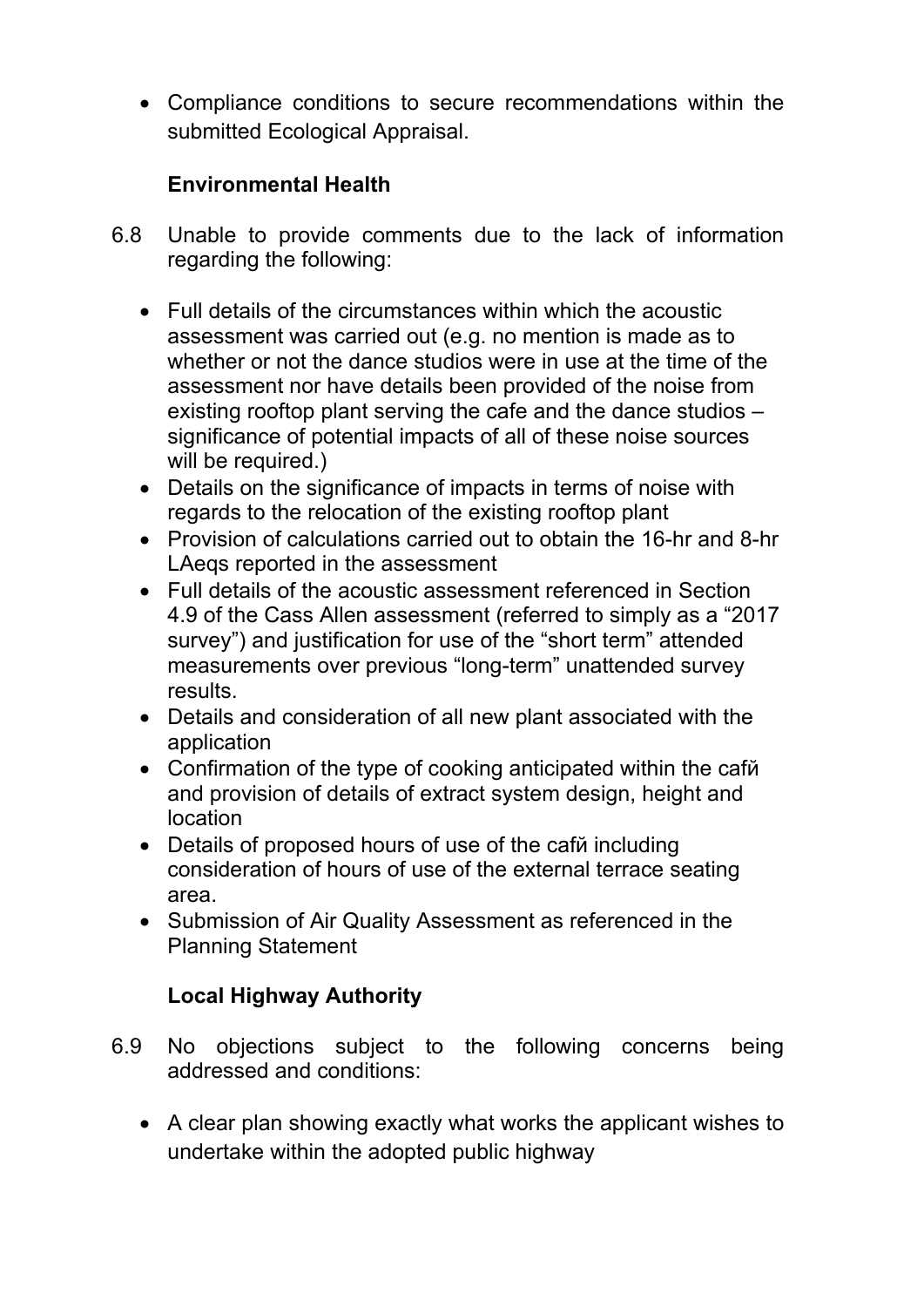- The cycle parking spaces would need to be covered and placing proposed car parking in front of them significantly reduces their accessibility
- A Traffic Management Plan condition
- Time restriction on allowing construction vehicles with a gross weight in excess of 3.5 tonnes entering and exiting the site
- Visibility splays condition
- Construction and materials of the proposed access

## **Cambridgeshire County Council Transport Team**

- 6.10 Objection due to the following:
	- Accident records for the last 60 months should be provided
	- The Transport Statement objectives are broadly agreed however mitigation methods of how the proposal would not result in any significant impact upon the safe and effective operation of the surrounding road network need to be addressed

## **Drainage Officer**

6.11 Unable to comment on the application due to some of the information missing in respect of the submitted Drainage Report.

## **Local Lead Flood Authority (LLFA)**

- 6.12 Object to the proposal due to the following reasons:
	- The proposed development is looking to discharge surface water to the foul sewer network (as it currently does). However, from the Anglian Water asset plans, it is evident that there are surface water sewers in the vicinity of the site. In line with the drainage hierarchy, surface water should be disposed to a surface water sewer ahead of a foul. Therefore, a connection should be proposed to the surface water sewer network and dialogue opened with Anglian Water to agree a connection.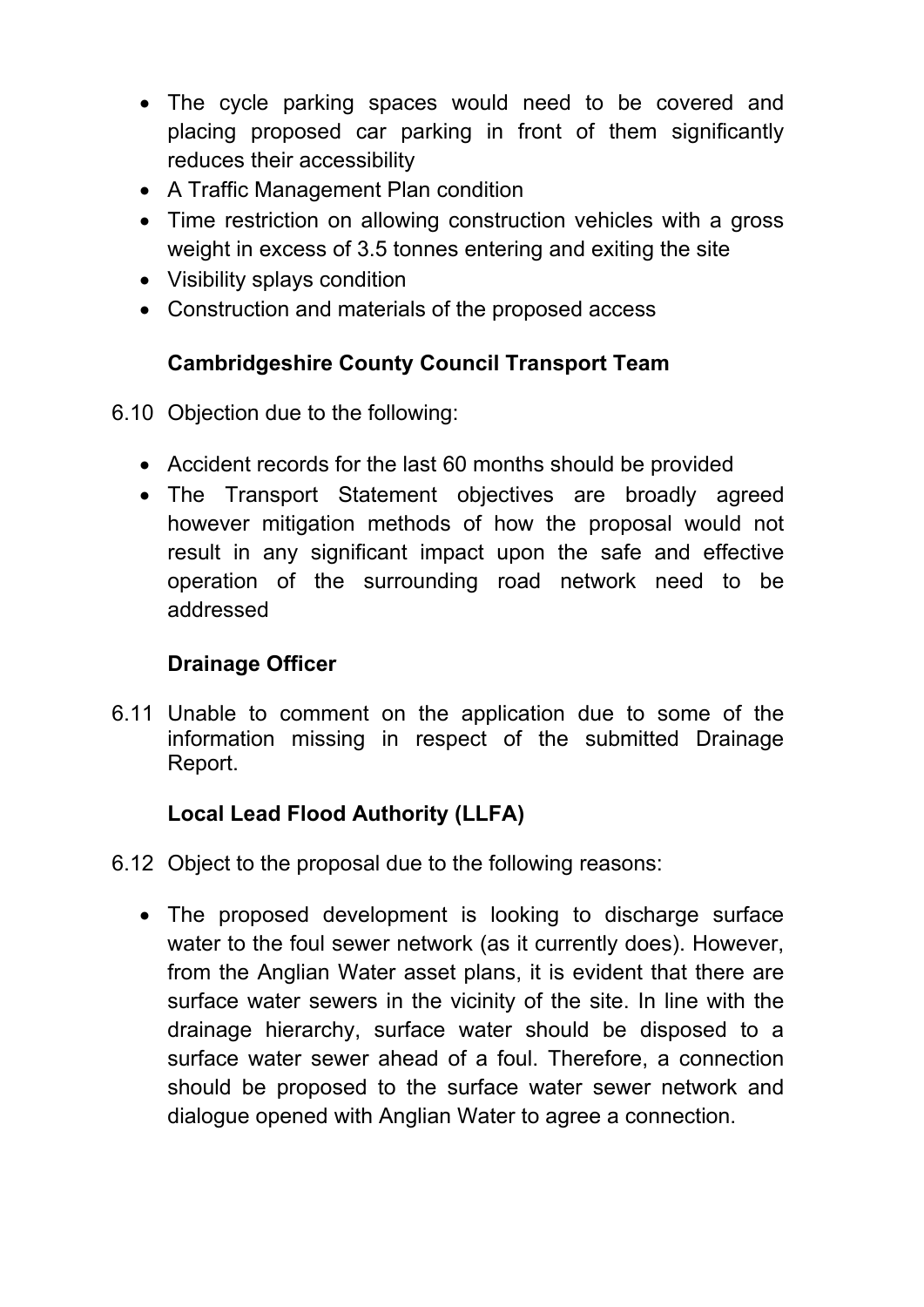- Hydraulic Calculations should be submitted with the application to demonstrate the performance of the proposed system during the 100%, 3.35 and 1% Annual Exceedance Probability (AEP) storm events, including a suitable allowance for climate change. The calculations should demonstrate the design of the surface water system will not surcharge during the 100% AEP storm and no water is outside the system during the 3.3% AEP storm. If there is any flooding expected during the 1% AEP storm, this should be managed on site without flooding any property internally, or increasing the flood risk to any external land or property.
- Chapter 9 of the submitted SuDS Drainage Strategy Report details the management and maintenance responsibilities of the site. It is detailed in this section that Thames Water are the water authority responsible for the maintenance of the Public Sewer. However, Anglian Water are the sewerage undertakers for this area. The report should be factually correct and therefore this should be amended to ensure the correct water authority is noted for the maintenance of the sewer assets.
- Informatives regarding green roof construction green roofs and pollution control

## **Environment Agency (EA)**

6.13 No comments as the application falls under the Flood Risk Standard Advice (FRSA).

## **S106 Officer**

- 6.14 No objections subject to the following:
	- Given the scale of the proposed development on this site, and in line with the funding formula set out in Cambridge City Council's Planning Obligations Strategy 2010, a specific S106 contribution of Ј30,397.00 (plus indexation) is requested towards the provision and / or improvement to the indoor sports facilities at the Abbey Sports Centre and Gym.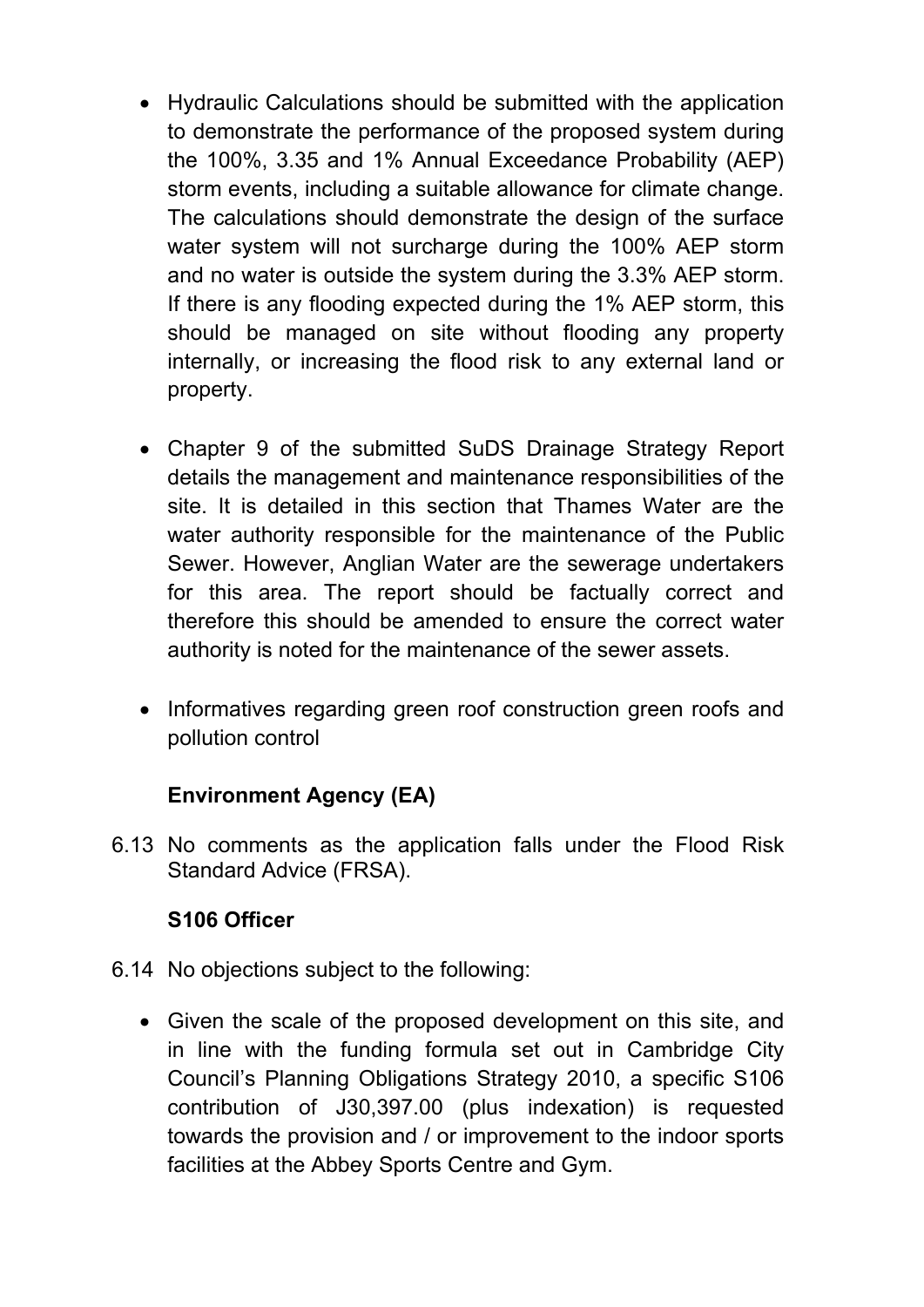- Given the scale of the proposed development on this site, and in line with the funding formula set out in Cambridge City Council's Planning Obligations Strategy 2010, it is proposed that the council requests Ј26,894.00 (plus indexation) is requested towards the provision and / or improvement to outdoor sports facilities at Coldham's Common.
- Based on the funding formula set out in the council's Planning Obligations Strategy 2010, it is proposed that the council requests Ј27,346.00 (plus indexation) for the provision of and / or improvement of access to the Informal Open Space at St Matthews Piece, Sturton Street, Cambridge.

Where additional on-site Informal Open Space is provided, this will be taken into consideration when the final off-site commuted sum is calculated.

• In line with the Planning Obligations Strategy 2010, Cambridge City Council does not seek S106 children's play contributions from planning applications relating to student accommodation.

## **Cadent Gas**

6.15 No objections. It is noted that Plan Protection should be notified of any reason for refusal of the application.

## 6.16 **Cambridge Past, Present and Future**

Objects to the proposal on the following grounds:

- The proposed scale, height, form and use would impact upon the local character of the local area and Conservation Area
- The proposal is not in accordance with policies 23, 55, 57, 59, 60, 61, 67 and 71 of the Local Plan No public benefits of the scheme would overcome the harm caused by the proposal in this instance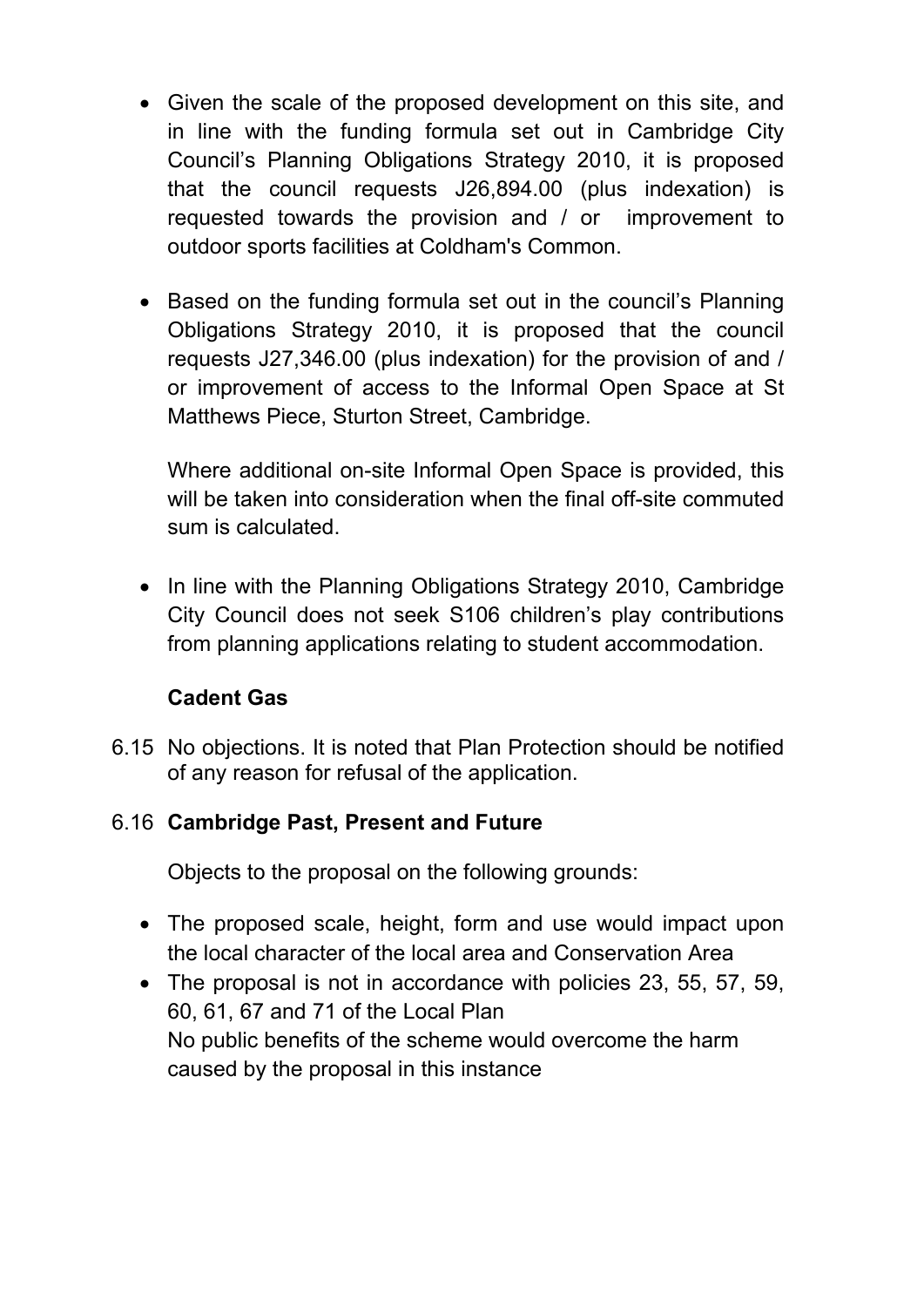## **7.0 REPRESENTATIONS**

7.1 There have been many objections received to this application, as outlined below:

Number of Neutral Representations: 1 Number of Objections: 323 Number in Support: 0

The table below summarises these representations by grouping the main topic of the representation received and the response given by the Council by referencing the relevant section of the report:

| <b>Representation</b>                                        | <b>Response</b>                   |
|--------------------------------------------------------------|-----------------------------------|
| Building is much taller than                                 | Addressed<br>under                |
| buildings on surrounding streets                             | paragraphs 8.20-8.29.             |
| and does not accord with the                                 |                                   |
| Development<br>Gate<br>Eastern                               |                                   |
| <b>Framework SPD</b>                                         |                                   |
| The design and scale of the                                  | Addressed<br>under                |
| building is not appropriate in this                          | paragraphs 8.20-8.29.             |
| location and would dominate the                              |                                   |
| surrounding area/buildings<br>The building is out of keeping | Addressed<br>under                |
| with the local area, Conservation                            | paragraphs 8.30-8.39. Policy      |
| Area and the surrounding public                              | 60 is referred to in paragraph    |
| realm and there is no justification                          | 8.56                              |
| within the Heritage Statement for                            |                                   |
| this. Therefore, the proposal                                |                                   |
| breaches policies 14, 23, 46, 55,                            |                                   |
| 56, 57, 58, 60 and 61                                        |                                   |
| Overshadowing/overbearing                                    | Addressed under                   |
| impacts                                                      | paragraphs 8.57 and 8.58          |
| Impact upon trees and therefore                              | Addressed<br>under                |
| the proposal is contrary to policy                           | paragraphs 8.40-8.44              |
| 71 of the local plan                                         |                                   |
| Loss of open green space for                                 | under<br>Addressed                |
| residents to enjoy and relax and                             | paragraphs 8.45-8.55              |
| being proposed<br>what<br>is<br>to                           |                                   |
| overcome this loss?                                          |                                   |
| The need for this amount of Addressed                        | under                             |
| student accommodation on this                                | paragraphs $8.4 - 8.12$ and $9.5$ |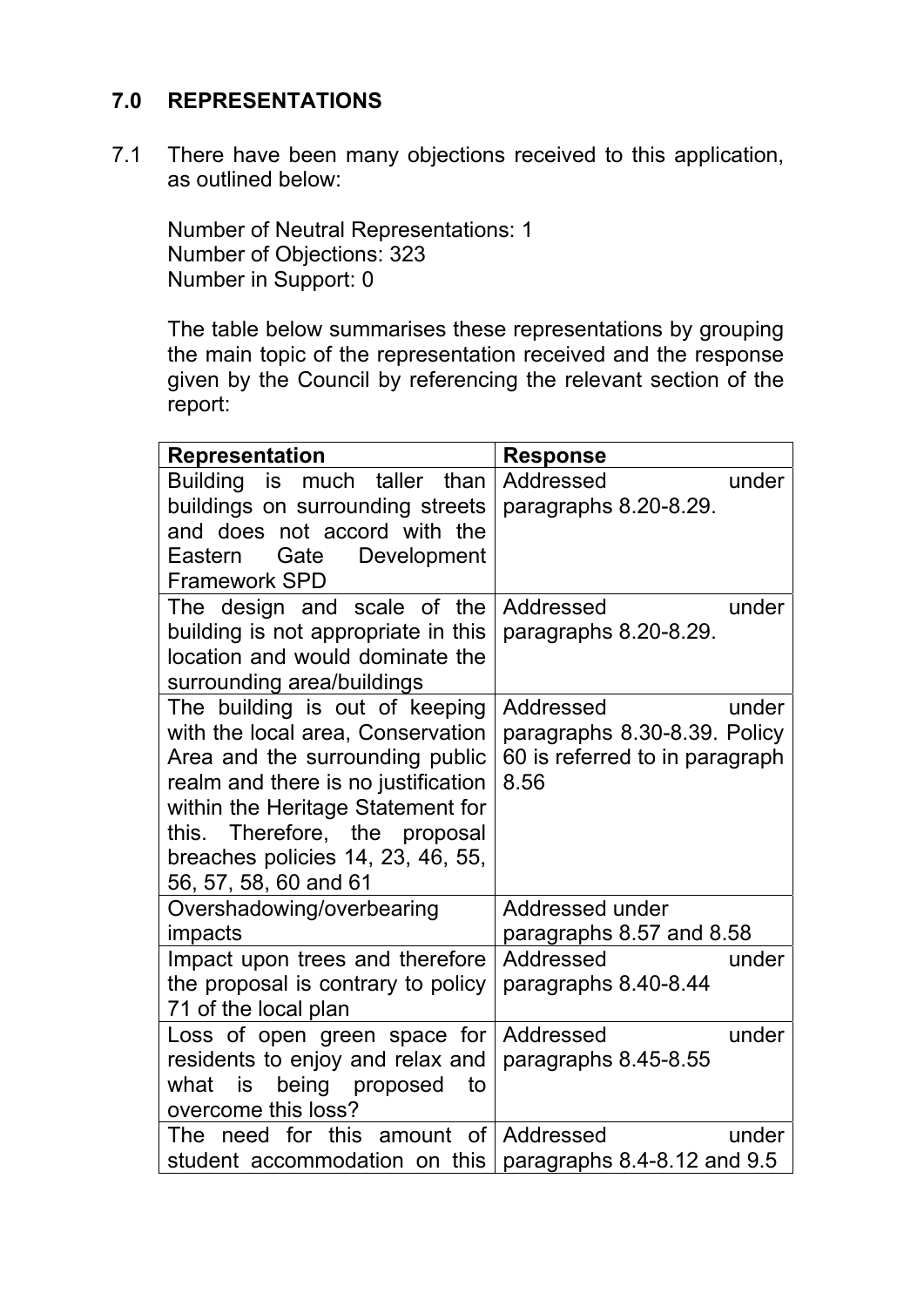| site is unjustified – especially in<br>respect of the pandemic and |                                   |
|--------------------------------------------------------------------|-----------------------------------|
| <b>Brexit</b>                                                      |                                   |
| Impact upon local wildlife                                         | Addressed under paragraph<br>8.92 |
| parking competition<br>Increased                                   | Addressed<br>under                |
| on surrounding streets                                             | paragraphs 8.77                   |
| Increased noise                                                    | Addressed<br>under                |
| levels/disturbance                                                 | paragraphs 8.60-8.69              |
| Street safety for pedestrians                                      | Addressed<br>under                |
|                                                                    | paragraphs 8.72-8.76              |
| The control of this large number                                   | Addressed<br>under                |
| of students in respect of                                          | paragraphs 8.17 and 8.19          |
| antisocial behaviour is a                                          |                                   |
| concern, especially as St                                          |                                   |
| Matthews Piece is used by                                          |                                   |
| families with young children                                       |                                   |
| There is little evidence for new                                   | Addressed under paragraph         |
| student accommodation in the                                       | 9.6                               |
| east part of Cambridge and                                         |                                   |
| therefore this proposal should                                     |                                   |
| not be supported                                                   |                                   |
| The proposed caf <sub>m</sub> would benefit                        | Addressed under paragraph         |
| both students and local residents                                  | 9.7                               |
| however, there is a concern that                                   |                                   |
| the caf <sub>M</sub> use could be changed                          |                                   |
| to a student bar which would                                       |                                   |
| result in increased noise levels                                   |                                   |
| The development is not in                                          | Addressed<br>under                |
| accordance with BREEAM                                             | paragraphs $8.93 - 8.98$          |
| standards                                                          |                                   |
| The proposed cycle parking is                                      | Addressed<br>under                |
| totally unsuitable                                                 | paragraphs 8.78-8.83              |
| Fire safety is a concern for a                                     | Addressed under paragraph         |
| building of this height                                            | 9.8                               |
| There is a discrepancy in regard                                   | Addressed under paragraph         |
| to the plotting of the western                                     | 8.51                              |
| boundary of the eastern strip of                                   |                                   |
| <b>Protected Open Space</b>                                        |                                   |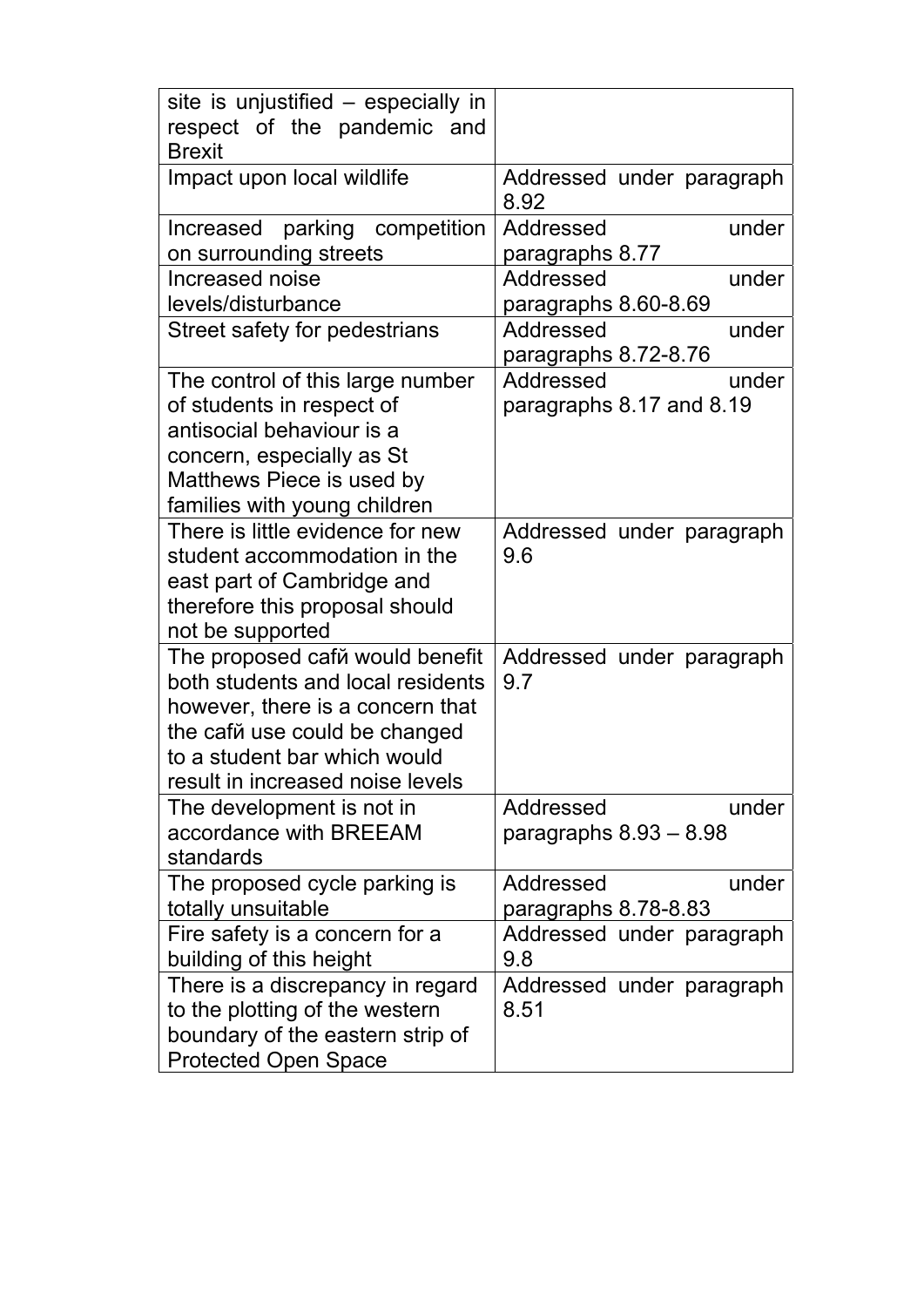## **8.0 ASSESSMENT**

### **Principle of Development**

- 8.1 Policy 3 of the Cambridge Local Plan (2018) seeks to ensure that the majority of new development should be focused in and around the existing urban area, making the most effective use of previously developed land, and enabling the maximum number of people to access services and facilities locally. Given that the site is located within a sustainable location, is in walking and cycling distance of Cambridge City Centre, close to other CSVPA / CATS educational facilities and is in essence seeking to provide a combined place of education (existing CSVPA dance studios) and habitation for CSVPA students, the location of the application site for student accommodation is suitable.
- 8.2 Policy 14 of the Cambridge Local Plan (2018) identifies areas of major change and opportunity areas to for development, subject to a number of core principles. Although this policy is primarily aimed at more major infrastructure, its principles are nonetheless still engaged and should be aspired to. Many of the considerations under this policy refer to other policies within the local plan and these considerations will be discussed under the relevant sections in this report.
- 8.3 The site is situated within the Eastern Gate Opportunity Area, as set out under Policy 23 of the Cambridge Local Plan (2018). Including other criteria, the policy seeks for development proposals within the Eastern Gate to be of a scale and massing that respond to context and reflect the predominantly residential nature of the area with reference to appropriate building heights suggested in accompanying figure 3.9. The Eastern Gate Area Development Framework SPD is referenced within the policy and forms a material consideration having informed the wording and criteria set out in Policy 23. The overall scale of the proposal would not be in accordance with either policies 14 or 23 of the Cambridge Local Plan (2018) or the Eastern Gate SPD provisions. Clear harm arises from the proposed scale and this harm is set out in subsequent paragraphs to this report.

### *The Need for Student Accommodation*

8.4 The application proposes to redevelop the site to provide 113 student rooms. The accommodation would be for CSVPA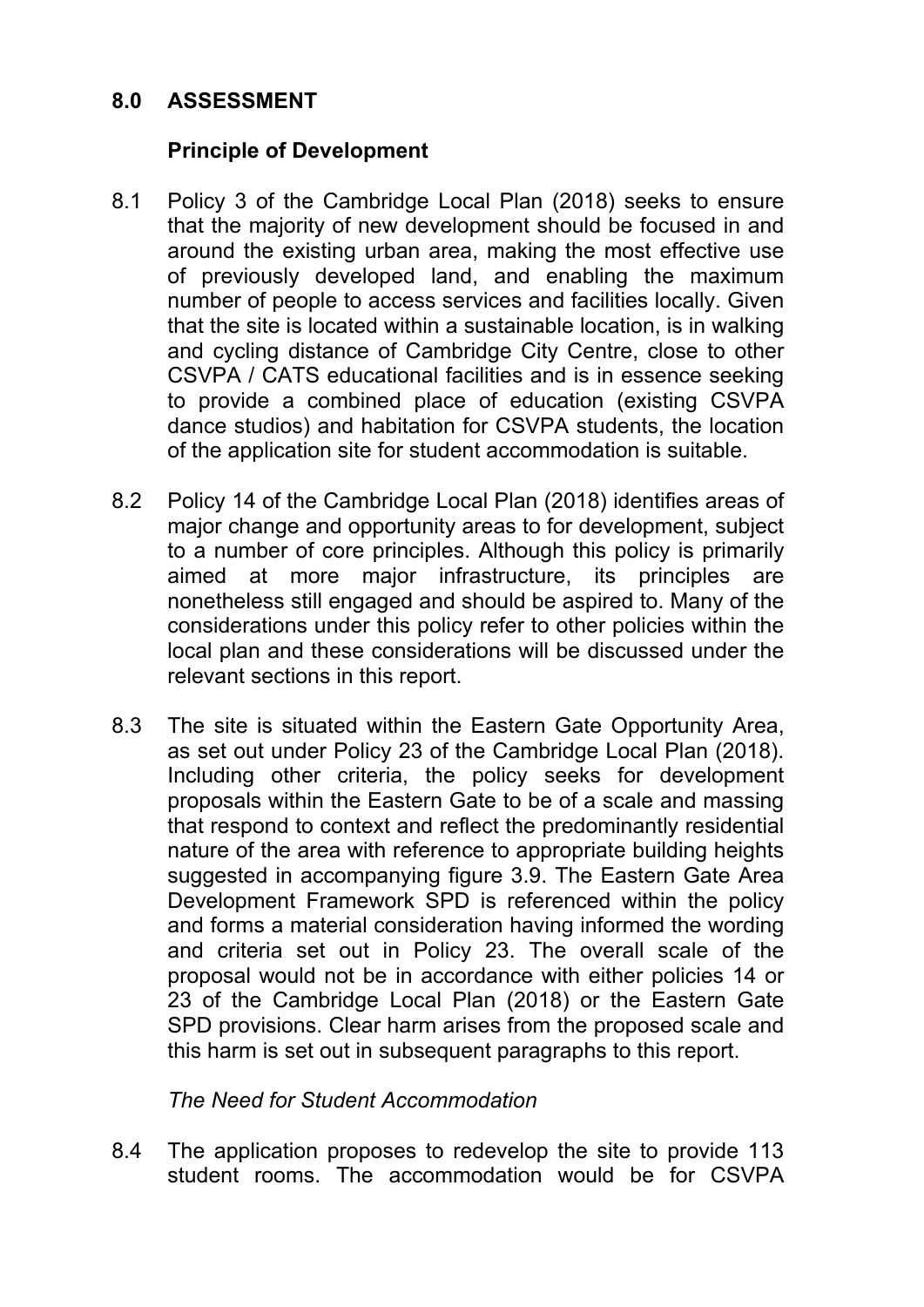students. The School occupies the St Matthew's Centre and teaches approximately 150 of its 430 students on the site. Policy 46 of the Cambridge Local Plan (2018) supports new student accommodation provided it meets the identified needs of an existing educational institution within the city of Cambridge in providing housing for students attending a full-time course of one academic year or more. There are several criteria outlined within this policy for which proposals must accord.

- 8.5 The Planning Statement submitted outlines that the accommodation is for 16-18 year old students attending CSVPA on full time courses. CSVPA have confirmed their support for the proposal and are in the process of agreeing a formal arrangement with the applicant. This is illustrated within the letter attached to the Planning Statement under Appendix 1 and could form part of a S106 agreement/ planning condition requirement as necessary.
- 8.6 Criterion a) of Policy 46 requires applications for student accommodation to provide sufficient information to demonstrate there is a proven need for student accommodation to serve the institution. Although the Planning Statement identifies the need for student accommodation to be provided across Cambridge in an attempt to release more housing, there is little evidence provided within the application which demonstrates a specific need for new student accommodation to serve CSVPA on this site.
- 8.7 The release of general market housing is a possible outcome from a purpose built student housing proposal. However, the application does not identify the specific impact of CSVPA's continued growth on general market housing in the absence of the new accommodation or seek to quantify any benefit through the release of market housing through provision of the new accommodation. It is thus difficult to attach any significant benefit arising from the proposal in this regard.
- 8.8 It is acknowledged that the institution wishes to grow and attract more full time students and promote careers within the music and performing arts industry, however, the application fails to fully demonstrate / analyse that need for example through a business plan, evidence of increasing student applications to CSVPA, or by analysing availability of pre-existing student accommodation which could be occupied by CSVPA students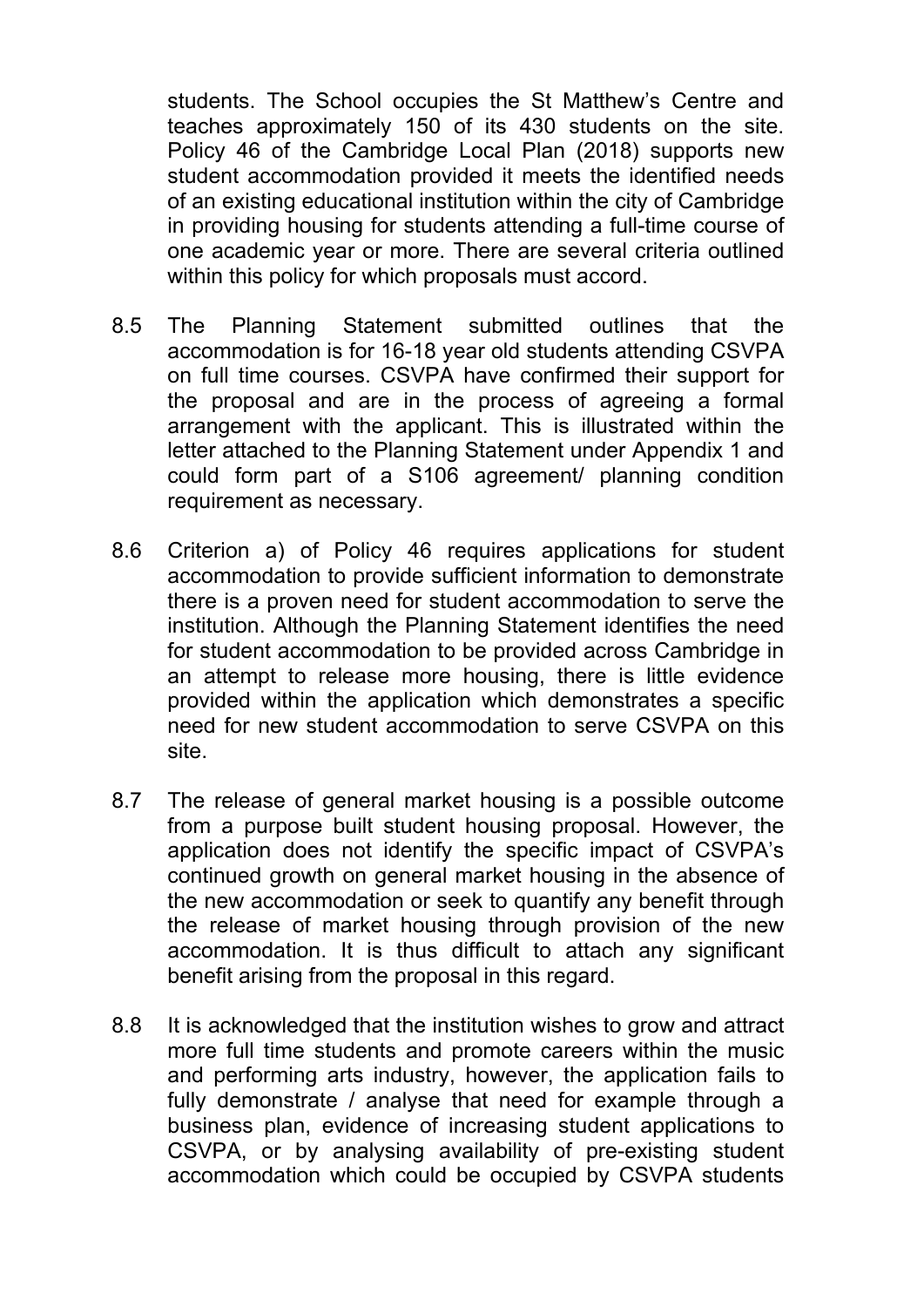within the City which could cater for the anticipated uplift in need (see paragraph 6.14 of Policy 46).

- 8.9 Further information as part of an Accommodation Needs Assessment was submitted in February 2021. In a standard year, the applicants state that there are 150 Higher Education students and 300 Further Education students at the School. CSVPA has aspirations to increase student numbers to 600 over the next 5-10-year period (an increase of 150 students) and they state that there is no scope for additional student accommodation to be created at CSVPA's existing premises. The School's strong preference is for all its students to be located within purpose-built accommodation run and managed by the School and close to the teaching facilities. The Needs Assessment sets out that *'Whilst the School would prefer for all its students to be on site, the scale of the proposed growth does not entirely allow for that to happen. The aspiration therefore is to seek to house all those between the ages of 16-18 years onsite, while older students are at other accommodation in the City.'*
- 8.10 CSVPA state that they currently provide a total of 407 rooms for under 18s and over 18s as per the table below and that all of the accommodation below is fully utilised and does not have the opportunity to expand.

| <b>NAME</b>          | <b>LOCATION</b>    | <b>NO ROOMS</b> |  |  |
|----------------------|--------------------|-----------------|--|--|
| <b>Under 18s</b>     |                    |                 |  |  |
| <b>Varsity House</b> | <b>New Street</b>  | 298             |  |  |
| <b>Over 18s</b>      |                    |                 |  |  |
| <b>Masters House</b> | <b>Histon Road</b> | 80              |  |  |
| <b>Batim House</b>   | East Road          | 29              |  |  |

8.11 Notwithstanding the above, there is no information on the number of 16-18 year old students applying to CSVPA to give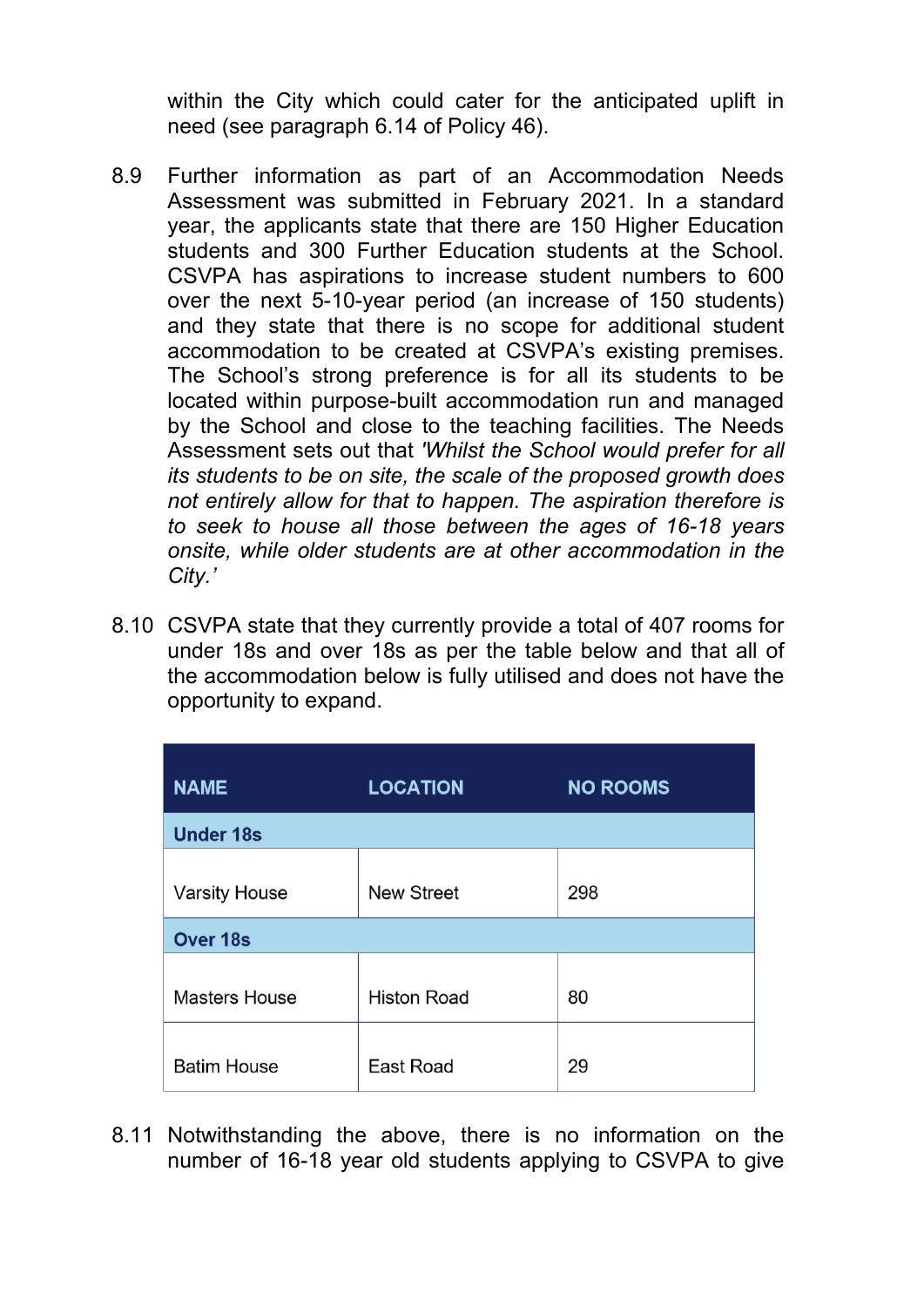officers confidence that additional accommodation of this scale is required on this site. The further Needs Assessment mainly reiterates the same information contained within the Planning Statement and does not provide a satisfactory evidence base. Supply for the provision of Purpose Built Student Accommodation (PBSA) as set out in the Local Plan has been significant. Whilst it is desirable for CSVPA to own and directly manage its own property for its own students, this is not a requirement of the policy and the Council would not want preexisting PBSA to stand empty and be under-utilised, particularly as space standards for such accommodation are generally well below the adopted Non-Technical Housing Standards 2015 and would be unsuitable for alternative C3 use without major modification.

8.12 Therefore, the application fails to demonstrate a need for the proposed student accommodation to serve CSVPA in light of existing purpose built student accommodation within the City of Cambridge and is not in accordance with Policy 46 (a) of the Cambridge Local Plan (2018).

#### *Other Policy 46 Matters*

- 8.13 There is no existing residential development on the site and the site is not allocated for residential development. Therefore, the proposal would not result in the loss of any affordable and/or market housing and is in accordance with Policy 46 (b) of the Cambridge Local Plan (2018).
- 8.14 The proposed accommodation would be located directly above the St Matthews Centre which is used by CSVPA for teaching and is therefore a sustainable location for combining teaching and living accommodation. The site is also in close proximity to other higher educational institutions within the city and being centrally located is not out of cycle or walking range of CATS on Round Church Street. It is therefore in a sustainable and accessible location and it is appropriately located for access to and from the institution, in accordance with Policy 46 (c) and (d) of the Cambridge Local Plan (2018).
- 8.15 The proposal would not provide any dedicated parking for students. The only exception to this is the provision of a designated disabled parking space. This parking strategy is considered appropriate as there are excellent opportunities for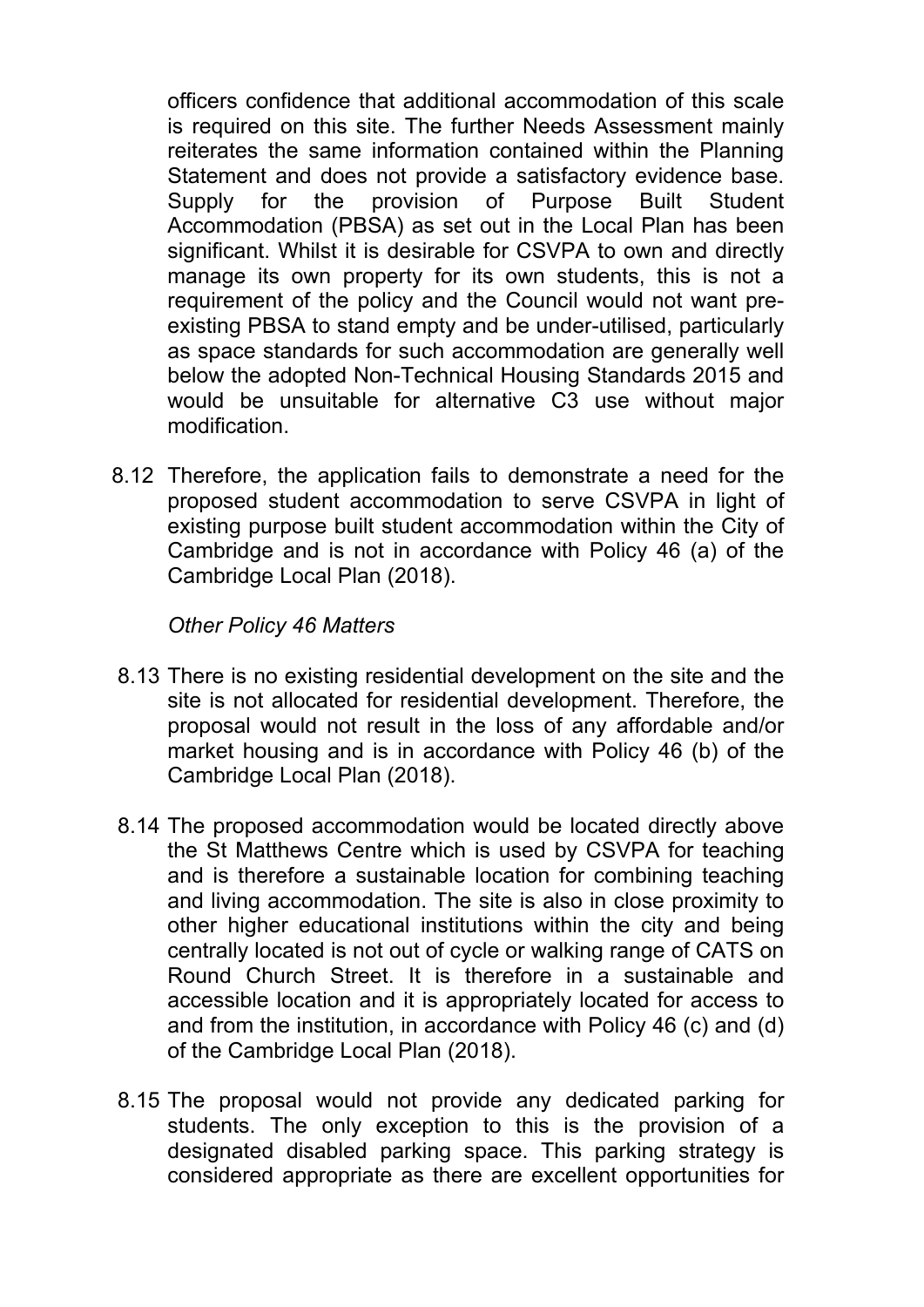non-car travel at the site, with good access to public transport, walking and cycling routes. The applicants state that there would be a strict prohibition against the keeping of cars in the city by students and this would be a condition within the student's contracts. Given the age profile of students (between the ages of 16-18 years old), as well as the accommodation being directly above the teaching facility, both would further reduce the likelihood of car ownership. These matters could be controlled through S106 provisions or planning condition if necessary. Therefore, the proposal is in accordance with Policy 46 (e) of the Cambridge Local Plan (2018).

8.16 The proposal seeks to provide 113 student rooms separated into 14 cluster flats. There are no minimum room size standards for student accommodation. Each room would benefit from an en-suite and have desk space to study, as well as have access to a shared communal space. Although the rooms would not benefit from any private balcony space, officers consider the internal spaces are reasonable in size to provide sufficient amenity for future students (typically only residing for a temporary period) and therefore consider the proposal is in accordance with Policy 46 (f) of the Cambridge Local Plan (2018).

#### *Amenity and Anti-Social Behaviour*

8.17 Given the large number of students between 16-18 years old for which the proposal would cater for, antisocial behaviour and disruption to nearby residents and users of the adjacent St Matthew's Piece are a concern and are reflected in third party representations. The applicant has briefly outlined that security measures will be put in place to prevent any antisocial behaviour under section 7.6 of the Design and Access Statement. This only summarises the security methods which are intended to be implemented and does not sufficiently explain how these methods are to be successfully implemented in preventing any antisocial behaviour or prevent any unauthorised access on this site. The Crime Prevention Officer has been consulted on the application and has recommended approval, subject to conditions to secure details regarding CCTV coverage, lighting, and robust security rated doors. If officers were minded to support the proposal, these details would be recommended.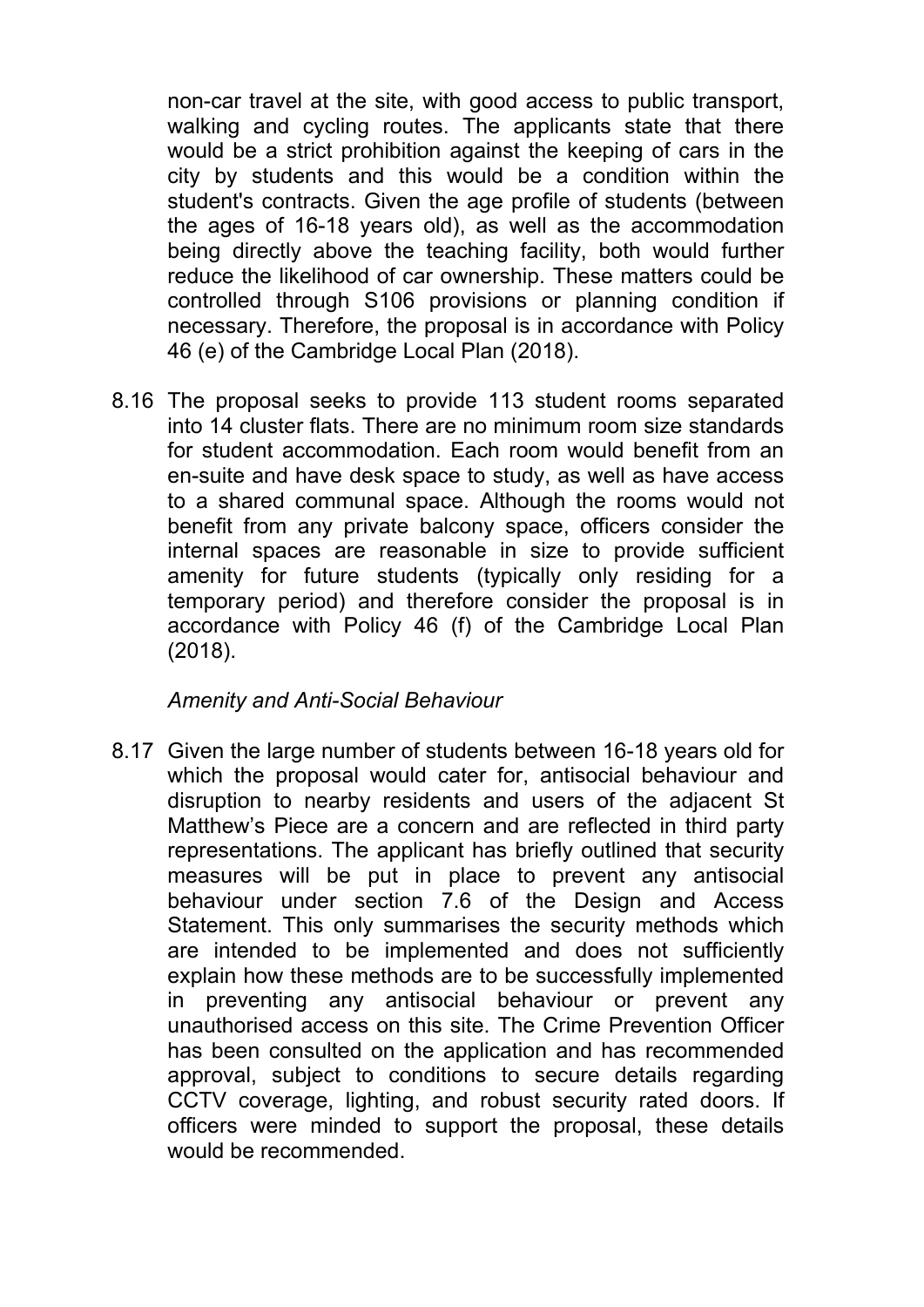- 8.18 Notwithstanding the above, given the large number of students anticipated to congregate on the site and within the local area, the applicant has been invited to submit further information on how the behaviour of students will be controlled to prevent any antisocial behaviour and subsequent disturbance upon residents. The applicant has submitted the Student Behaviour Policy (dated June 2020), which outlines the disciplinary process for controlling student behaviour. These measures include rewards for good behaviour and subsequent consequences for inappropriate behaviour. These measures are standard practice which are implemented across all student accommodation sites managed by CATS Cambridge and does not present mitigation measures to control student behaviour on this particular site. St Matthews Piece is a well-used area by all age groups and is a sensitive site. Given the intensification and overall scale of the proposal together with the lack of meaningful external landscaped space for students within the site itself, officers are not satisfied that sufficient mitigation measures to control or limit anti-social behaviour have been provided and therefore the proposal is not in accordance with Policy 46 (g) of the Cambridge Local Plan (2018).
- 8.19 Overall, due to the lack of sufficient information demonstrating the need for student accommodation and the implementation of satisfactory measures to prevent antisocial behaviour of students on the site, the proposal fails to accord with Policy 46 (a) and (g) of the Cambridge Local Plan (2018) and is not supported in principle.

### **Context of Site, Design and Visual Impact**

- 8.20 The application site is located at the St Matthews Centre, directly adjacent to St Matthews Piece. The site comprises a single storey building (with mezzanine levels) occupied by CSVPA. There is on site car parking and cycle parking which is situated to the front and partly to the rear, with access onto New Street. The prevailing character of the area is predominantly two storey terraced residential dwellings surrounding the site.
- 8.21 The proposed building would comprise three main storeys in height with the addition of roof top pods as a limited fourth floor and would be supported by timber stilts so that the building would partly sit above and extend outwards from the existing St Matthews Centre building. This approach adopts the 'Knock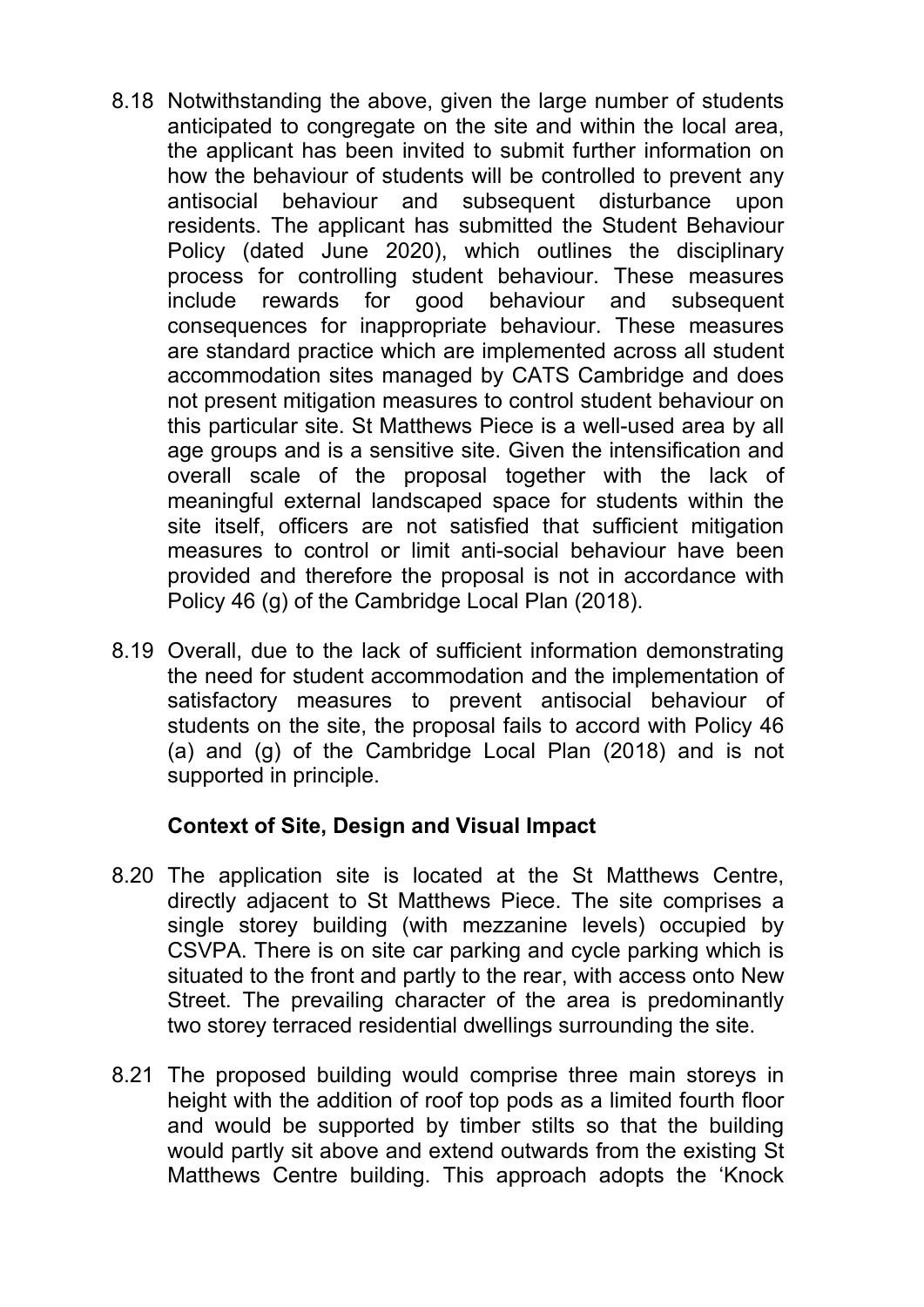Nothing Down' concept which was originally formulated by Prof. Will Alsop which aspires to retain existing buildings on sites to combine old and new development. The proposed building would measure approximately 20m in height from ground level, 21m in width and 55m in depth.

- 8.22 The Eastern Gate Development Framework SPD identifies that the application site could allow for an overall building height of up to 2+1 storeys. The +1 refers to a third floor of accommodation in the roofscape or a setback upper floor. This translates to a recommended shoulder height of approximately 7m and overall building height of approximately 10m. The proposed building would have a shoulder height of approximately 16.5m and an overall building height of approximately 20m. Assuming a minimum floor to floor height of 4m at ground level and 3m at upper levels, as noted in paragraph 3.4.4-6, pg.42 of the SPD, the proposed building has an equivalent height of a 5+1 storey building. This is significantly above the maximum height recommended within the SPD.
- 8.23 The applicant has submitted a Townscape & Visual Impact Assessment (TVIA), which concludes that any adverse townscape effects are justified by the potential for the building to become a 'distinctive landmark'. Notwithstanding this, the site does not occupy a prominent location, is not located on a significant route, nor is the proposed use itself an important civic function to warrant an elevated townscape status. By virtue of its location and use, the proposal does not require a significantly scaled 'landmark' building, and therefore officers consider there is no basis for the significant increase in height over what is shown in the Eastern Gate Development Framework SPD in this instance.
- 8.24 The technical visualisations contained within Appendix 6 of the TVIA demonstrate that the proposed uplift in scale will create a building that does not fit coherently within the surrounding townscape. By virtue of its excessive scale, height, bulk and massing, the proposed building is not considered to be in keeping with the prevailing character of the local area which is predominantly two storey terraced dwellings. The continuous 'box like' form of the building would engulf the neighbouring development and would be incongruous and visually intrusive along the frontage of New Street, which is clearly demonstrated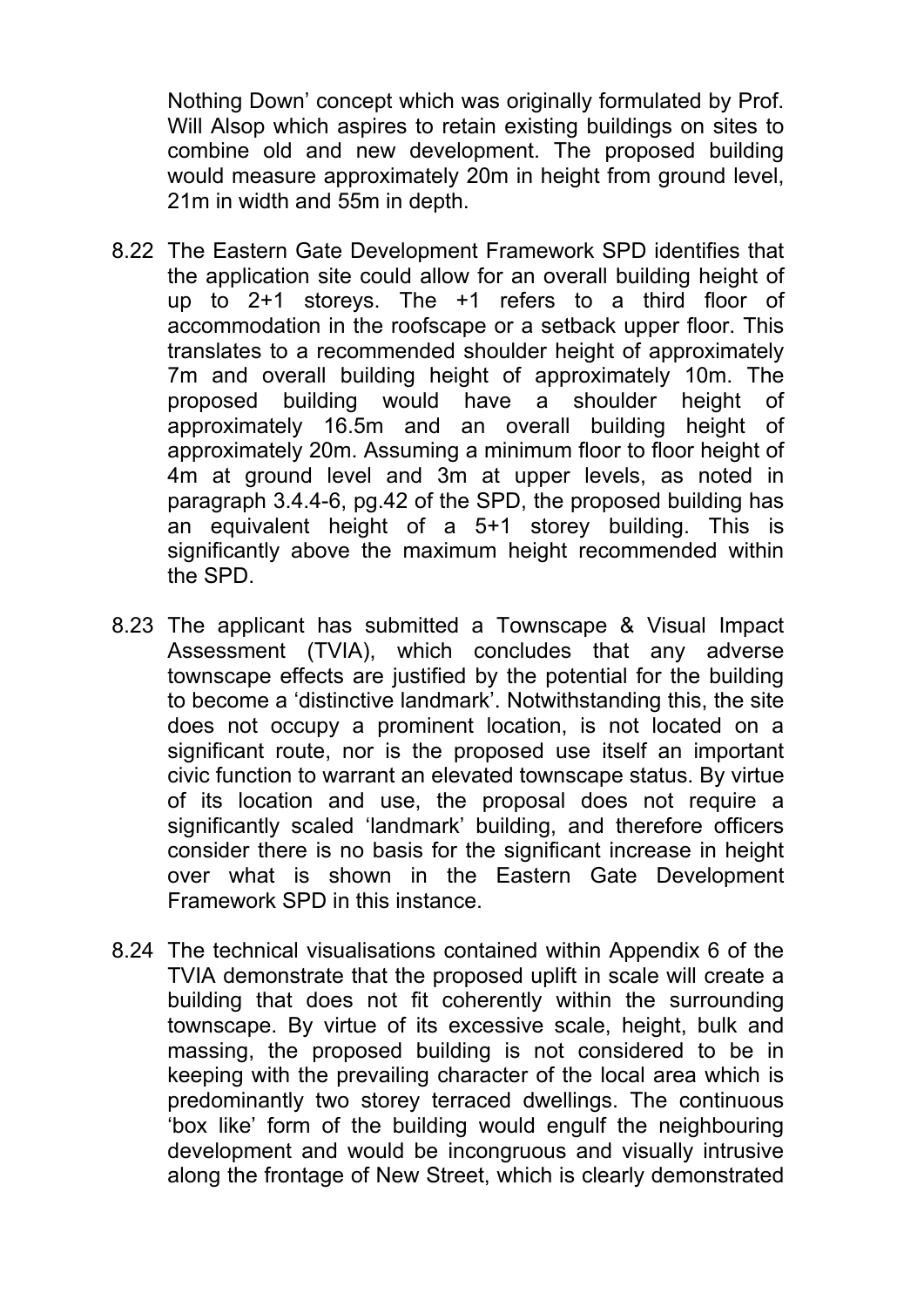within Appendix 6 of the TVIA. Whilst the proposal aims to engage with the New Street frontage by bringing the proposed building forward on the site, there are significant concerns that the excessive scale of the building would ultimately result in an unsympathetic form of development which would be excessively prominent within the street scene.

- 8.25 Furthermore, Appendix 5 (viewpoint 4) demonstrates the visual impact of the building upon York Street, to the east of the site. The proposal would clearly erode the existing openness of the site and would dominate street scene views within the immediate area. Again, the excessive scale is clearly demonstrated which is inappropriate within this location.
- 8.26 Moreover, the facades of the building would be constructed of steel cladding to which terracotta baguette battens would be fixed to, in an irregular arrangement to resemble a 'nest like' form of development in amongst the existing trees. The staircases situated on the eastern facade would comprise a green powder coated aluminum which allow access to the zinc pignmento green rooftop pods. In addition, a new reception building is proposed to the front of the site, adjacent to the access via New Street, which will comprise a Cambridge buff brick material.
- 8.27 The irregular arrangement of terracotta baguette battens does not mitigate the visual harm of the building as identified above. The battens would constitute the appearance of an overly engineered design and would not appear as a 'nest like' form of development. This design approach would exacerbate the concerns raised in regard to its overall scale and would cumulatively contribute to creating a harmful form of development within this location.
- 8.28 The use of the building requires a level of security and surveillance such as a staffed 'porters lodge' or equivalent at the building entrance. The location and layout of the proposed reception building does not provide this use at present as it is separate from the building entrances and visitors will not pass through it upon entrance. A pavilion that sits within the site between the lift or stair cores would better serve this purpose and reduce the clutter to the front of the site. Furthermore, the appearance of this space needs to be part of a 'family of buildings' or a well-conceived building itself. The choice of the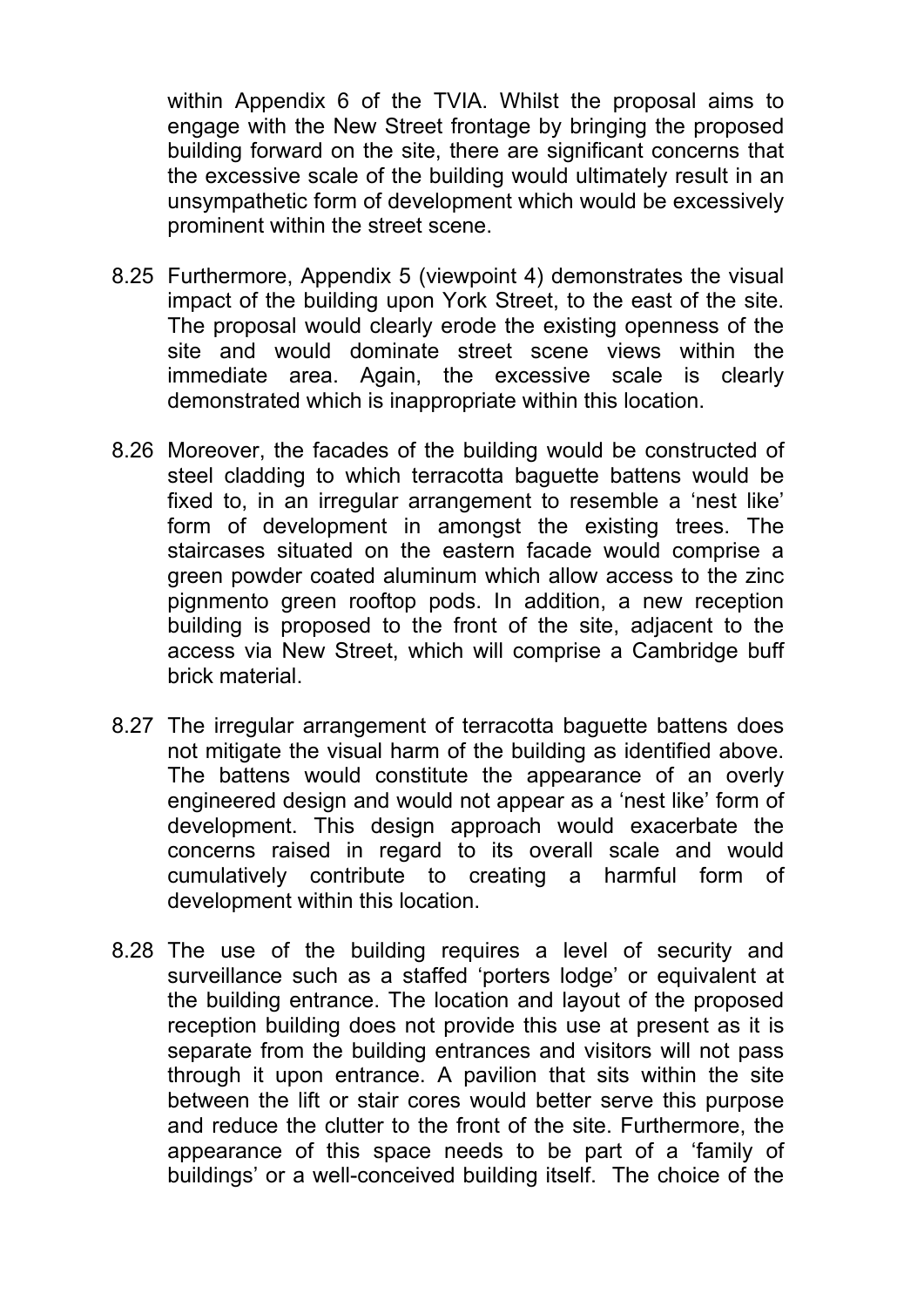buff brick material and facade detailing is nondescript, and the resulting structure appears out of place. These concerns have also been raised by the Design and Conservation Panel (see Appendix 1).

8.29 Overall, by virtue of its excessive scale, height, mass, bulk, depth and unsympathetic design, the proposal would result in a visually intrusive, overly dominant and incongruous form of development which would be out of keeping with the prevailing character of the local area and as such, is not in accordance with policies 23, 55, 56, 57 or 58 of the Cambridge Local Plan (2018), as well as the guidance set out within the Eastern Gate SPD.

### **Impact upon the Conservation Area**

- 8.30 Section 72 of the Planning (Listed Buildings and Conservation Area) Act 1990 states that special attention shall be paid to the desirability of preserving or enhancing the character or appearance of a Conservation Area. The application site is located within the northern tip of the designated Mill Road Conservation Area. The Conservation Area is a well-preserved Victorian suburb of Cambridge comprising a grid pattern of streets, stretching off at right angles from Mill Road. The main characteristic of the Conservation Area is the dominance of two storey terraced housing which create long lines of buildings lying directly at the back of the pavement.
- 8.31 St Matthews Piece and the site on which the proposed building would stand is an important focus at this point of the Conservation Area. By virtue of its openness, it provides a longestablished gap and transition at this edge of the Conservation Area between different characters and periods of development. Effectively, the boundary here is tree-lined (the buildings on New Street and the east side of York Street being outside the Conservation Area boundary) along the edge of the open space. The St Matthews Centre building is single storey in appearance and lies well below the tree canopy, allowing the trees to dominate the space and in terms of people's experience of the space and the surrounding streets, allows views and light through and beneath them to contribute to the character of the space.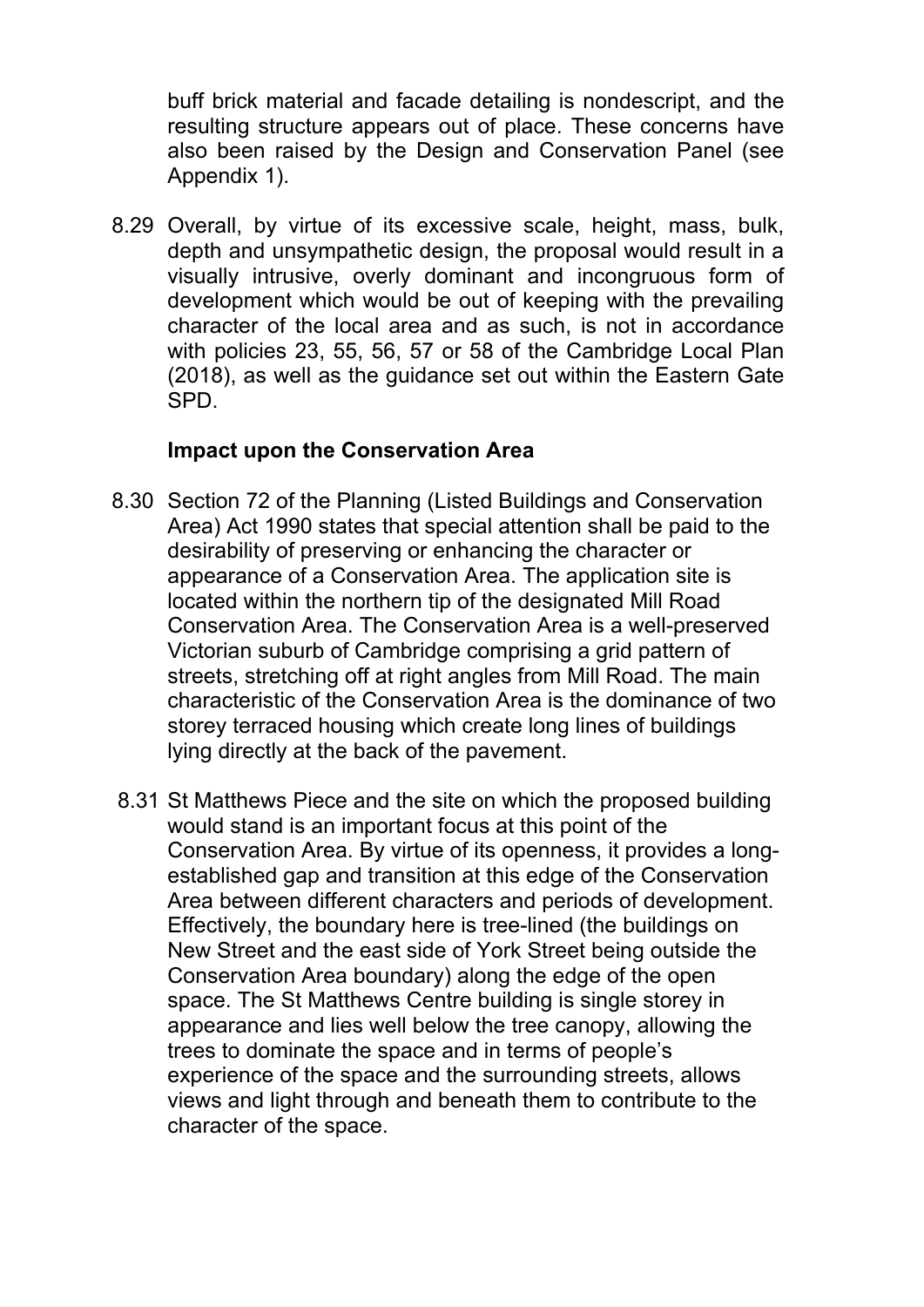- 8.32 The trees which are located around the perimeter of the application site and St Matthews Piece have statutory protection through the designation of the Conservation Area. These trees have been in this position for many years and significantly contribute to the visual amenity of the Conservation Area. The visual intrusiveness of the proposed building would be intensified during the winter months when these trees are no longer in leaf. Bare trees along with the removal of two trees along New Street would make the building more prominent within this setting and would significantly alter the open character of the Conservation Area in this instance.
- 8.33 By virtue of its excessive scale, height, bulk and massing, the proposed building would visually intrude upon the openness of St Matthews Piece, block views and light through the trees and spaces and thus change the character of the open space and relationship of built form to this as seen from Sturton Street, New Street and York Street, in a way that the existing single storey building does not. The building would loom over the existing single storey building and would intrude into views into and out of St Matthews Piece, which is an important feature of the Conservation Area. In addition, the proposed reception building would further intrude upon the openness below the tree canopy and would overall significantly disrupt the open character of this part of the Conservation Area. These concerns are reflected in the comments raised by the Design and Conservation Panel. A number of trees would also be lost and put at further risk as a result of the proposal (see below paragraphs).
- 8.34 The Conservation Area is predominantly characterised by built form comprising gault brick and slate roofs. The proposed materials of terracotta, steel cladding, green zinc and green aluminium are dissimilar to these materials and would cumulatively intrude upon the character and visual appeal of the Conservation Area in this instance.
- 8.35 With reference to the NPPF and the impact on the significance of a heritage asset, paragraph 201 advises that not all elements of a Conservation Area will necessarily contribute to its significance. Loss of a building (or other element) which makes a positive contribution to the significance of the Conservation Area should be treated either as substantial harm under paragraph 195 or less than substantial harm under paragraph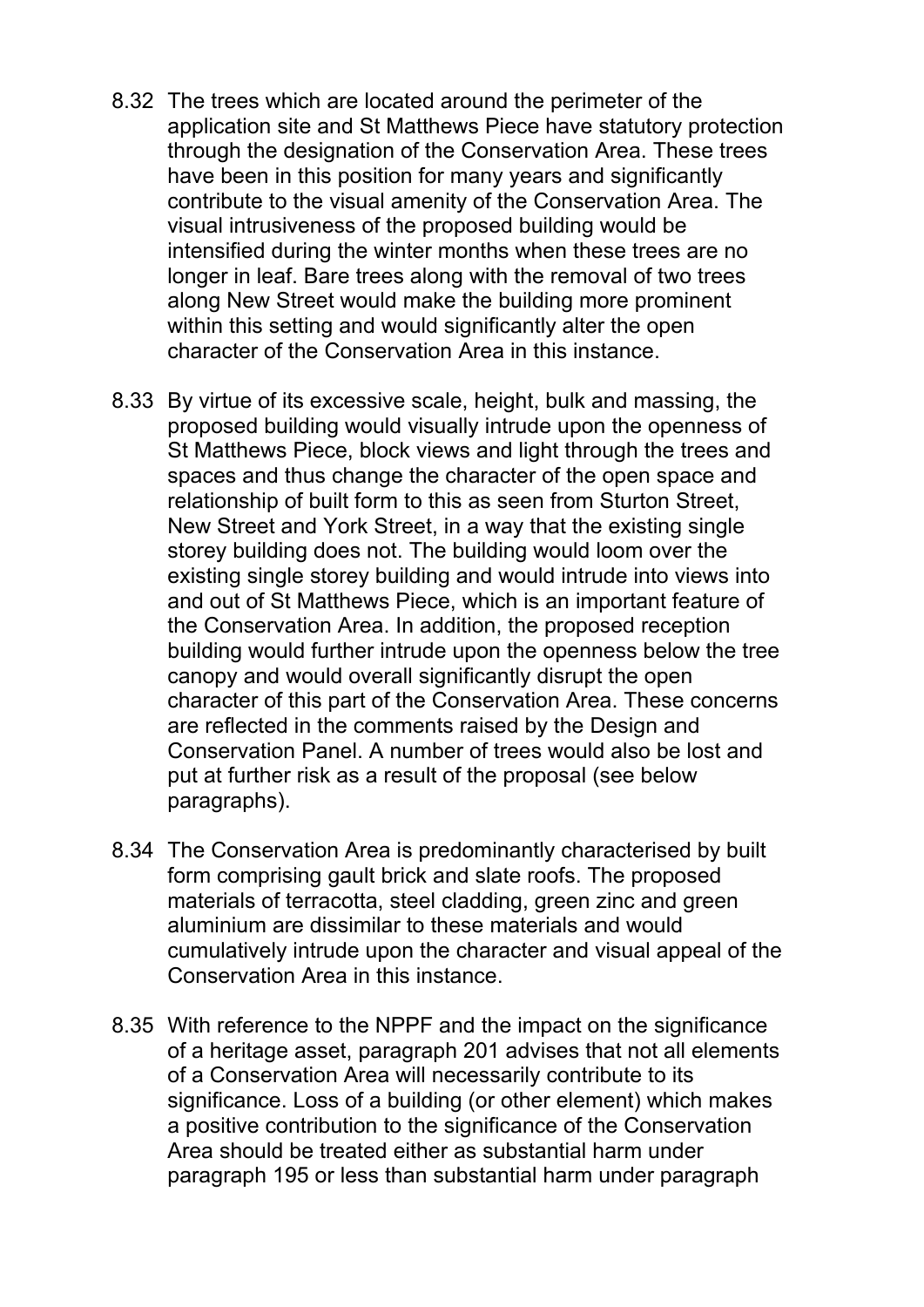196, as appropriate, taking into account the relative significance of the asset affected and its contribution to the significance of the Conservation Area as a whole.

- 8.36 St Matthew's Piece is of considerable significance to the Mill Road Conservation Area as a whole. The proposal would not result in complete loss of the space but its partial occupation by the proposed building would have a significant impact on the perception of the openness and character of the space from streets alongside. The Heritage Statement submitted with the application identifies the importance of the Conservation Area, however, it overlooks the contribution of St Matthews Piece to the character of the Conservation Area. Representations have been received which claim the Heritage Statement undermines the benefits and importance of St Matthews Piece and overlooks the significance of this asset. Officers conclude that the applicants have failed to justify a building of this scale and design in this location and therefore cannot support the proposal.
- 8.37 Within the broad category "less than substantial harm", the level of the harm is considered to be at the higher end of the less than substantial scale. Paragraph 196 of the NPPF states that 'where a development proposal will lead to less than substantial harm to the significance of a designated heritage asset, this harm should be weighed against the public benefits of the proposal including, where appropriate, securing its optimum viable use." In weighing this balance, and as paragraph 193 of the NPPF states, great weight should be given to the asset's conservation (and the more important the asset, the greater the weight should be). This is irrespective of whether any potential harm amounts to substantial harm, total loss or less than substantial harm.
- 8.38 Given that St Matthews Piece is an important asset and its significance within Mill Road Conservation Area is very high, officers consider that in balancing the harm against the public benefits of the scheme, significant weight should be given to the protection of St Matthews Piece. Despite this, the applicant's Heritage Statement identifies the level of harm to be minor/moderate upon the Conservation Area and as such, no public benefits have been put forward by the applicant to outweigh the level of harm identified by officers.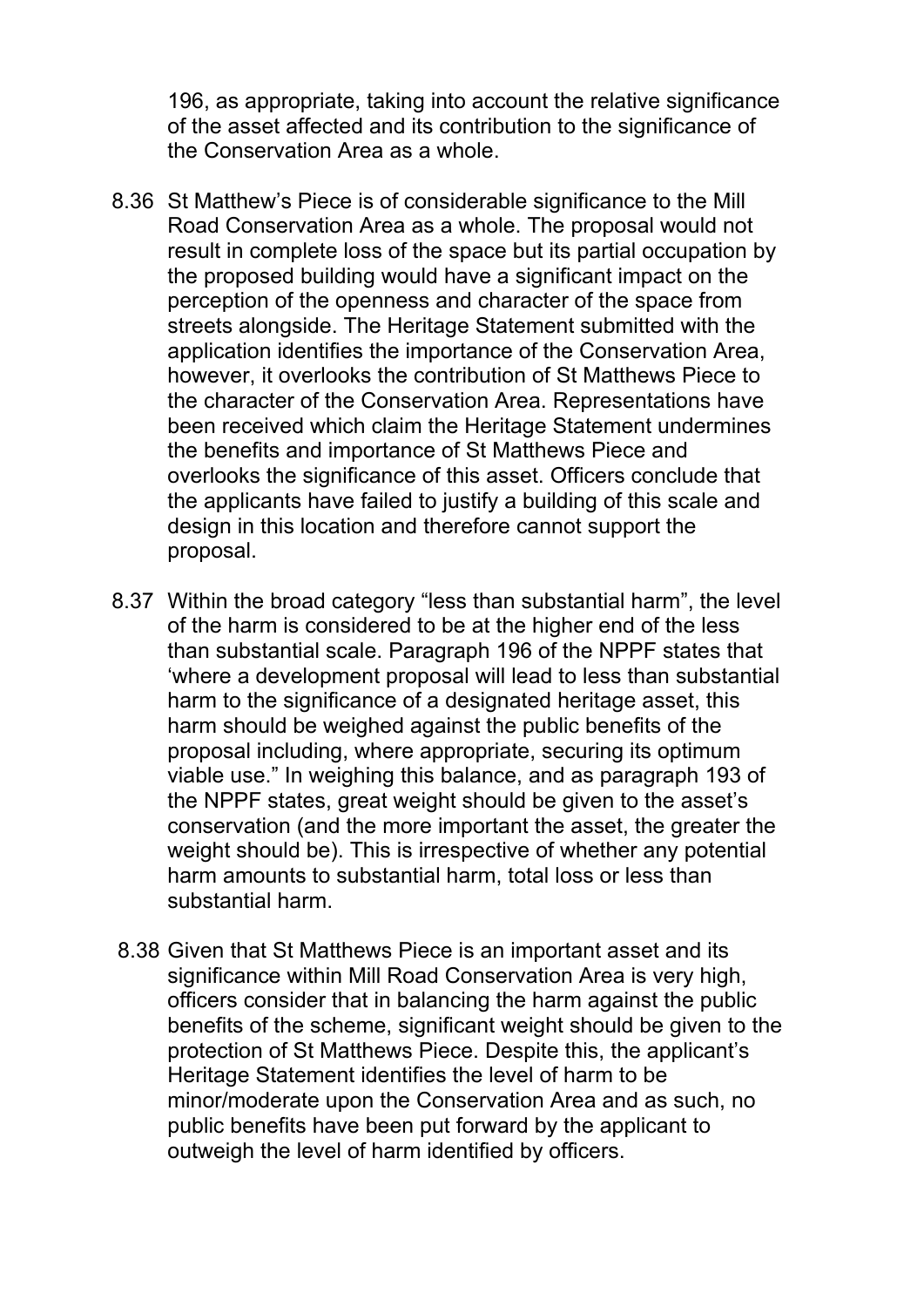8.39 Overall, by virtue of the excessive height, scale, bulk, mass and unsympathetic materials and design including the loss of trees, the proposed development would result in harm to the character and appearance of the Mill Road Conservation Area which is not outweighed by public benefit arising from the scheme. Therefore, the proposal is contrary to Policy 61 of the Cambridge Local Plan (2018), NPPF 2019 paragraphs 193 and 196 and the provisions of Section 72 of the Planning (Listed Buildings and Conservation Areas) Act 1990.

### **Trees**

- 8.40 There are a number of trees which surround the site and St Matthews Piece, all of which have statutory protection through the Conservation Area and designated Tree Preservation Orders (TPOs). These trees are a dominant feature within this location and significantly contribute to the amenity of the local area.
- 8.41 The proposal would result in the removal of two of these trees along the front of the site, either side of the existing access, adjacent to New Street. This is to accommodate the front elevation of the proposed building, which would align with New Street. The loss of these trees along the New Street frontage will lessen the verdant impact trees make to the character and appearance of the area and the value of the visual buffer separating the site. Given the large scale of the proposal, it is anticipated that the adjacent trees either side of the two trees to be removed would also need to be removed as the trees' capacity to grow would be significantly hindered. These trees are considered to be a significant asset to the character of the local area and therefore the removal of these trees, as well as the anticipated harm upon the growth of neighbouring trees is not acceptable in this instance.
- 8.42 The majority of the proposed building would be located outside the Root Protection Areas (RPAs) of the retained trees, however given the excessive footprint and height of the building, space required for construction and infrastructure will be substantial and is expected to conflict with retained trees necessitating additional tree works. No information has been provided on how the building would be constructed whilst mitigating any impact upon the trees and this is a concern.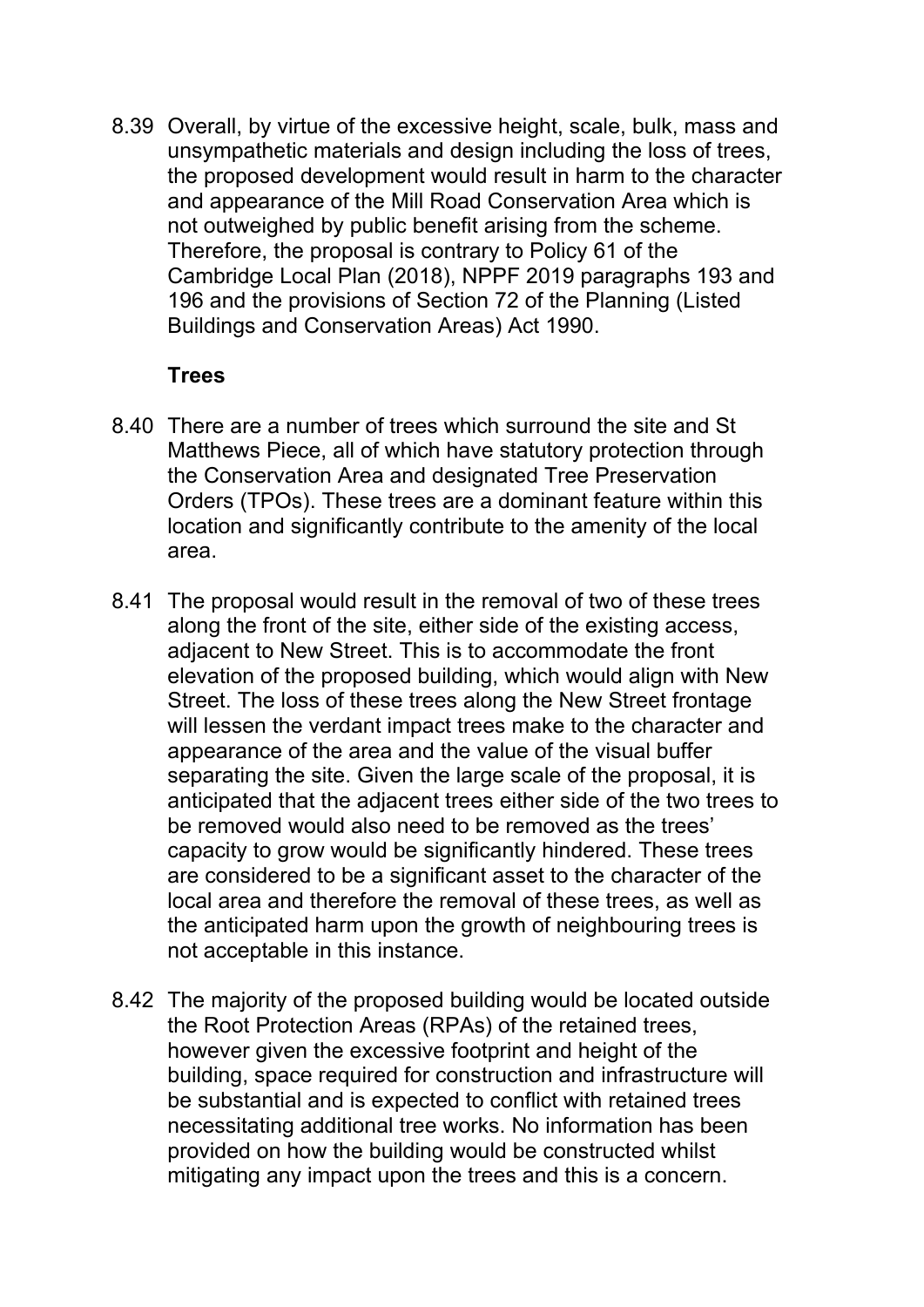- 8.43 Changes in habitat can have a serious impact on the long-term health of trees, especially when these changes are rapid, and trees do not have an opportunity to adapt. The overall scale and height of the building will significantly alter the light levels within the site, reducing direct sunlight to the trees for longer periods, relying on trees having to adapt to reduced light levels and changes in temperature, which would ultimately result in significant harm upon their growth.
- 8.44 Overall, the scale and height of the proposed building is deemed to be excessive and would not respect the existing trees which significantly contribute to the visual amenity of the site and local area. The removal of two trees along the New Street frontage, as well as the anticipated harm brought upon the surrounding trees would result in significant harm upon these trees and therefore the proposal is not in accordance with policy 71 of the Cambridge Local Plan (2018).

#### **Protected Open Space**

- 8.45 The site is set adjacent to and within an area of Protected Open Space (POS), which lies directly to the south and extends along and within the eastern boundary of the application site. The POS strip which runs along the eastern boundary is privately owned and is currently occupied with car parking spaces, footpaths and is partially grassed. The open space to the south is relatively open and is well used by residents for recreational use which includes a play area for families of young children.
- 8.46 St Matthews Piece is one of very few areas of open space within the Petersfield ward and therefore plays a pivotal role in providing green space for residents to enjoy. The Open Space and Recreation Strategy dated October 2011 confirms that Petersfield Ward comprises a limited amount of POS compared to the relatively high population of the area. Furthermore, it is considered that St Matthews Piece is classified as having both environmental and recreational value, as assessed under Appendix I of the Cambridge Local Plan (2018). Therefore, this area of POS is considered to provide a high level of amenity value for residents and retaining its existing amenity for users, including its sense of openness, is therefore of importance.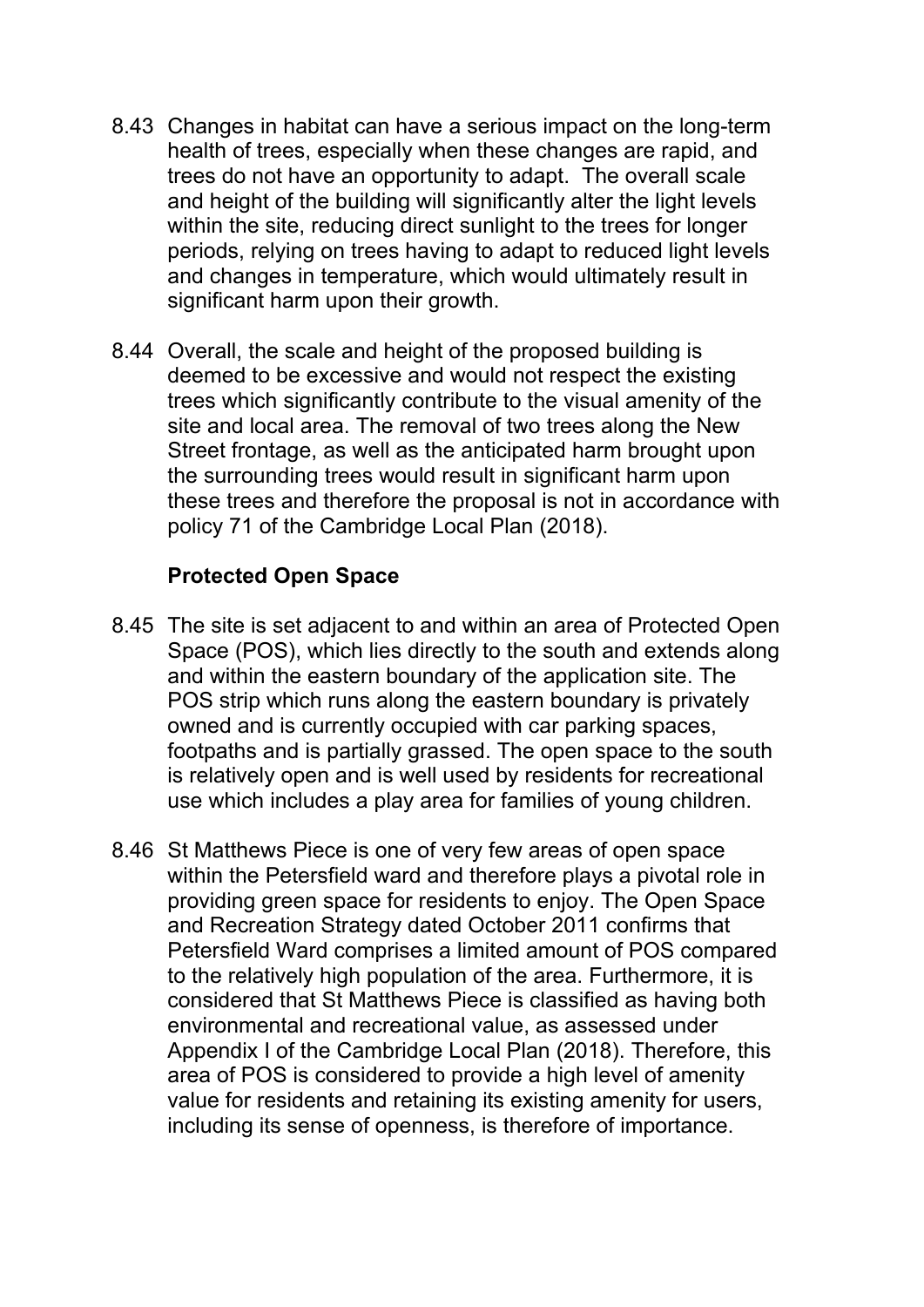- 8.47 The proposal gives rise to two main impacts on the POS. Impact to the eastern private area of POS and impact to the southern public POS.
- 8.48 The proposed staircases on the eastern elevation would dramatically descend into the POS, eroding the sense of openness of the remaining land. Although policy 67 of the Cambridge Local Plan (2018) allows institutions to develop within POS land, it is considered that the staircases are not 'required' to descend in this manner and there appears to be no justification for their location. The staircases would erode the sense of openness and inappropriately intrude upon this part of the private POS in an unacceptable manner and would further reduce the ability of this space to provide any form of meaningful informal open space for future students to enjoy.
- 8.49 The application does propose a new footpath linking New Street to the area of POS to the rear of the site, albeit this appears to stop at the cafй terrace at the rear of the building. This would be used by both students and residents and is intended to increase access through the site. Despite this, given the overall scale and intensification of the proposed use, officers consider this feature does not outweigh the harm that would be caused to the character of the open space and the subsequent impact upon its environmental and recreational value.
- 8.50 The second main impact on the POS is to the south and officers are of the view that due to the scale and proximity of the proposal, it would undoubtedly dominate and detract from users' experience of the public element of the park. The proposed terraced cafe would provide minimal compensation for existing users, whose enjoyment of the nearest parts of the park to the site – particularly the play area - are already partially impinged upon by the existing building itself. The impact of the proposed built form and its proximity would be a clear and significant erosion of the environmental character and quality of St Matthews Piece. Given the significance of the POS locally, this forms a reason for refusal together with the easterly impact as noted above.

#### *Other Open Space Matters*

8.51 There is a concern raised amongst the representations received regarding the extent of the western boundary of the strip of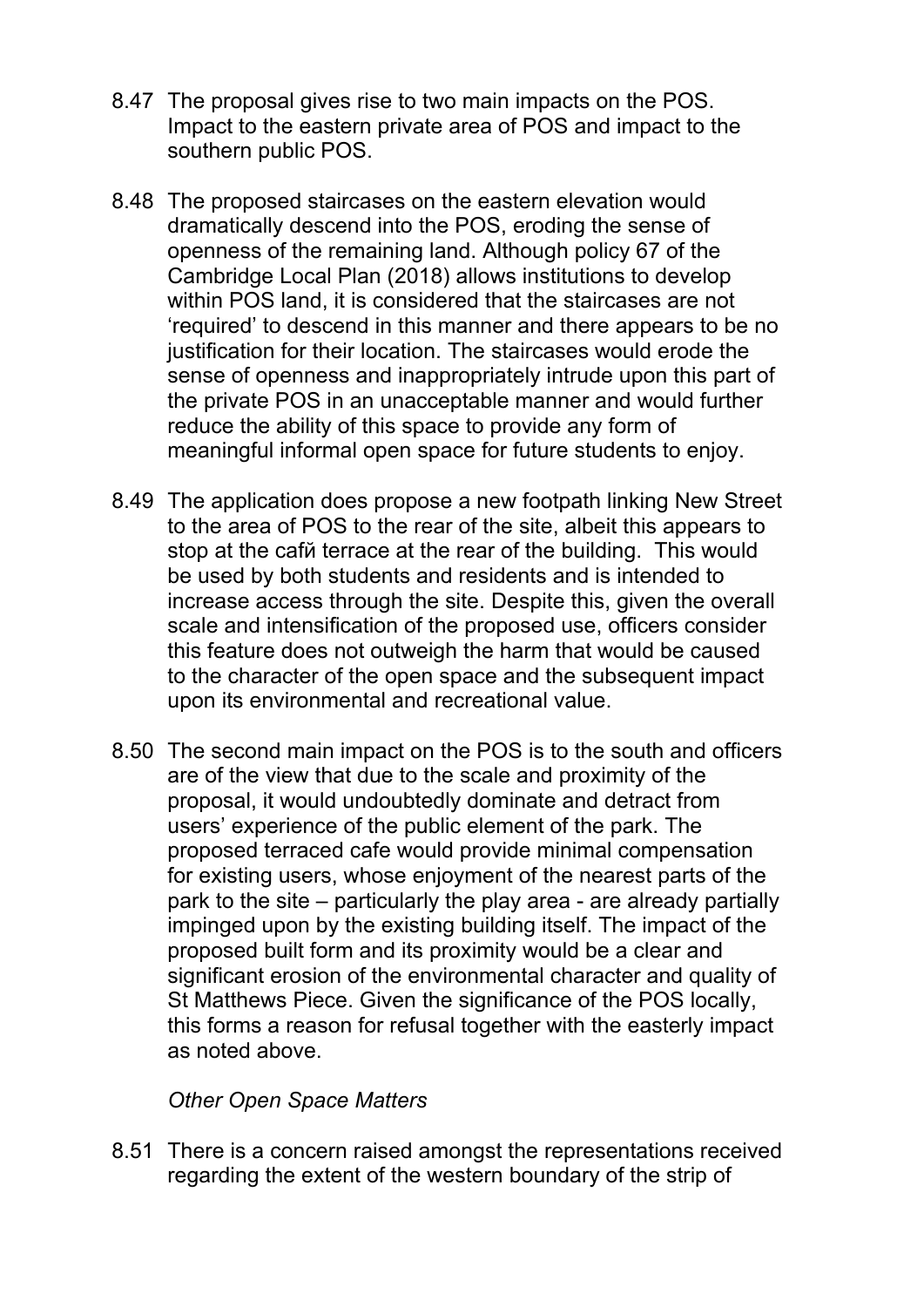designated private POS . It questions the accuracy of the western boundary of this strip of POS, as depicted in the applicant's Design and Access Statement, Part 1, page 17. This discrepancy has been ongoing for a number of years and the representation is seeking clarification from the applicant as to how the western boundary was formalised. Officers have raised this query with the agent however no response was received.

### *The Overall Harm*

8.52 The overall scale, height and position of the building and associated access structures would dominate and enclose the public Protected Open Space of St Matthews Piece, significantly reducing its sense of openness and harming its environmental quality. It would also inappropriately intrude upon the private Protected Open Space to the east of the building, enclosing and reducing its ability to provide any form of meaningful informal open space provision for future students to enjoy. The proposal would ultimately detract from the character of the Protected Open Space and its environmental and recreational values and be contrary to policy 67 of the Cambridge Local Plan (2018).

## **Landscaping**

- 8.53 The Landscape Officer advises that the proposed landscaping depends heavily on grasses, perennials and meadow-like gardens and would be an attractive feature during the summer months, but look poorly and rough in the wet winter months. The Landscaping Strategy does not go into a great level of detail but proposes nothing particularly controversial and avoids making any wholesale changes to existing hard and soft landscape spaces, seeking to retain most of the parking areas and paths already present on site.
- 8.54 The advice is disappointing, and officers note that Policy 68 and accompanying Appendix I of the Cambridge Local Plan (2018) state that all residential development should contribute to the provision of open space and recreation sites/facilities on site. The type and size of open space provided will be dependent on the existing open space provided within the area. As previously discussed under paragraph 8.46, the Open Space and Recreation Strategy dated October 2011 confirms that Petersfield Ward comprises a limited amount of POS and that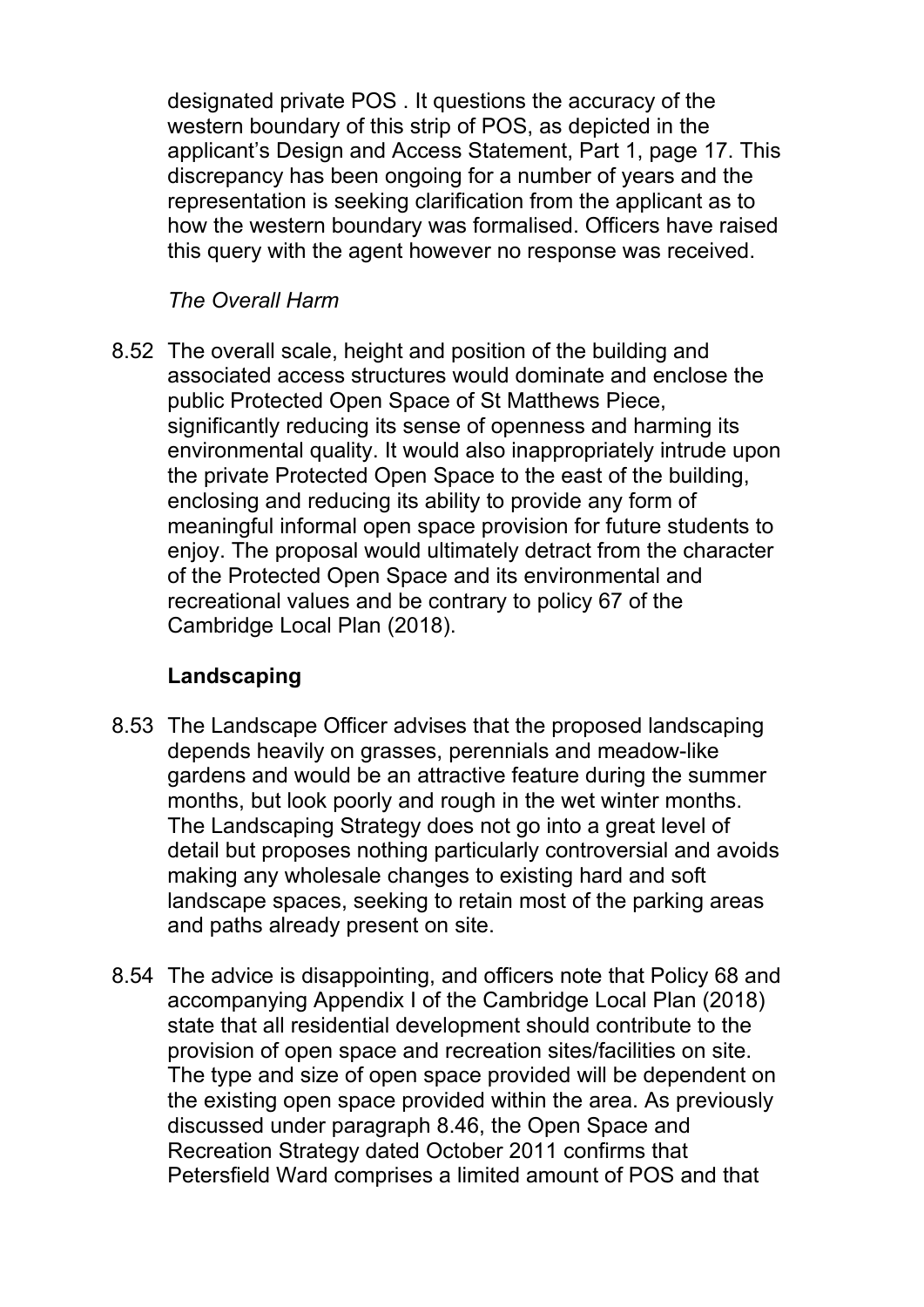St Matthews Piece is readily used by residents and is an important feature to be retained. It is noted that the S106 Officer has requested the applicant to provide open space through a S106 agreement however, policy 68 clearly states that the provision of on-site open space should be delivered without relying on funding through a S106 agreement. Given the large number of students who will be congregating within St Matthews Piece and the immediate area, officers consider the proposal does not provide sufficient justification for the lack of open space provided to outweigh the loss in this instance and is therefore not acceptable. Conditions could be imposed to secure further landscaping details but in the first instance, there is a lack of justification to demonstrate that an acceptable amount and design of open space can be delivered as part of the proposal to reflect future student needs.

8.55 Overall, the proposal does not contribute any provision of open space and there is a lack of justification to demonstrate that an acceptable amount and design of open space can be delivered as part of the proposal to reflect the intensification of the proposed use and associated student needs. The proposal is therefore contrary to policy 68 of the Cambridge Local Plan (2018).

## **Wider Visual Impact and Height**

8.56 A Visual Impact Assessment has been submitted by the applicant. It models views of the site from various vantage points across Cambridge in order to understand whether there is a wider visual impact on the setting of the City. The Landscape Officer concludes that although the applicants have not undertaken an assessment from Castle Mound, the proposal is broadly in accordance with policy 60 of the Cambridge Local Plan (2018) and is not considered to result in any intrusion upon the skyline of Cambridge to warrant a refusal on these grounds. Comments have been raised amongst third party representations declaring the proposal would be in breach of policy 60 however, given the building would not comprise a height to be seen in any significant viewpoints across Cambridge, officers consider the proposal would not result in significant visual intrusion upon the skyline of Cambridge in this instance and is therefore not a reason for refusal.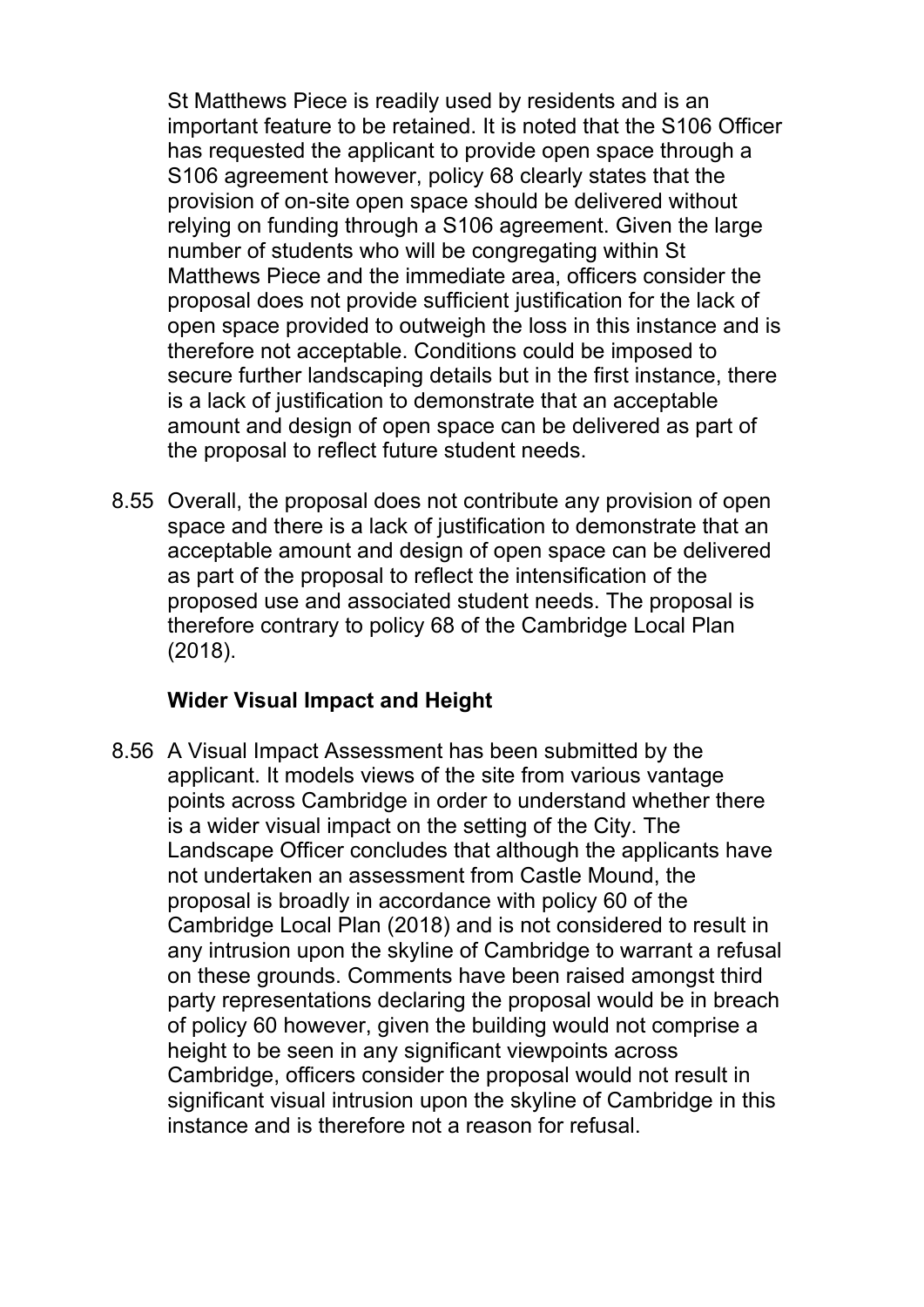## **Residential Amenity**

#### Neighbouring Properties

- 8.57 The site is surrounded by rows of terraced properties, of which most directly face onto St Matthews Piece. Notwithstanding the overall scale and height of the building, the proposal would be positioned at a reasonable distance away from these neighbouring properties to not result in any significantly harmful overbearing impacts.
- 8.58 The applicant has submitted a Daylight and Sunlight Assessment which has assessed the overshadowing impact upon the surrounding properties. There is no existing specific National Planning Policy guidance relating to daylight and sunlight impacts from proposed development, however, the BRE Site Layout Planning for Daylight and Sunlight: A Guide to Good Practice is the national standard tool for which developers use to assess daylight sunlight impacts of proposed development. The assessment has undertaken standard methods for assessing any potential loss of daylight and sunlight to windows of the surrounding properties, by calculating the Vertical Sky Component (VSC) for daylight and Annual Probable Sunlight Hours and Winter Probable Sunlight Hours for sunlight. The VSC and Annual Probable Sunlight Hours and Winter Probable Sunlight Hours calculations show that the daylight and sunlight levels reaching these properties are BRE PASS level which is acceptable. Therefore, no significant loss of light or overshadowing impacts are considered to occur in this instance.

### Amenity of Future Occupiers

8.59 In order to assess the daylight levels within the proposed building, Average Daylight Factor (ADF) values have been calculated for each of the different types of rooms within the building, including kitchens, bedrooms and communal rooms. These values have been assessed against the standard ADF Target Value for each of these rooms. Comments have been raised in respect of insufficient light levels within the communal rooms and bedrooms. In accordance with the BRE guidance, each of these rooms has been calculated to have a sufficient ADF value which would exceed the ADF Target Value for each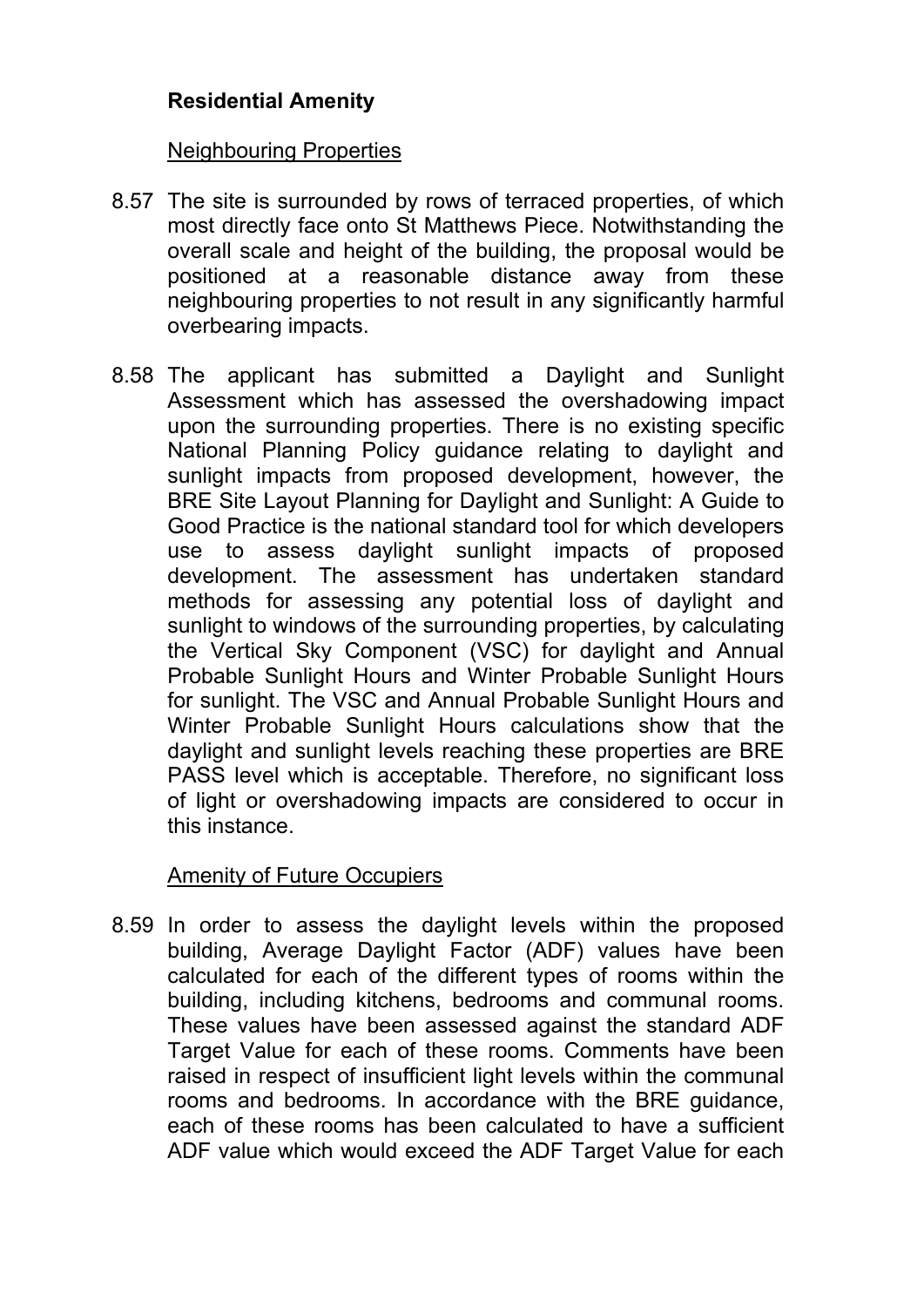of the different types of room. Therefore, officers consider that each room will receive sufficient light levels and is acceptable.

#### Noise/Wider Area Impacts

- 8.60 The Environmental Health Officer has been consulted on the application and has raised several concerns with the proposal in respect of insufficient information being provided. Given the intensification of the proposed use, the applicant has failed to fully demonstrate the impacts of such a use within an area which comprises several existing noise sensitive receptors (NSR).
- 8.61 The applicant has submitted a Noise Impact Assessment which confirms that all bedrooms will have openable windows. The assessment fails to consider any potential plant noise impacts (both existing and proposed) and noise impacts from use of the dance studios on future students. It is acknowledged that the accommodation will not be adjoined to the studios as it will be supported on stilts, and therefore potential flanking and structure borne noise is eliminated. However, the dance studio is a potential source of noise which needs to be given consideration to fully assess the noise impacts upon the future students. Furthermore, the consideration of the existing roof top plant which as per the Demolition Plan (Ref:D100), is to be relocated onto the lower part of the existing roof which will move it closer to existing NSRs on Sturton Street but also locate it immediately below first floor openable windows of the building which could result in additional noise and disturbance upon future students. These details are essential to fully assess the noise impacts of the proposal upon the amenity of future students.
- 8.62 The assessment refers to a previous survey undertaken in 2017 and it is unclear as to why short-term monitoring results are being considered as opposed to long term monitoring results, which have already been undertaken within the locality. In addition, no details have been provided on how the 8-hr and 16 hr LAegs have been obtained from the short-term monitoring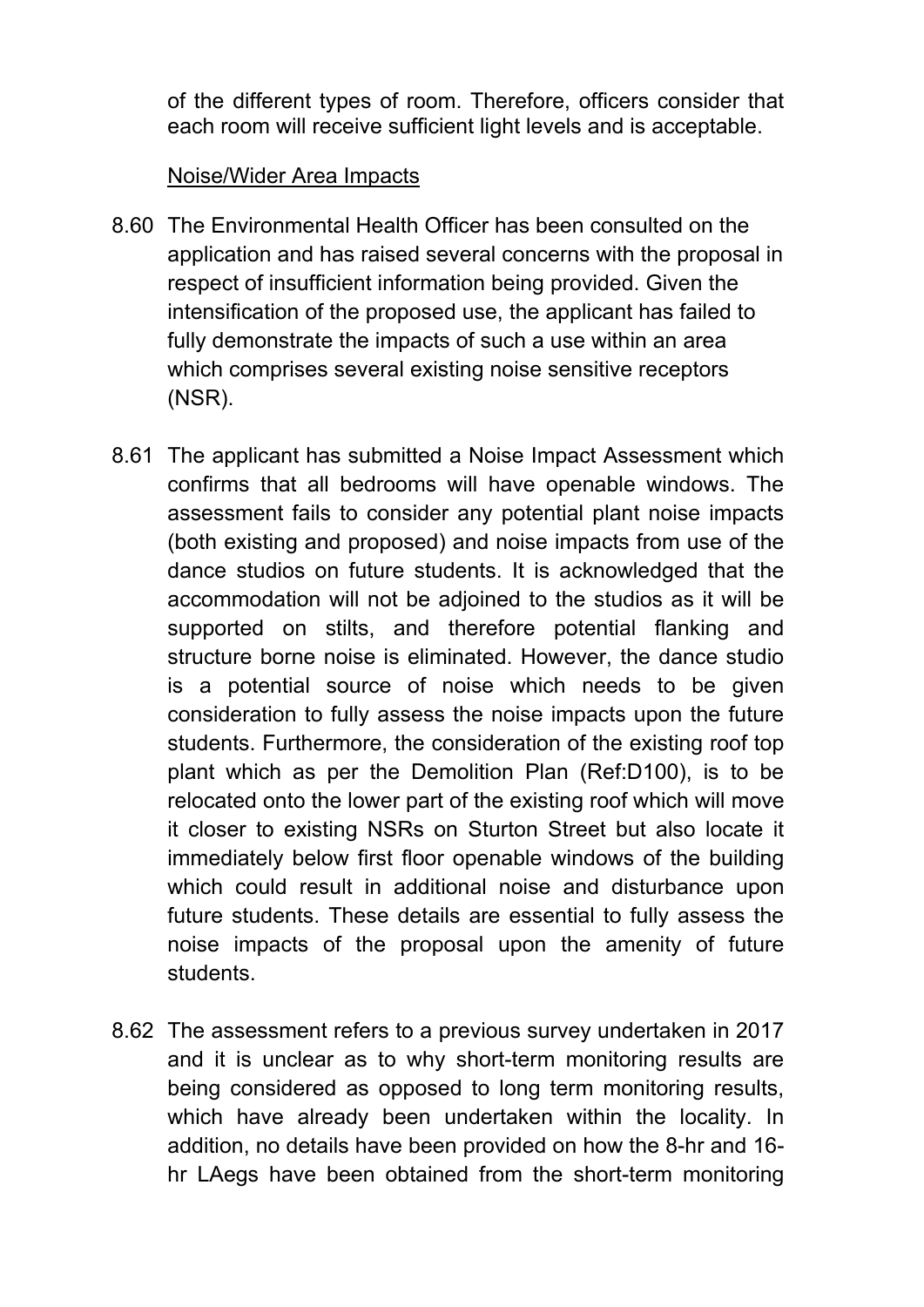results and how they compare with the long term monitoring LAegs. This approach needs to be explained to establish the validity of the short-term results presented under this application.

8.63 In officers' consideration these are technical matters which could be resolved through an exchange of correspondence and / or secured through condition. They do not amount to reasons for refusal. The applicants are in control of both elements of the teaching and living accommodation and is not in their interests to mismanage this.

### Change of use from D1 Use to A3 Use (Cafe)

- 8.64 The proposal includes a change of use of part of the existing building from D1 to A3 use, incorporating a cafe and an outdoor terraced area. No information including proposed hours of opening or the scale and type of cooking to be provided on site has been submitted. The proposed development has the potential to impact upon the amenity of both onsite and offsite residential receptors through odour and operational noise, in particular any plant noise associated with the operation of the cafй and hours of use with consideration on the use of the external terrace.
- 8.65 The Ventilation Statement produced refers only to the student accommodation element of the application. No information is provided on the scale and types of cooking that will take place on site in association with the cafe use. Adequate ventilation/extraction systems must be provided in food and drink premises to remove steam, cooking odours and greaseladen air. In cases where cooking practices are minimal, natural ventilation may be sufficient. However, where cooking odours may potentially cause a nuisance to neighbours, an extract duct with a fan and filter is required to ventilate cooking fumes and remove those odours. Details are required on the range of food to be provided and method of cooking intended along with details of the proposed ventilation/extraction system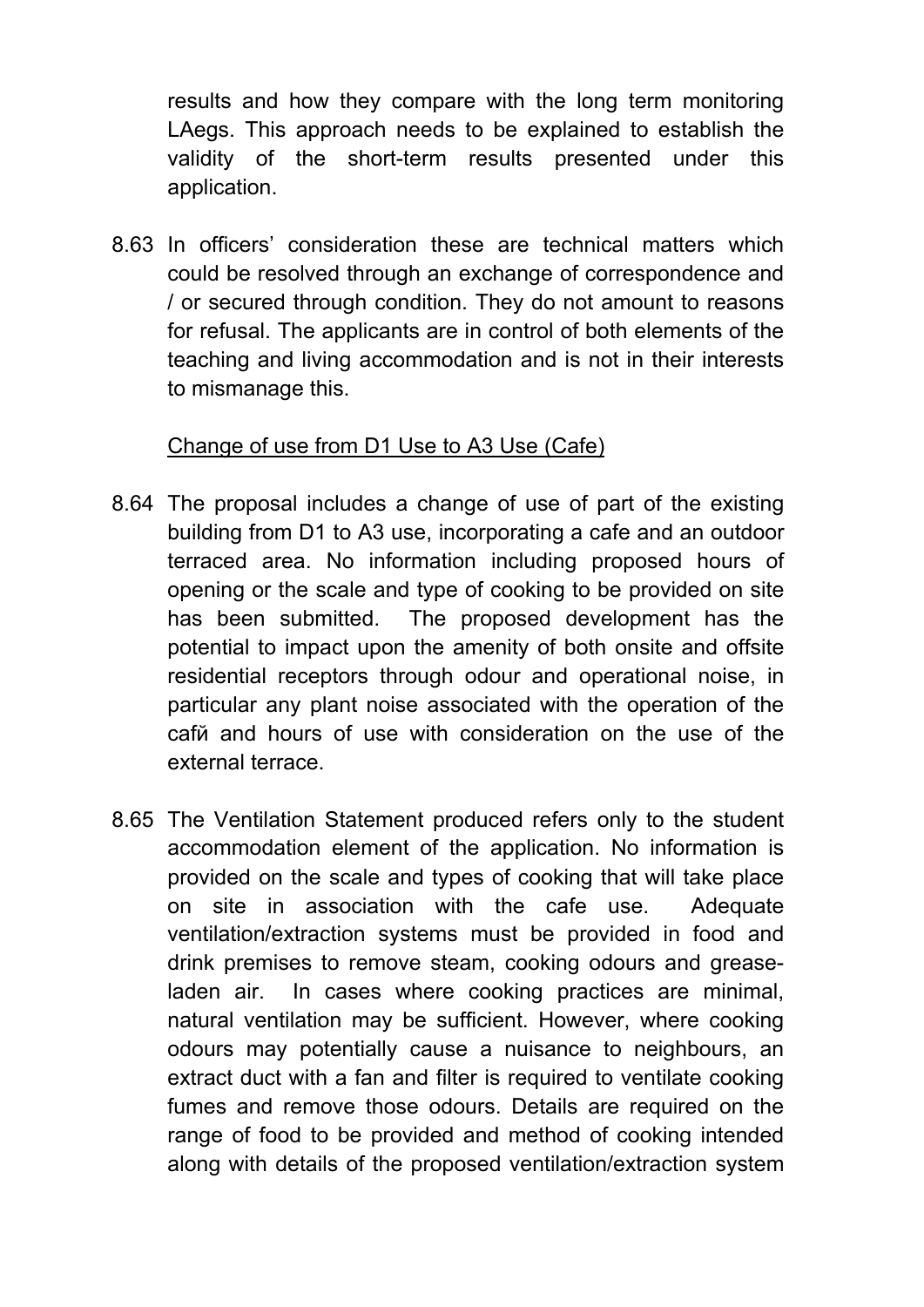installed to meet all required standards. In the absence of this information, a full assessment of the proposed cafe use upon the amenities of future students and existing residents cannot be undertaken.

8.66 It is also noted that operational hours of the proposed cafe and the external terraced area have not been submitted, as well collection/deliveries to and from the cafe. Although these details have not been submitted, officers consider these details could be secured through conditions should the application be approved.

### **Lighting**

8.67 Section 10 of the Landscape Strategy contains a lighting strategy to include a mix of up-lighted building columns, bollarded lighting and wall mounted lights. Given the close proximity of the residential properties surrounding St Matthews Piece, the external lighting adopted would need to be carefully chosen in order to mitigate any potential disturbance upon these neighbouring properties. Specifically, it is expected that the provision of an external / artificial lighting assessment is carried out in accordance with the Obtrusive Light Limitations for Exterior Lighting Installations (contained within the Institute of Lighting Professionals Guidance Notes for the Reduction of Obtrusive Light - GN01/20 (or as superseded) for light intrusion into windows (demonstrating vertical lux levels at the nearest sensitive facades), luminaire Intensity and building luminance. These details have not been submitted with the application however should the application be approved these details could be secured by condition.

### Plant Noise

8.68 It is acknowledged that the existing plant is to relocate on the existing roof which could result in noise disturbance upon neighbouring properties, as well as the future students. Noise levels from plant associated equipment requires an assessment to be undertaken in order to determine the level of noise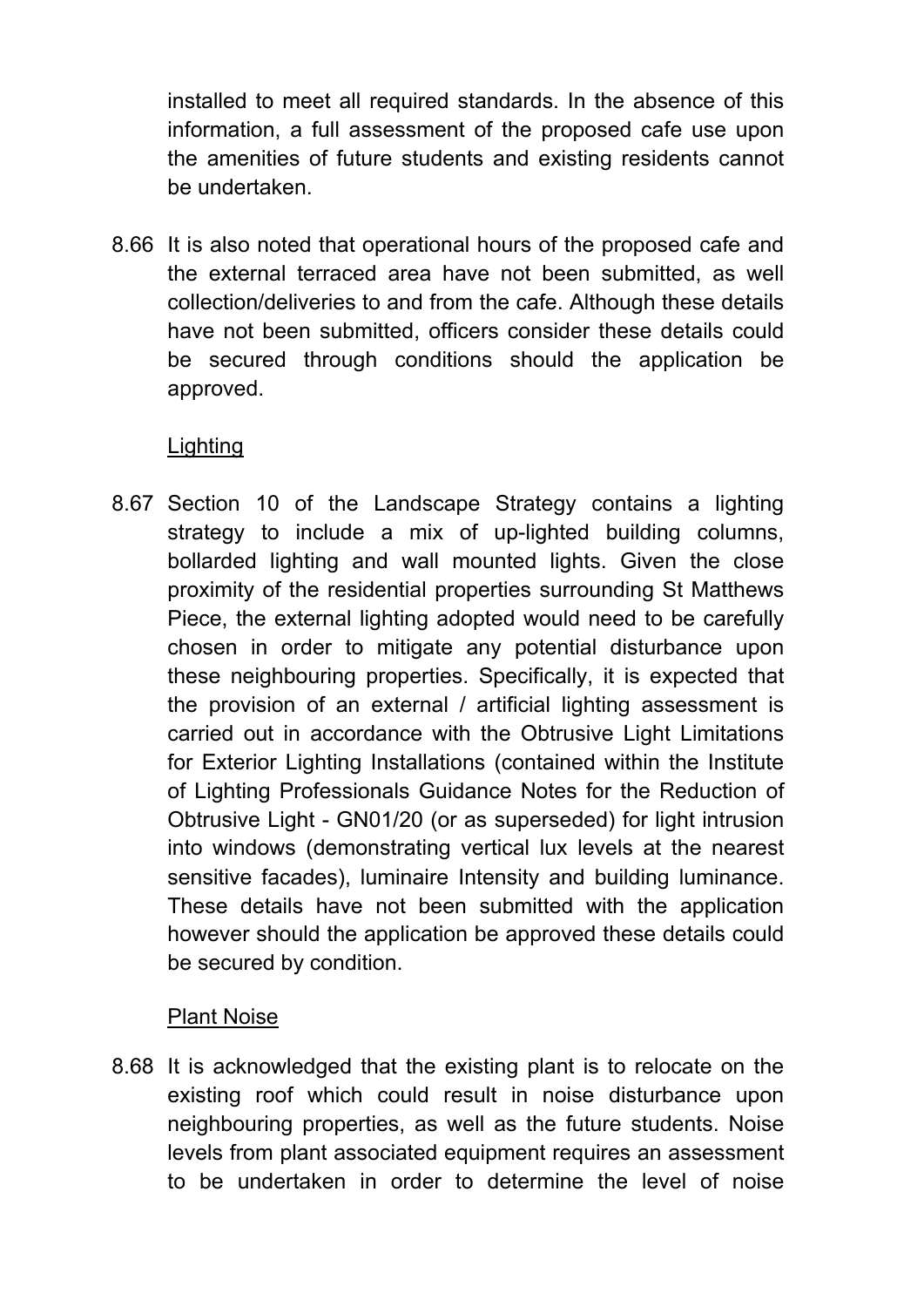generated would not exceed that of existing background noise levels. No assessment has been submitted with the application regarding the potential noise impacts of relocating the existing rooftop plant nor has any detail been provided on the external mechanical plant associated with the proposed development.

8.69 These details could be secured by a condition should the application be approved however, given the quantity of the existing plant to be relocated, it is considered that the significance of noise impacts for this aspect prior to being able to determine whether it is an appropriate proposal to do so is required.

#### Accessible homes

8.70 The development has been assessed for compliance with Policy 51 in relation to all the new units. The Design and Access Statement states the development will comply with the requirements of Part M4 (2) of the Building Regulations and provides wheelchair user rooms. A condition shall be imposed upon any consent granted to secure this requirement and comply with policy 51.

### **Refuse Arrangements**

8.71 The refuse area will be positioned directly behind the proposed reception building to the front of the site. The proposal is compliant with the RECAP guidance and is in accordance with policy 57 of the Cambridge Local Plan (2018).

## **Highway Safety**

- 8.72 The Local Highway Authority has been consulted on the application and has raised no objections subject to conditions regarding a Traffic Management Plan, visibility splays and construction and materials adopted for the access. Should the application be approved, these conditions are reasonable and necessary to impose.
- 8.73 The Highway Authority have raised a concern regarding the lack of details in respect of the proposed modifications to the pedestrian and vehicular access points as there are no clear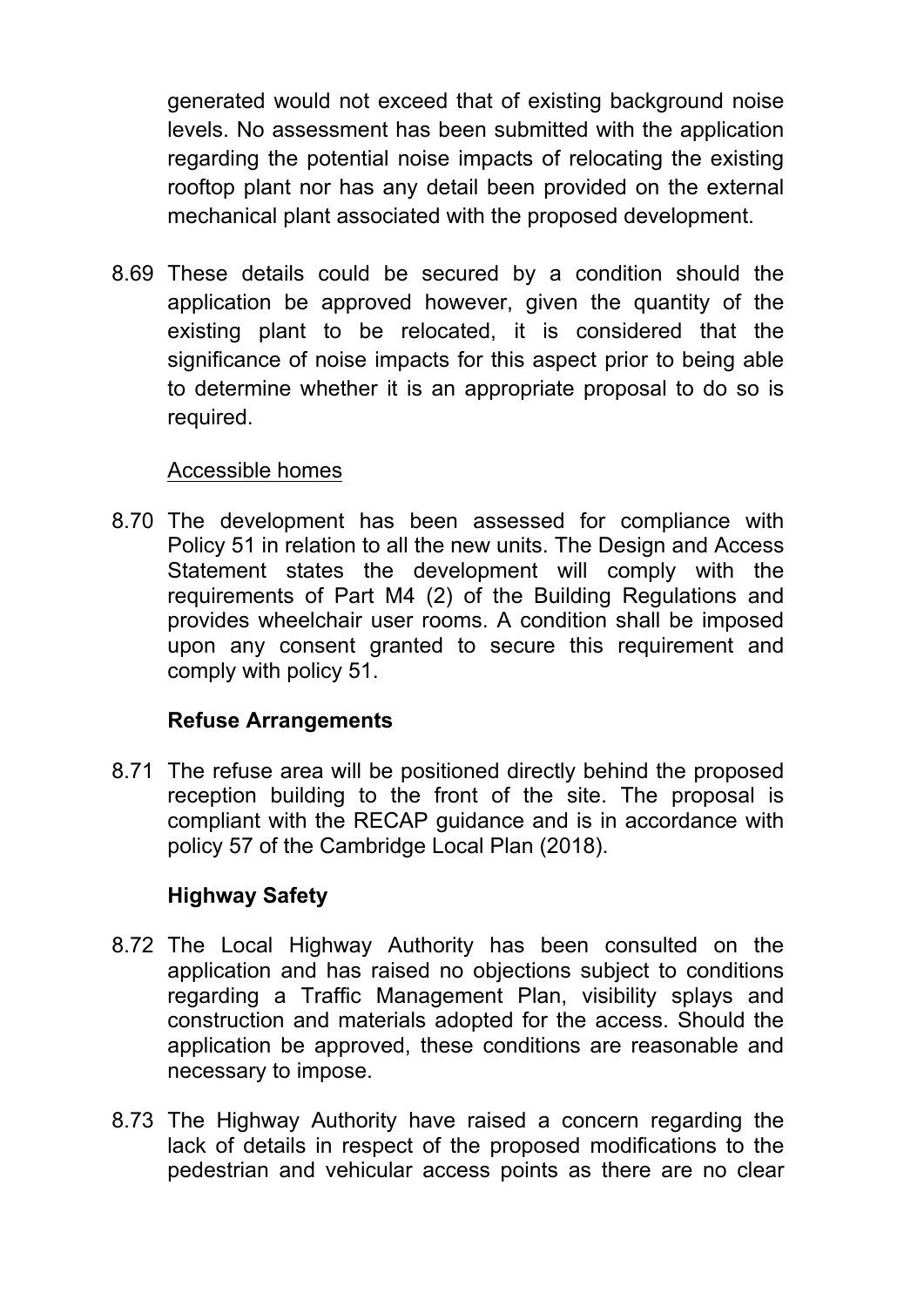indications marked on drawing number A0427 (GA) 100 Rev A, which is the plan referenced. This could be secured by a condition should the application be approved.

- 8.74 The Transport Team from the Cambridgeshire County Council have also been consulted on the application and they have raised an objection due to the lack of accident records for the last 60 months, as well as satisfactory mitigation measures. The applicant has submitted a Transport Assessment and Travel Plan which conclude that the site is highly accessible via sustainable modes of transport and that the proposal intends to promote sustainable modes of transport. The Transport Team are in general agreement with both documents however require further information on the accident records for the last 60 months and any associated tends or clusters. This should cover East Road between its junction with Norfolk Street and Newmarket Road roundabout, and Newmarket Road between East Road roundabout and its junction with Coldhams Lane. The Transport Statement will need to pay particular attention to any collisions involving vulnerable road users. It would also be beneficial to tabulate the accidents to clearly define the number and severity of accidents occurring at each location.
- 8.75 The Transport Statement mentions that given the existing travel patterns of CSVPA students living in Varsity House it would be expected that most trips to and from the student accommodation would be made on foot or by cycle. The survey data shows that over 79% of students currently walk or cycle to the existing CSVPA site. The survey data indicates that 11% of the students drive to the site currently. It also outlines that the proposal would generate a number of trips of 24 two-way total person trips during the AM peak hour and 31 two-way movements during the PM peak.
- 8.76 Overall, the proposal is not considered to result in any significant impact upon the safe and effective operation of the surrounding road network and is in accordance with policy 81 of the Cambridge Local Plan (2018).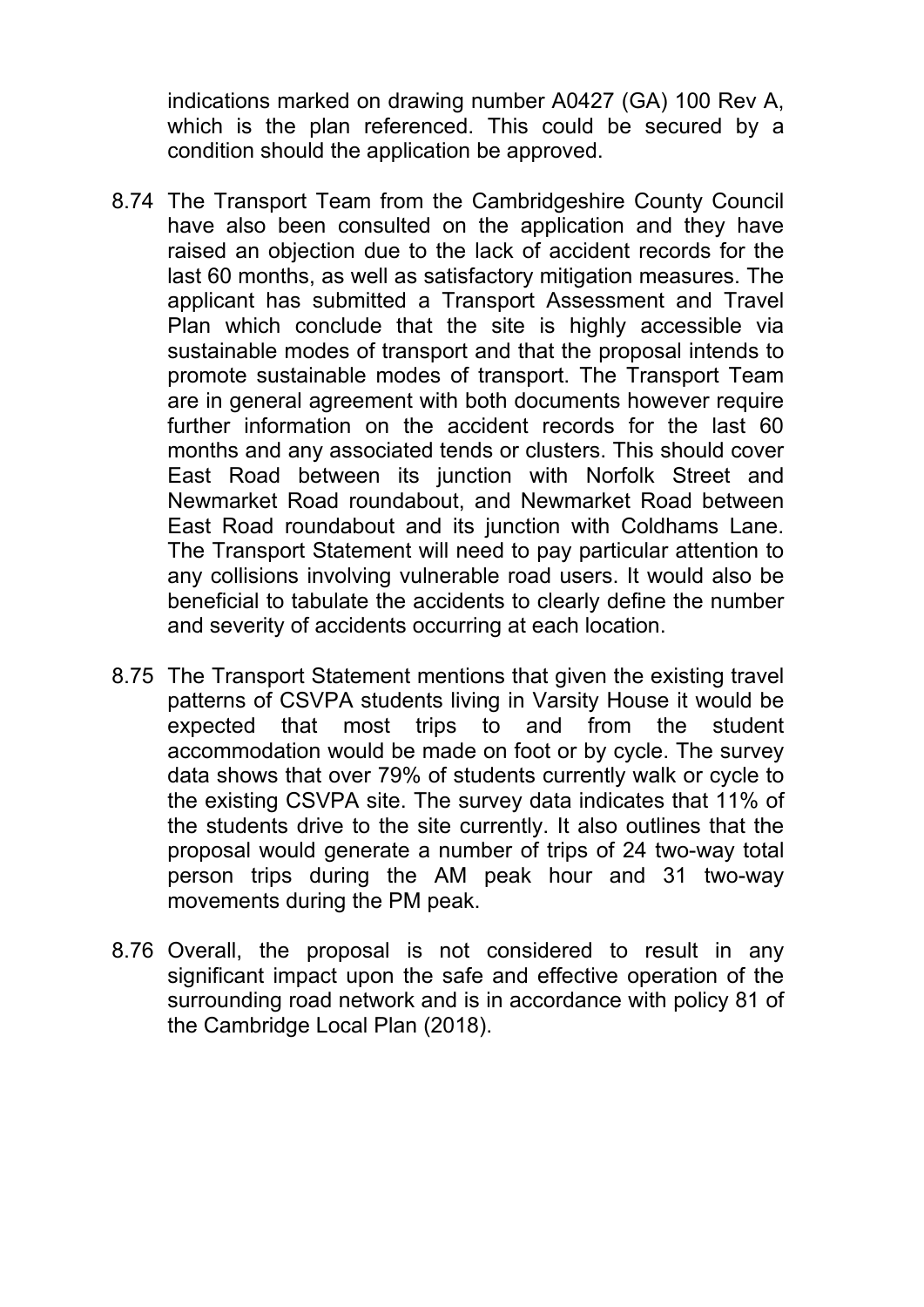### **Car Parking**

 8.77 The applicant has undertaken a car park occupancy survey for the existing dance studio which concluded that the highest accumulation of cars parked was 11 vehicles. An additional 7 car parking spaces are proposed, of which 5 will be for disabled users. Given that the proposal does not seek to increase the vehicle movements when compared to the existing vehicle movements, the existing parking spaces would be sufficient to accommodate the car parking demand of the Dance Studio. This allocation of car parking is in accordance with the standards as set out under Appendix L of the Cambridge Local Plan (2018) and would not result in any parking overnight stress, in accordance with policy 82 of the Cambridge Local Plan (2018).

## **Cycle Parking**

- 8.78 There is currently cycle parking for a total of 132 cycles on the site. The applicant has undertaken a cycle park occupancy survey for the existing dance studio which concluded that the highest number of cycles parked was 13. Given the proposal intends to provide additional cycle parking to serve the student accommodation, the existing cycle parking spaces would be sufficient to accommodate the dance studio.
- 8.79 The application proposes an additional 102 cycle parking spaces for the student accommodation which would equate to 2 spaces per every 3 bed space which is in accordance with the standards under Appendix L of the Cambridge Local Plan (2018).
- 8.80 There are concerns raised regarding the accessibility of the proposed cycle parking. The Local Highway Authority have commented that the proposed car parking layout would prevent easy access to the proposed cycle parking to east of the building. This is due to the cycle parking being located directly adjacent to the proposed car parking areas, making it difficult for cyclists to easily access the cycle parking area. There is also a concern raised in respect of the lack of overhead cover the proposed cycle parking would have, although this detail could be secured via a condition should the application be approved.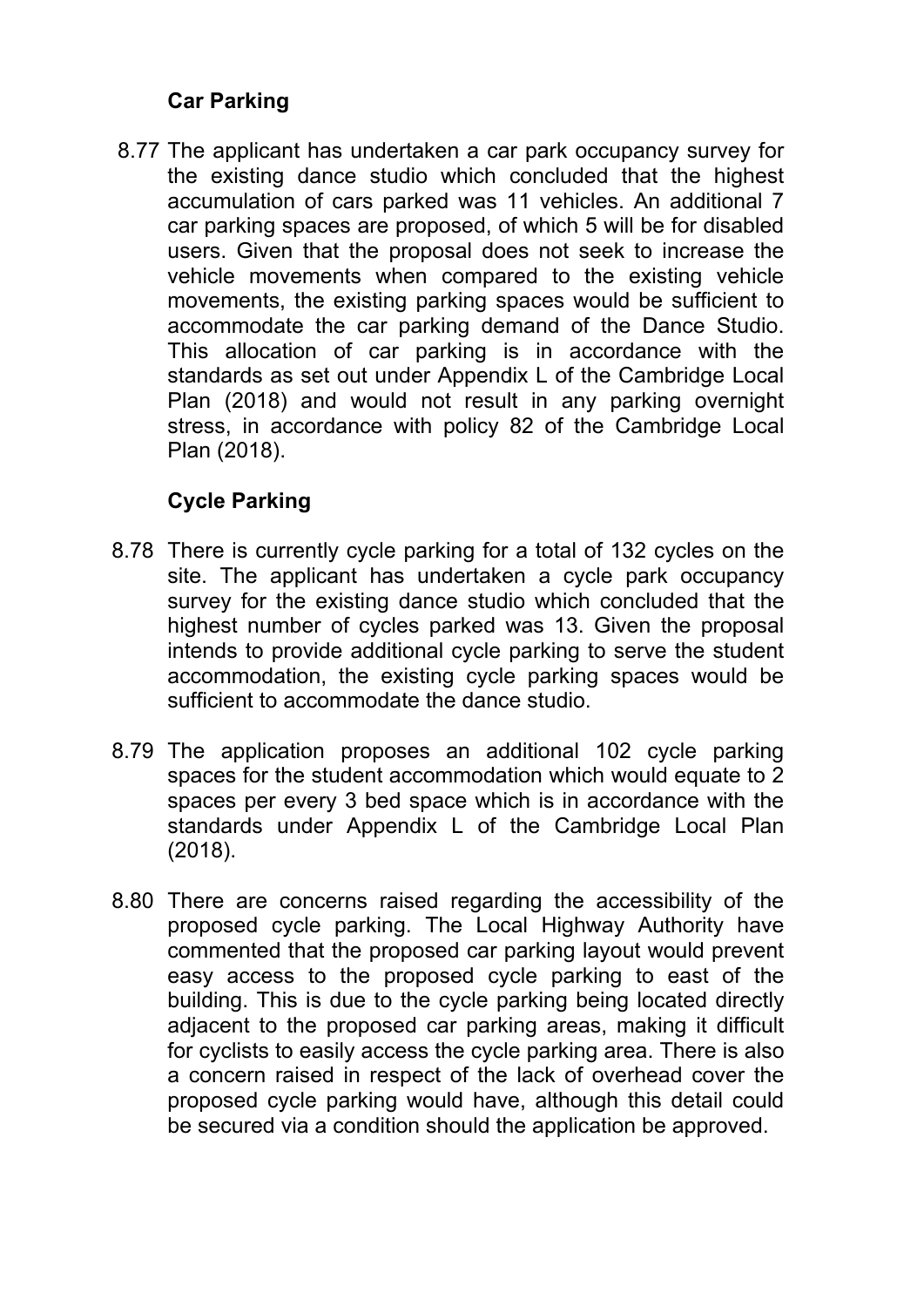- 8.81 Policy 82 in conjunction with the Council's Cycle Parking Guide 2010, encourages cycle parking to be secure, easily accessible and be of high quality. The accessibility of the cycle parking proposed to the east of the building appears to be restricted due to the proposed car parking immediately adjacent. The new footpath link running parallel to the eastern area of cycle parking is indicated as being solely for pedestrians as opposed to a multifunctional access route. There does not appear to be any other direct route for cyclists to access the cycle parking in this area however, the width of the proposed footpath would allow for both pedestrians and cyclists to use and is therefore acceptable.
- 8.82 Moreover, the cycle parking stands on the roof is an inappropriate location to provide easily accessible cycle parking. The Landscape Officer has raised a concern in this regard as the scheme is being developed for 16-18 year old students and access to the roof through two narrow elevator cores with small waiting areas and a single leaf door with a turn for access far from not ideal. The students will ultimately find it more convenient to keep their bikes in their rooms after doing this manoeuvre or lock them to the fencing around the site, as opposed to making use of the cycle parking on the roof. Therefore, officers consider this proposed cycle parking area lacks easy access and is entirely impractical.
- 8.83 Overall, the proposed location of the cycle parking on the roof is poor, inappropriate and is impracticable to access and would result in inadequate cycle parking within the site for students to access. The scheme therefore fails to promote high quality cycle parking and is contrary to the guidance under the Council's Cycle Parking Guidance 2010 and policy 82 of the Cambridge Local Plan (2018).

### **Drainage and Flood Risk**

8.84 The application has been assessed by the City Council Sustainable Drainage Engineer and no comments have been provided due to the lack of drainage information contained within the appendices of the Drainage Report submitted. Therefore, the Drainage Officer cannot accurately determine as to whether sufficient drainage mitigation methods are proposed.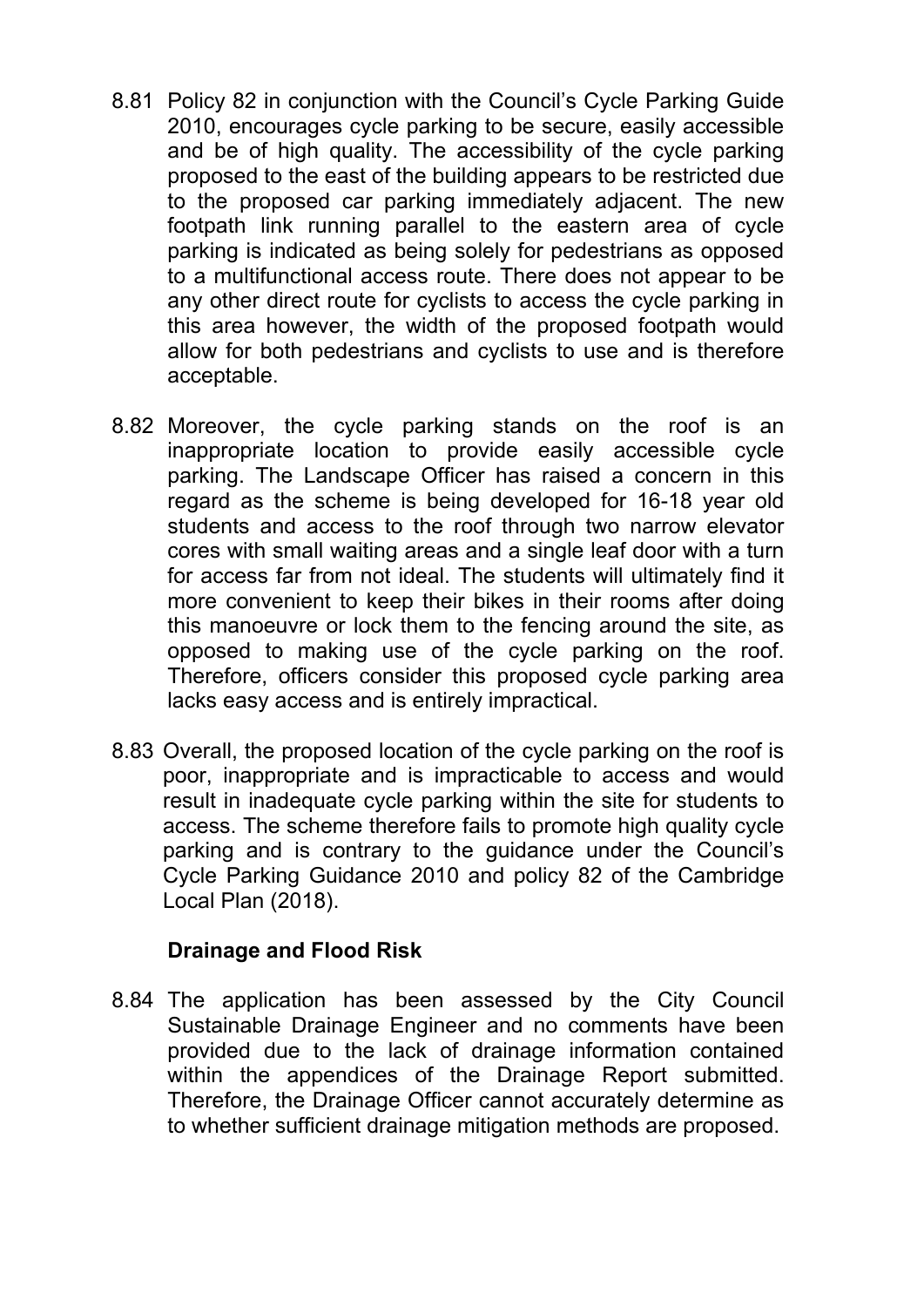- 8.85 Notwithstanding the above, Anglian Water have been consulted on the application and have raised no objections subject to informatives to ensure the applicant is aware of their responsibilities regarding surface water disposal which will need to be agreed with Anglia Water prior to the commencement of development. This informative shall be imposed, should the application be approved.
- 8.86 Moreover, the Local Lead Flood Authority (LLFA) have been consulted on the application and have objected to the application. The proposed development is looking to discharge surface water to the foul sewer network (as it currently does), however, from the Anglian Water asset plans, it is evident that there are surface water sewers in the vicinity of the site. In line with the drainage hierarchy, surface water should be disposed to a surface water sewer ahead of a foul water sewer. Therefore, a connection should be proposed to the surface water sewer network and dialogue opened with Anglian Water to agree a connection. This will be covered by the suggested informative recommended by Anglian Water, should the application be approved.
- 8.87 The applicant has not submitted any hydraulic calculations demonstrating the performance of the proposed system during the 100%, 3.35 and 1% Annual Exceedance Probability (AEP) storm events, including a suitable allowance for climate change. Without these calculations, it is difficult to fully assess whether the proposal would satisfactorily manage any potential flooding of any internal property as well as any external ones within the locality. Given the site is located within Flood Zone 1 (low flood risk), officers are confident that the proposal would not result in any significant flood risk and is therefore acceptable in this instance.
- 8.88 The LLFA have raised a discrepancy in the submitted Drainage Report, in respect of which water authority is responsible for the maintenance of the public sewer. Thames Water are mentioned as being the water authority however Anglian Water have confirmed in their comments that they are the water authority and therefore officers consider this is to be a mistake made by the applicant and is not a reason for refusal in this instance.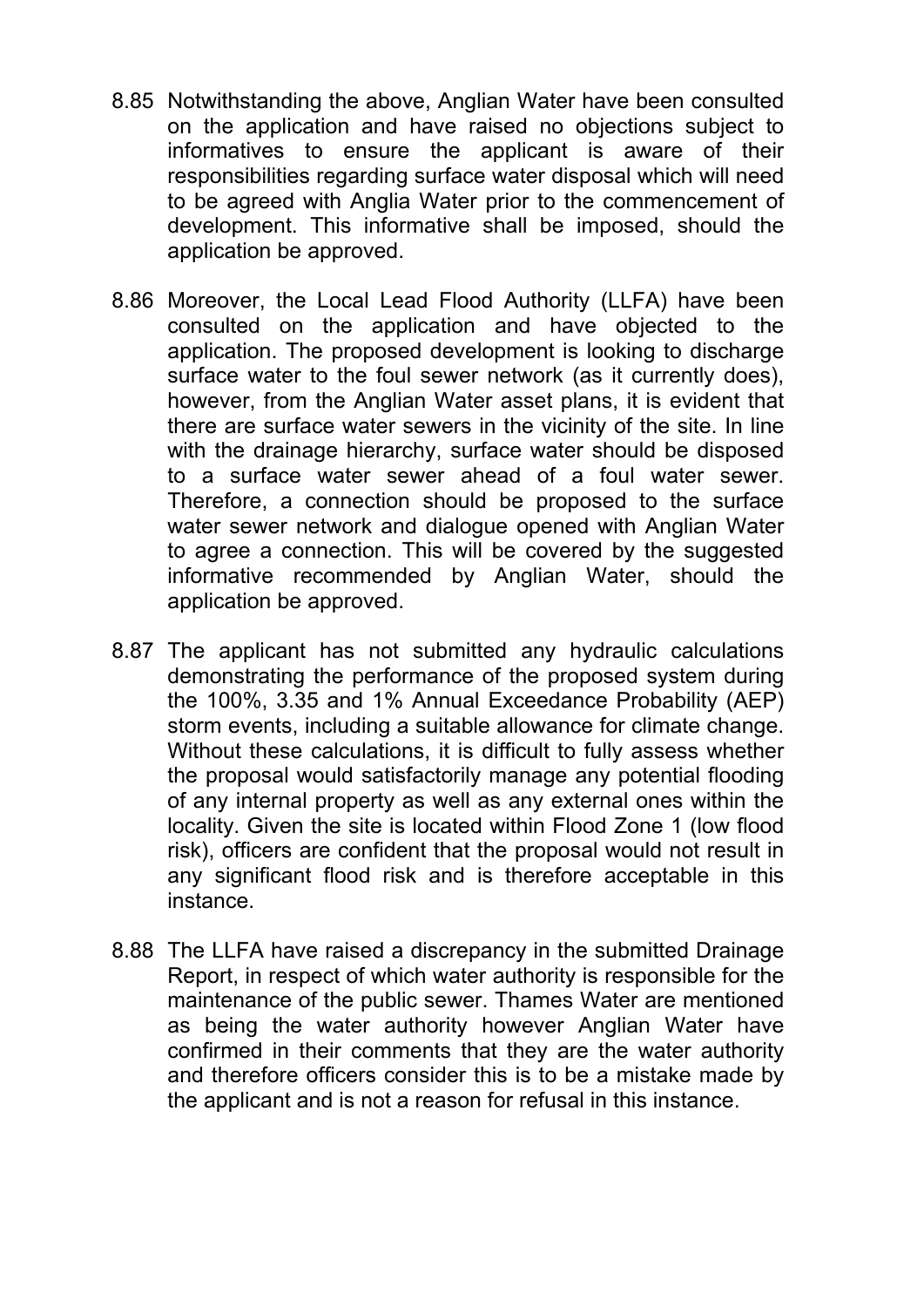- 8.89 The LLFA have also recommended informatives regarding green roofs and pollution control which would be attached to any consent granted, should the application be approved.
- 8.90 Lastly, the Environment Agency (EA) have been consulted on the application and no objections or comments have been raised as the site lies within Flood Zone 1 (low risk) and falls under the Flood Risk Standard Advice (FRSA).
- 8.91 Overall, whilst there are issues associated with the proposed drainage aspects of the scheme, the proposal could be made to be acceptable in terms of drainage mitigation and flood risk with the use of appropriate conditions in accordance with policies 28 and 32 of the Cambridge Local Plan (2018).

### **Ecology**

8.92 Comments have been raised in respect of the potential impact upon local wildlife because of the overall scale of the proposed building. The Ecology Officer has been consulted on the application and has raised no objections, subject to conditions regarding compliance with the submitted BREEAM Ecology Credit Report and Bat Survey (Greengage, 2020), as well as biodiversity enhancement methods prior to occupation. Officers consider that these conditions would mitigate any significant impact upon local species and therefore the proposal is considered to be in accordance with policy 70 of the Cambridge Local Plan (2018).

### **Sustainable Design/Construction**

- 8.93 The Sustainability Officer has been consulted on the application and no objections are raised. The applicant has submitted a Design and Access Statement, Sustainability Statement and BREEAM Pre Assessment to address sustainable design and construction.
- 8.94 The scheme is targeting BREEAM accreditation using the Multi-Residential New Construction 2018 scheme. The submitted BREEAM Pre Assessment shows a current score of 76.5%, which provides a small buffer over the minimum score required for achievement of BREEAM excellent. This meets the requirements of policy 28 of the Cambridge Local Plan (2018) and is therefore acceptable.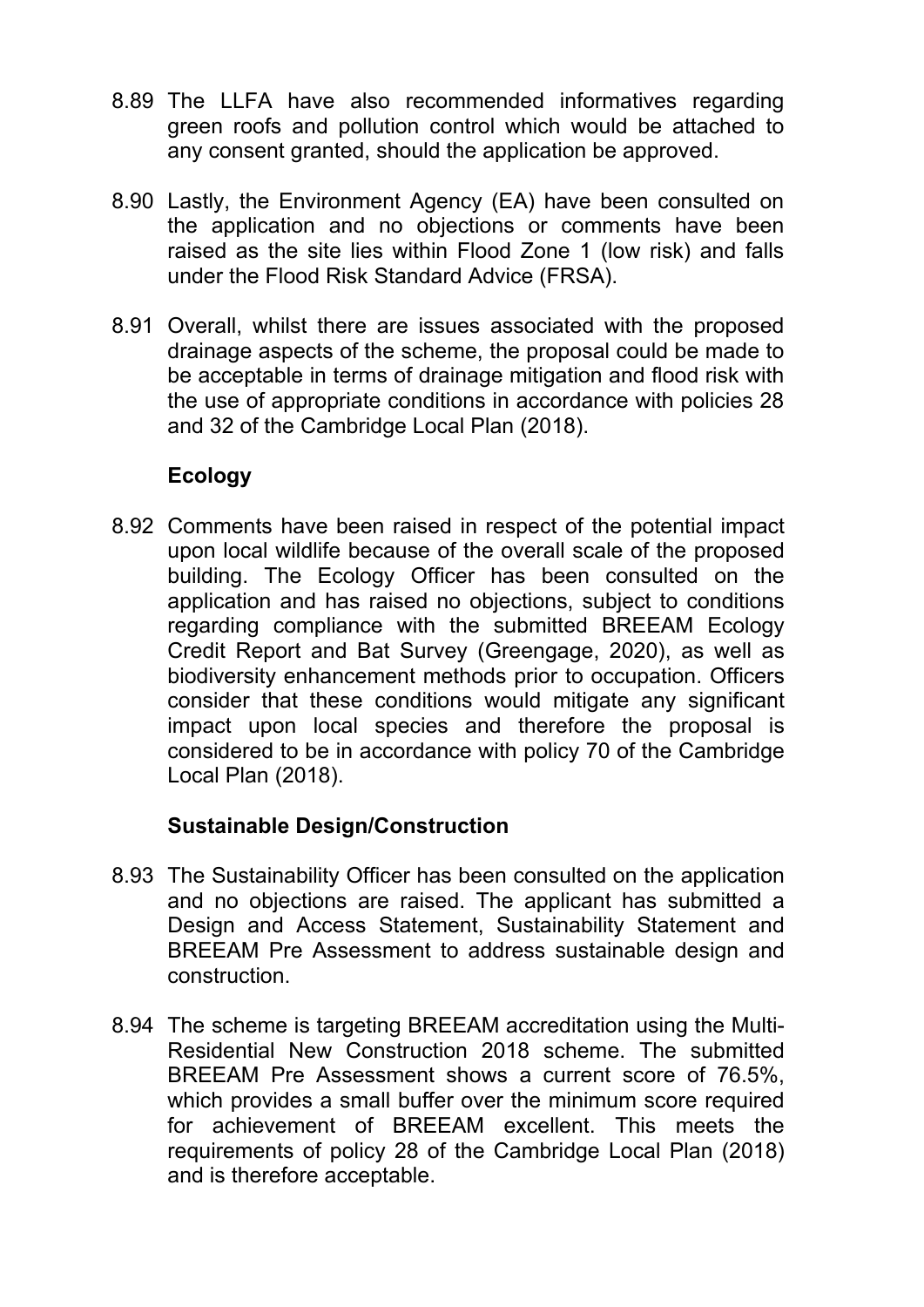- 8.95 With regards to energy, the proposal adopts the energy hierarchy to reduce energy demand. The scheme is taking an all-electric approach to heating and hot water, with reference to the use of electric panel heaters and hot water via air source heat pumps. This approach helps to achieve 5 BREEAM credits for energy, which is just one credit away from the minimum requirement for a BREEAM outstanding approach to energy. In terms of improvement over Building Regulations, using the new SAP 10 carbon intensity figures suggests a 51% reduction in emissions compared to baseline Building Regulations requirements, which is acceptable. Unfortunately, the location of the proposed air source heat pumps has not been designated and therefore their potential noise levels cannot be accounted for. This additional information correlates with the information requested by the Environmental Health Officer and therefore this information could be submitted together.
- 8.96 In regard to water efficiency, the proposal is predicting a water use of 103.87 litres/person/day for units with baths, and 96.8 litres/person/day for units without baths. Given the residential nature of the proposal, the scheme should target 110 litres/person/day. The specification is still be finalised and therefore a condition in respect of water efficiency specification shall be imposed should the application be approved.
- 8.97 With regards to the issue of overheating, it is noted that detailed overheating analysis is still to be undertaken, but a high level assessment using the BREEAM requirements has been undertaken. This suggests several measures to mitigate the risk of overheating, including deep window reveals and low g value glazing on the west and south elevations. The proposed green roof will also help to reduce internal cooling loads of the building, and the trees surrounding the site will also help to provide shading.
- 8.98 Overall, the proposal is acceptable in terms of promoting sustainable design and construction, subject to conditions regarding BREEAM Design Stage Certification, BREEAM Post Construction Certification and water efficiency specification, which shall be imposed should the application be approved. Therefore, the proposal is in accordance with policy 28 of the Cambridge Local Plan (2018).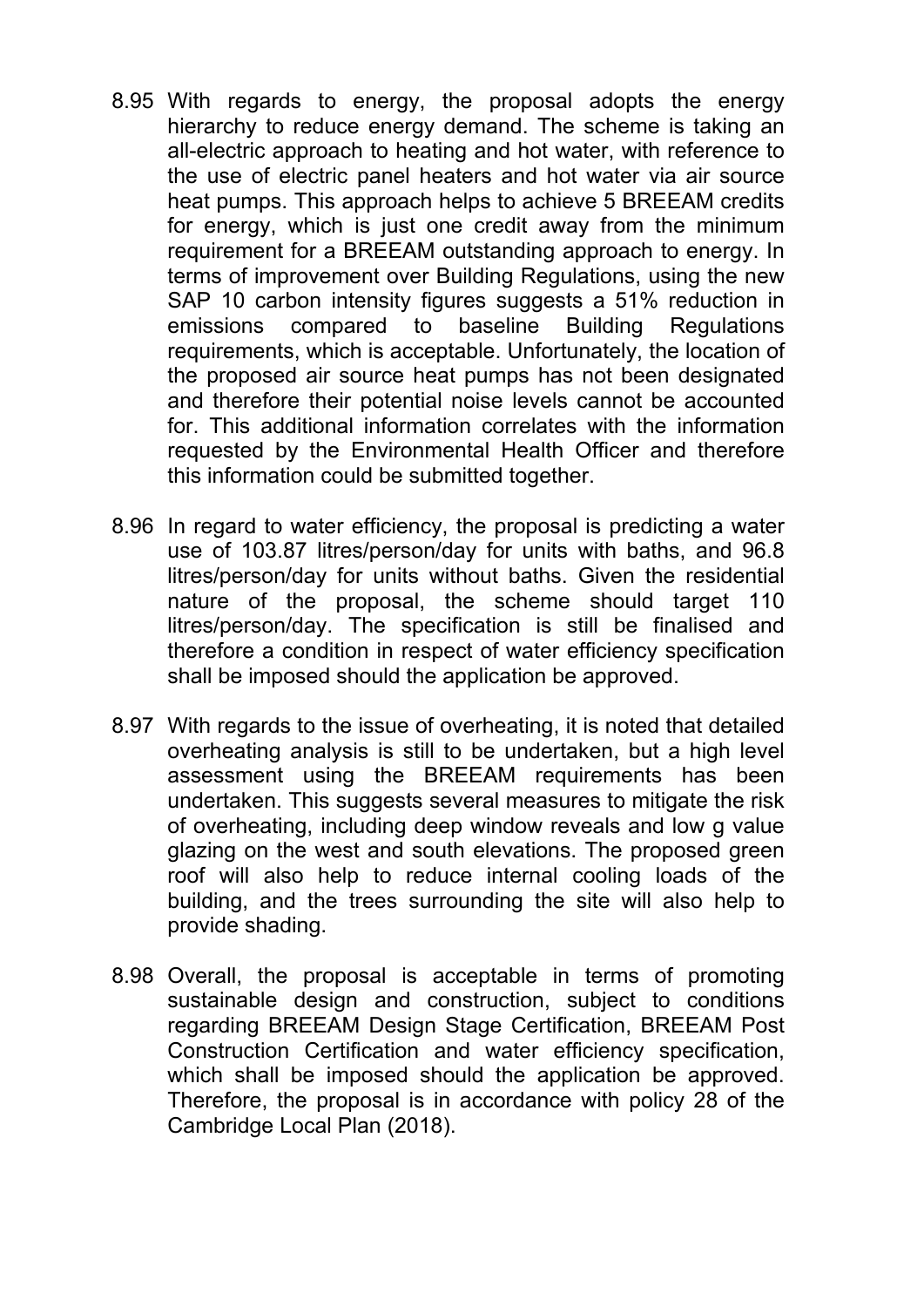### **9.0 OTHER MATTERS**

- 9.1 A Phase I 'Desk Study Report' (Ref:GE18872-DSRv2-JUN20 Vs2.0) produced by Geo-Environmental and dated  $2<sup>nd</sup>$  June 2020 was submitted with the application. A site walkover was also completed. The report included a conceptual site model (CSM) which identified Made Ground on site and potential contamination from off-site industrial uses as potential sources of contamination, which is acceptable. The information in respect of contamination is deemed acceptable and conditions regarding the detection of any unexpected contamination during construction and material management, shall be imposed should the application be approved.
- 9.2 The Environmental Health Officer had acknowledged the lack of an Air Quality Assessment submitted with the application. The proposed development represents an intensification of use within the Air quality Management Area (AQMA). An Air Quality Assessment was submitted by the applicant after the formal submission however no comments have been made on this.
- 9.3 The S106 Officer has been consulted on the application and has recommended that the Council should request funding towards (list items) in accordance with the Council's Planning Obligations Strategy 2010. Should the application be approved, a S106 agreement between the Council and applicant would need to be negotiated and secured.
- 9.4 The application proposes the installation of four active Electric Vehicle Charging Points within the new car parking area. However, given the intensification of the proposed use, the Environmental Health Officer has requested additional EVPC's which can be secured by condition, should the application be approved.
- 9.5 There are concerns raised in respect of the requirement for student accommodation given the current pandemic and Brexit implications. The need for student accommodation has been assessed against policy 46 of the Cambridge Local Plan (2018) which has been set out within this report.
- 9.6 There is a comment raised that there is a lack of student accommodation within the east part of Cambridge which suggests that the area is not suitable for such development. The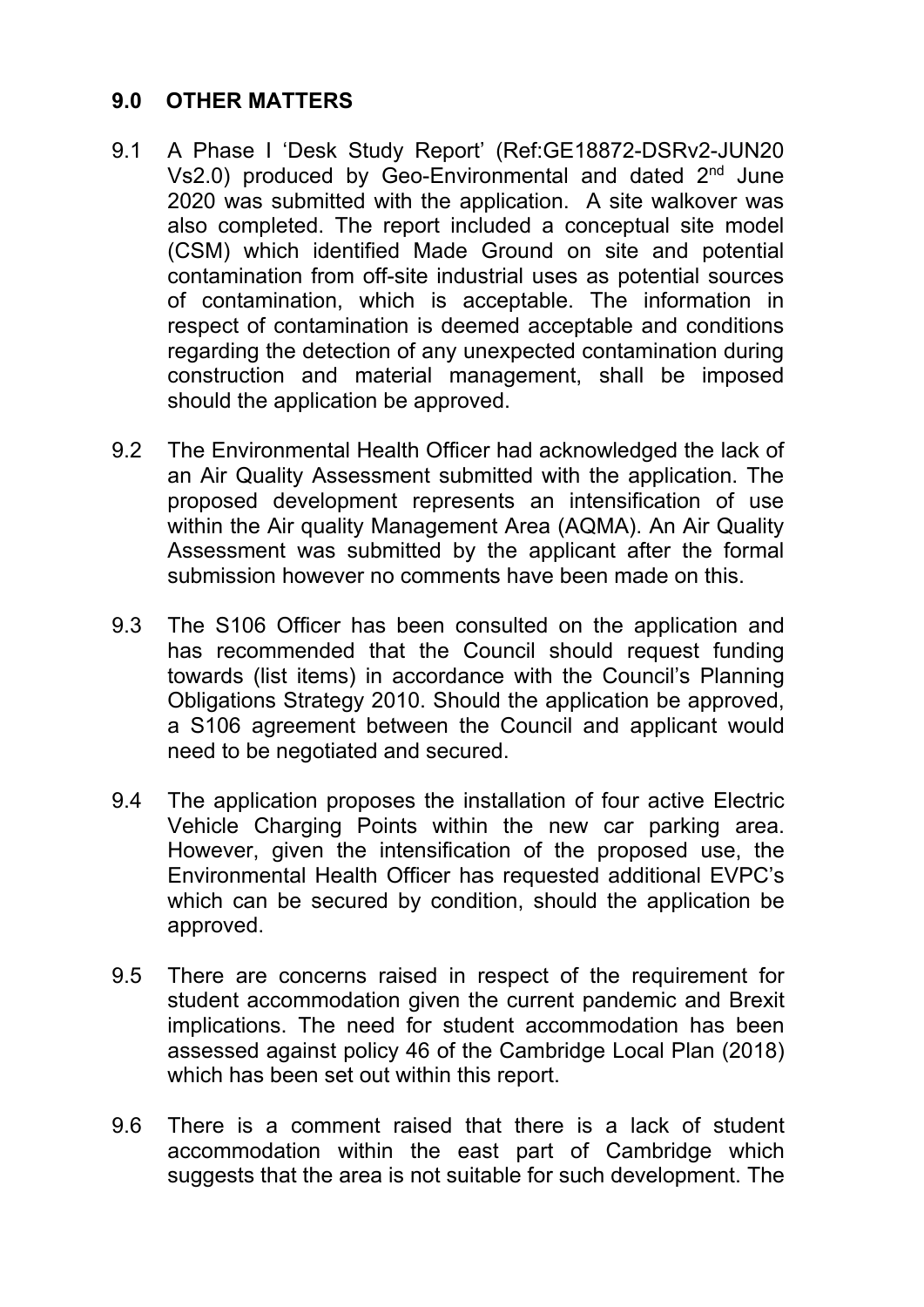application proposes new student accommodation to serve CSVPA. Officers have assessed the proposal against all relevant national and local planning policy, which takes into account the impact of the proposal upon the local area, concluding to refuse the application for the reasons as set out in this report.

- 9.7 There is a concern raised that should the cafe change use into a bar serving alcohol, this would increase noise levels upon local residents and discourage public use. The application proposes a cafe use. Should the application be approved, and the cafe use change to a student bar in the future, a separate planning application would need to be submitted for officers to assess the anticipated noise levels upon residents as a result of this change.
- 9.8 A concern has been raised in respect of fire safety. The applicant has submitted a fire safety strategy within the Design and Access Statement. Building Control Officers have been informally consulted on the proposal and have confirmed these fire safety procedures are satisfactory. Should the application be approved, conditions regarding the installation of fire hydrants should be imposed to ensure satisfactory measures are put in place.

### **10.0 CONCLUSION**

- 10.1 In conclusion, the application fails to accord with a number of policies within the Cambridge Local Plan (2018) and associated guidance documents, in respect of principle, design, visual impact, Conservation Area impact, loss of trees, impact upon the public open space and poor cycle parking arrangements, as set out within this report.
- 10.2 In view of the application being recommended for refusal, the applicant is entitled to appeal any refusal. Officers acknowledge that there are other concerns raised in respect of highway safety, drainage and environmental health, however, these issues are not considered to be significant to include within the main reasons for refusal as outlined below. Should the applicant wish to address these outstanding issues at the appeal stage, officers would have no objections to this information being presented to the inspector to assess as part of their decision.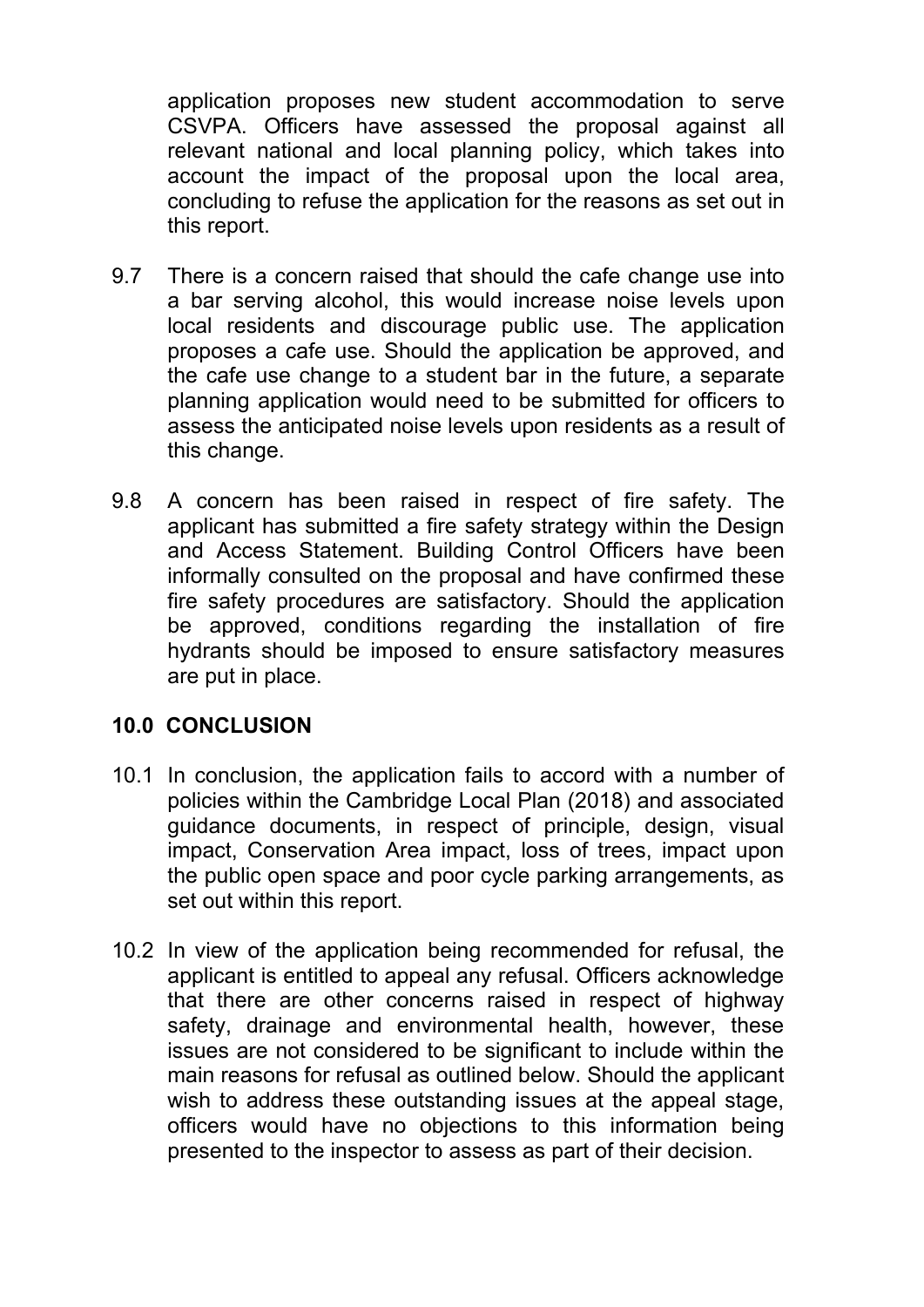## **11.0 RECOMMENDATION - REFUSE on the following grounds:**

- 1. Due to the lack of sufficient information demonstrating a proven need for student accommodation on the site and the lack of satisfactory measures to prevent antisocial behaviour of students on and off the site, the proposal fails to accord with Policy 46 (a) and (g) of the Cambridge Local Plan (2018) and is not supported in principle.
- 2. Overall, by virtue of its excessive scale, height, mass, bulk, depth and unsympathetic design, the proposal would result in a visually intrusive, overly dominant and incongruous form of development which would be out of keeping with the prevailing character of the local area and as such, is not in accordance with policies 23, 55, 56, 57 or 58 of the Cambridge Local Plan (2018), as well as the guidance set out within the Eastern Gate SPD.
- 3. Overall, by virtue of the excessive height, scale, bulk, mass and unsympathetic materials and design including the loss of trees, the proposed development would result in harm to the character and appearance of the Mill Road Conservation Area which is not outweighed by public benefit arising from the scheme. Therefore, the proposal is contrary to Policy 61 of the Cambridge Local Plan (2018), NPPF 2019 paragraphs 193 and 196 and the provisions of Section 72 of the Planning (Listed Buildings and Conservation Areas) Act 1990.
- 4. Overall, the scale and height of the proposed building is deemed to be excessive and would not respect the existing trees which significantly contribute to the visual amenity of the site and local area. The removal of two trees along the New Street frontage, as well as the anticipated harm brought upon the surrounding trees would result in significant harm upon these trees and therefore the proposal is not in accordance with policy 71 of the Cambridge Local Plan (2018).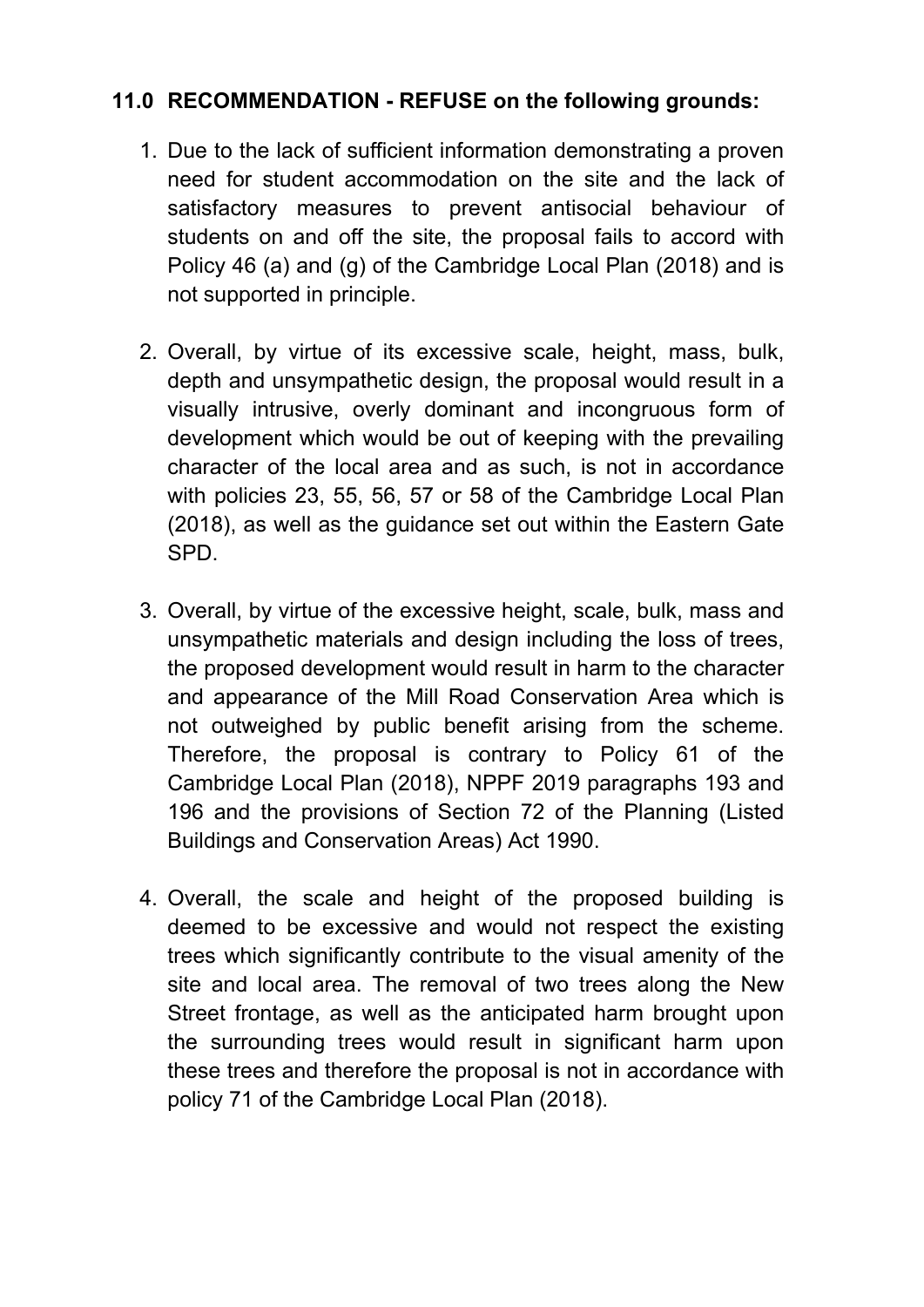- 5. The overall scale and height of the building would dominate St Matthews Piece which is designated as an area of Protected Open Space and would significantly intrude upon the sense of openness. This would ultimately detract from the character of St Matthews Piece and its associated environmental and recreational values and therefore the proposal would be contrary to policy 67 of the Cambridge Local Plan (2018).
- 6. The proposal fails to demonstrate that an acceptable amount and design of open space for students living and studying on the site can be delivered as part of the proposal to reflect the intensification of the proposed use and associated student needs. The proposal is therefore contrary to policy 68 of the Cambridge Local Plan (2018).
- 7. The proposed location of the cycle parking on the roof of the building is poor, inappropriate and is impracticable to access and would result in inadequate cycle parking within the site for students to access. The scheme therefore fails to promote high quality cycle parking and is contrary to the guidance under the Council's Cycle Parking Guidance 2010 and policy 82 of the Cambridge Local Plan (2018).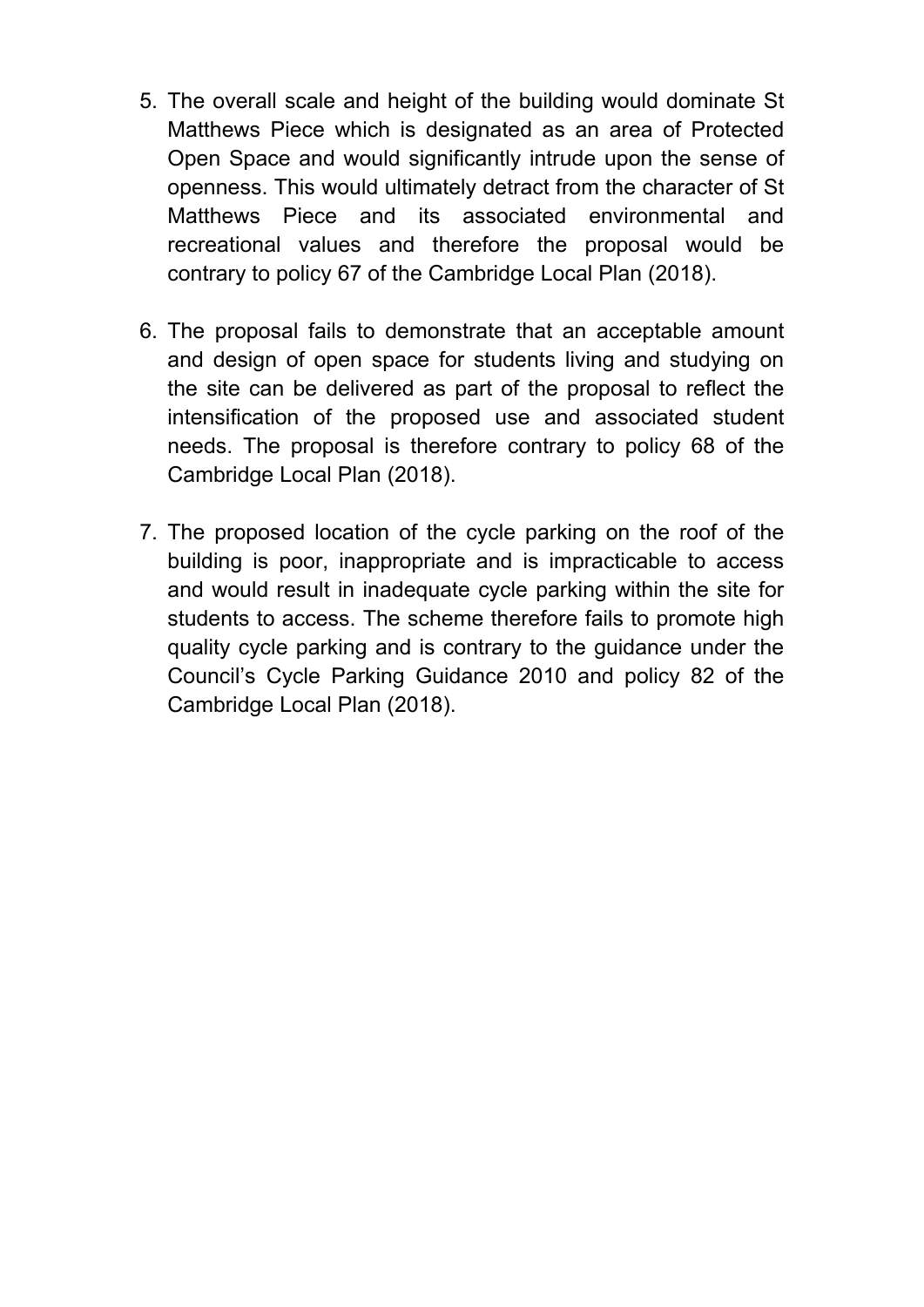### Appendix 1 – Design and Conservation Panel Comments

- 1. Due to the lack of sufficient information demonstrating a proven need for student accommodation on the site and the lack of satisfactory measures to prevent antisocial behaviour of students on and off the site, the proposal fails to accord with Policy 46 (a) and (g) of the Cambridge Local Plan (2018) and is not supported in principle.
- 2. Overall, by virtue of its excessive scale, height, mass, bulk, depth and unsympathetic design, the proposal would result in a visually intrusive, overly dominant and incongruous form of development which would be out of keeping with the prevailing character of the local area and as such, is not in accordance with policies 23, 55, 56, 57 or 58 of the Cambridge Local Plan (2018), as well as the guidance set out within the Eastern Gate SPD.
- 3. Overall, by virtue of the excessive height, scale, bulk, mass and unsympathetic materials and design including the loss of trees, the proposed development would result in harm to the character and appearance of the Mill Road Conservation Area which is not outweighed by public benefit arising from the scheme. Therefore, the proposal is contrary to Policy 61 of the Cambridge Local Plan (2018), NPPF 2019 paragraphs 193 and 196 and the provisions of Section 72 of the Planning (Listed Buildings and Conservation Areas) Act 1990.
- 4. Overall, the scale and height of the proposed building is deemed to be excessive and would not respect the existing trees which significantly contribute to the visual amenity of the site and local area. The removal of two trees along the New Street frontage, as well as the anticipated harm brought upon the surrounding trees would result in significant harm upon these trees and therefore the proposal is not in accordance with policy 71 of the Cambridge Local Plan (2018).
- 5. The overall scale and height of the building would dominate St Matthews Piece which is designated as an area of Protected Open Space and would significantly intrude upon the sense of openness. This would ultimately detract from the character of St Matthews Piece and its associated environmental and recreational values and therefore the proposal would be contrary to policy 67 of the Cambridge Local Plan (2018).